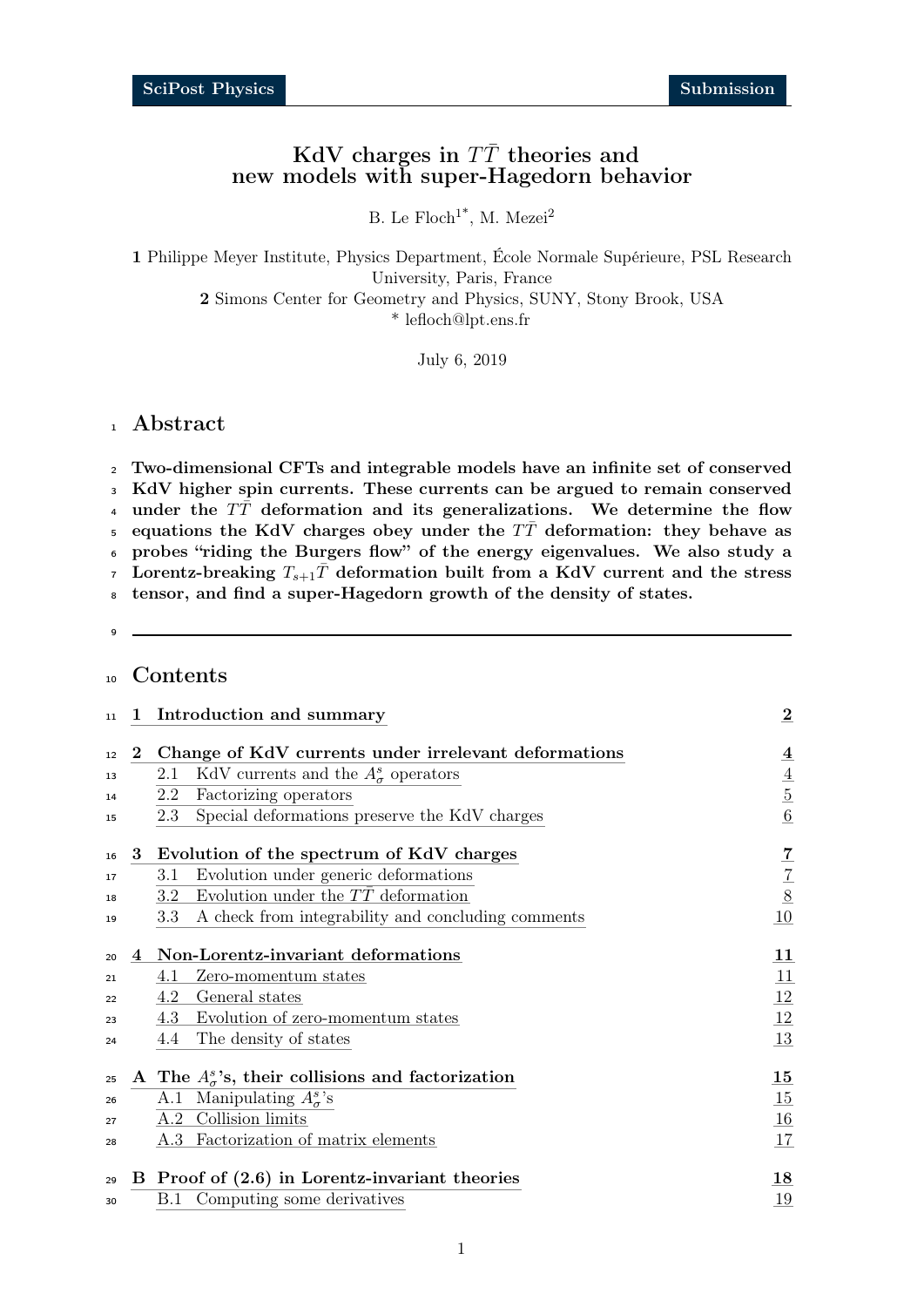| 33 | C Ambiguities                                               | 21     |
|----|-------------------------------------------------------------|--------|
| 34 | C.1 Four ambiguities                                        | 22     |
| 35 | C.2 Lorentz invariance, spurions and dimensional analysis   | 23     |
| 36 | C.3 Ambiguities for Section 4                               | 24     |
| 37 | Existence of local currents generating the KdV charges<br>D | 24     |
| 38 | E Rescaling space                                           | 25     |
| 39 | A comment on an integrability result<br>F                   | $27\,$ |
| 40 | Nonlocality of the deformation or the charges<br>F.1        | 27     |
| 41 | Linear order around a CFT<br>F.2                            | 28     |
| 42 | G Nonabelian symmetries                                     | 29     |
| 43 | G.1 The operators $A$                                       | 30     |
| 44 | The operators $X$ and deformations<br>G.2                   | 31     |
| 45 | Structure constants are preserved<br>G.3                    | 31     |
| 46 | References                                                  | 32     |

#### 

## <span id="page-1-0"></span>1 Introduction and summary

50 The  $T\bar{T}$  deformation of two-dimensional field theories has attracted significant attention recently due to its connection to disparate directions of research. It is a universal (and often  $\frac{1}{2}$  leading) irrelevant operator near the infrared fixed point of renormalization group flows [\[1–](#page-31-1)[3\]](#page-31-2).  $\overline{53}$  The TT deformation greatly increases the space of known integrable theories [\[4–](#page-31-3)[6\]](#page-31-4). A novel 54 deformation of S-matrices [\[7–](#page-31-5)[9\]](#page-31-6) was understood to be equivalent to the  $T\bar{T}$  deformation of the Lagrangian [\[10–](#page-31-7)[12\]](#page-32-0), and also led to an alternative description as matter coupled to flat space Jackiw-Teitelboim gravity. See also [\[13\]](#page-32-1). Its relationship to the holographic renormalization group was explored in [\[14](#page-32-2)[–23\]](#page-32-3). TT-deformed theories and their generalizations share features with little string theories that are holographically dual to asymptotically linear dilaton backgrounds. This connection was explored in [\[24](#page-32-4)[–34\]](#page-33-0).

 $\epsilon_0$  - Partition functions in TT-deformed theories have been computed with a multitude of methods. The torus partition function was determined by a path integral over random metrics in [\[11,](#page-31-8) [35\]](#page-33-1) and it has been proven to be a unique modular covariant partition 63 function satisfying certain conditions [\[36–](#page-33-2)[38\]](#page-33-3). The  $S^2$  partition function was computed 64 using large-N factorization in [\[39,](#page-33-4) [40\]](#page-33-5) and in the  $T\bar{T}$ -deformed two-dimensional Yang-Mills <sup>65</sup> theory in [\[41\]](#page-33-6), see also [\[42\]](#page-33-7) for analysis of the theory put on  $S^2$ . Entanglement entropies were computed using the replica trick in [\[39,](#page-33-4) [43–](#page-33-8)[49\]](#page-33-9).

 Other solvable irrelevant deformations were considered in [\[50–](#page-33-10)[59\]](#page-34-0). Closed form La- grangians often provide important insight into these deformed theories, and many have been 69 constructed in  $[5,56,57,60–63]$  $[5,56,57,60–63]$  $[5,56,57,60–63]$  $[5,56,57,60–63]$  $[5,56,57,60–63]$ . Correlation functions were investigated in  $[2,16,19,27,54,64]$  $[2,16,19,27,54,64]$  $[2,16,19,27,54,64]$  $[2,16,19,27,54,64]$  $[2,16,19,27,54,64]$  $[2,16,19,27,54,64]$ . <sup>70</sup> The interplay between the  $T\bar{T}$  deformation and supersymmetry was explored in [\[63,](#page-34-4) [65](#page-34-7)[–68\]](#page-34-8). 71 The S-matrix of various worldsheet theories has been connected to the  $T\overline{T}$  deformation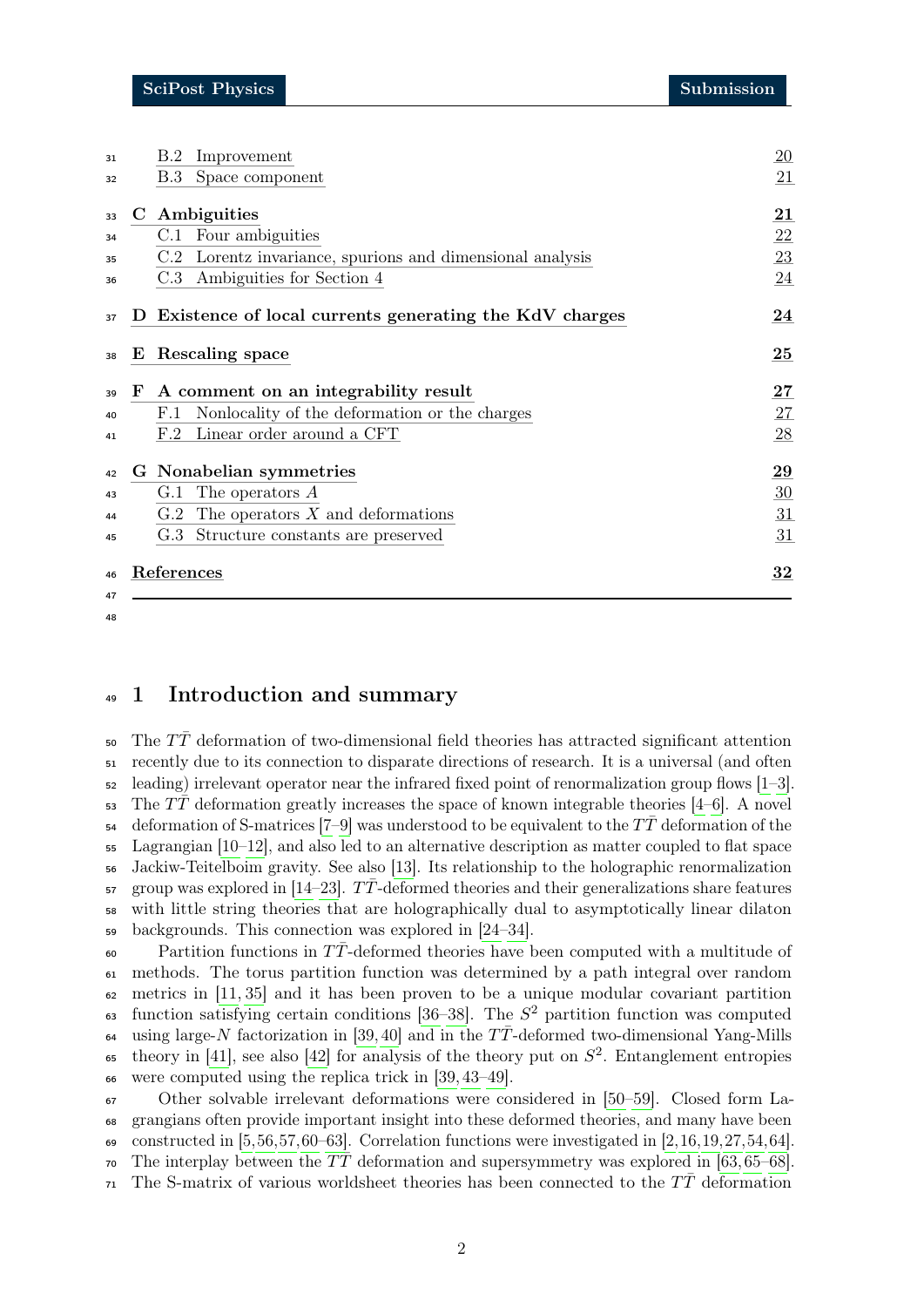<sup>72</sup> in [\[69–](#page-34-9)[72\]](#page-34-10). For a pedagoical introduction, see [\[73\]](#page-34-11).

<sup>73</sup> In this paper, we continue the quest of finding solvable examples of spectra of quantum <sup>74</sup> field theories deformed by irrelevant operators. The first such example was provided by the <sup>75</sup> pioneering papers [\[4,](#page-31-3) [5\]](#page-31-9) for  $T\overline{T}$ -deformed theories and a very simple extension was solved <sup>76</sup> in [\[22\]](#page-32-8). The spectrum of the JT-deformed CFTs was obtained in [\[28\]](#page-32-9), completing the work <sup>77</sup> of [\[50\]](#page-33-10). In [\[56\]](#page-34-1), we used background fields to determine the spectrum of CFTs deformed <sup>78</sup> by irrelevant operators built from  $J_{\mu}$ ,  $\bar{J}_{\mu}$ ,  $T_{\mu\nu}$ , where the former are the (anti)holomorphic  $U(1)$  currents of the theory and the latter is the stress tensor. Some steps in the derivation so of [\[56\]](#page-34-1) (and also in the determination of the  $J\bar{T}$ -deformed spectrum in [\[28\]](#page-32-9)) were conjectural <sup>81</sup> and only backed up by various checks. In contrast, in this paper we derive rigorously the 82 flow of the quantum KdV charges [\[74\]](#page-35-0) under the  $T\bar{T}$  deformation, and determine the energy <sup>83</sup> spectrum, KdV charges, and asymptotic density of states in the zero momentum sector <sup>84</sup> under a  $T_{s+1}\bar{T}$  deformation starting from a CFT. We often refer henceforth to the theory <sup>85</sup> which we start deforming as the seed theory.  $\frac{1}{16}$  It was shown in [\[4,](#page-31-3)5] that the energy spectrum of TT-deformed relativistic theories on

<sup>87</sup> the cylinder is governed by the equation

<span id="page-2-1"></span><span id="page-2-0"></span>
$$
\partial_{\lambda} E_n = -\pi^2 \left( E_n \partial_L E_n + \frac{P_n^2}{L} \right), \qquad (1.1)
$$

88 where  $E_n$  and  $P_n$  are the energy and momentum eigenvalues, L is the circumference of the 89 circle, and  $\lambda$  is the deformation parameter. In this paper we derive that the quantum KdV 90 charges  $\langle P_s \rangle_n$  of the eigenstate  $|n\rangle$ , if present in the seed theory, obey

$$
\partial_{\lambda} \langle P_s \rangle_n = -\pi^2 \left( E_n \partial_L \langle P_s \rangle_n + P_n \frac{s \langle P_s \rangle_n}{L} \right). \tag{1.2}
$$

91 The allowed values of s are  $\pm 1, \pm 3, \ldots$ . This equation was also obtained using integrability 92 techniques of [\[5,](#page-31-9)[57\]](#page-34-2). Our field theory derivation applies more broadly, to the  $T\bar{T}$  deformation <sup>93</sup> of any Lorentz-invariant theory that contains at least one higher spin conserved charge, <sup>94</sup> and hence rules out the possibility that the evolution equation [\(1.2\)](#page-2-0) is a miracle of some <sup>95</sup> special models.

<sup>96</sup> There is a beautiful analogy with hydrodynamics. Equation [\(1.1\)](#page-2-1) is the forced inviscid <sup>97</sup> Burgers equation

$$
\partial_t u + u \partial_x u = -\frac{p^2}{x^3},\tag{1.3}
$$

<sup>98</sup> where the right-hand side is the forcing term, and we made the identifications

$$
u \equiv E_n \,, \quad t \equiv \pi^2 \lambda \,, \quad x \equiv L \,, \tag{1.4}
$$

99 and used that  $P_n = p/L$ . Then [\(1.2\)](#page-2-0) is translated to

<span id="page-2-2"></span>
$$
\partial_t P_s + u \, \partial_x P_s = -\frac{sp}{x^2} P_s \,, \tag{1.5}
$$

 which has the interpretation of particles probing the Burgers flow (but not backreacting 101 on it): the left hand side is the material derivative of  $P_s$  and the right hand side is a forcing term. This equation is referred to as a passive scalar equation in the fluid dynamics literature, see the elegant review [\[75\]](#page-35-1). Admittedly, we have not encountered the particular forcing term in [\(1.5\)](#page-2-2) in the fluid dynamics literature. For a CFT seed theory, we also solve these equations.

<sup>106</sup> As the second major result of the paper, we obtain the evolution of the spectrum for 107  $T_{u+1}\bar{T}$ -deformed relativistic theories, where  $T_{u+1}$  is the current of the KdV charge  $P_u$ , in <sup>108</sup> the zero momentum sector:

$$
\partial_{\lambda} \langle P_s \rangle_n = 2\pi^2 \langle P_u \rangle_n \partial_L \langle P_s \rangle_n \quad \text{if } P_n = 0. \tag{1.6}
$$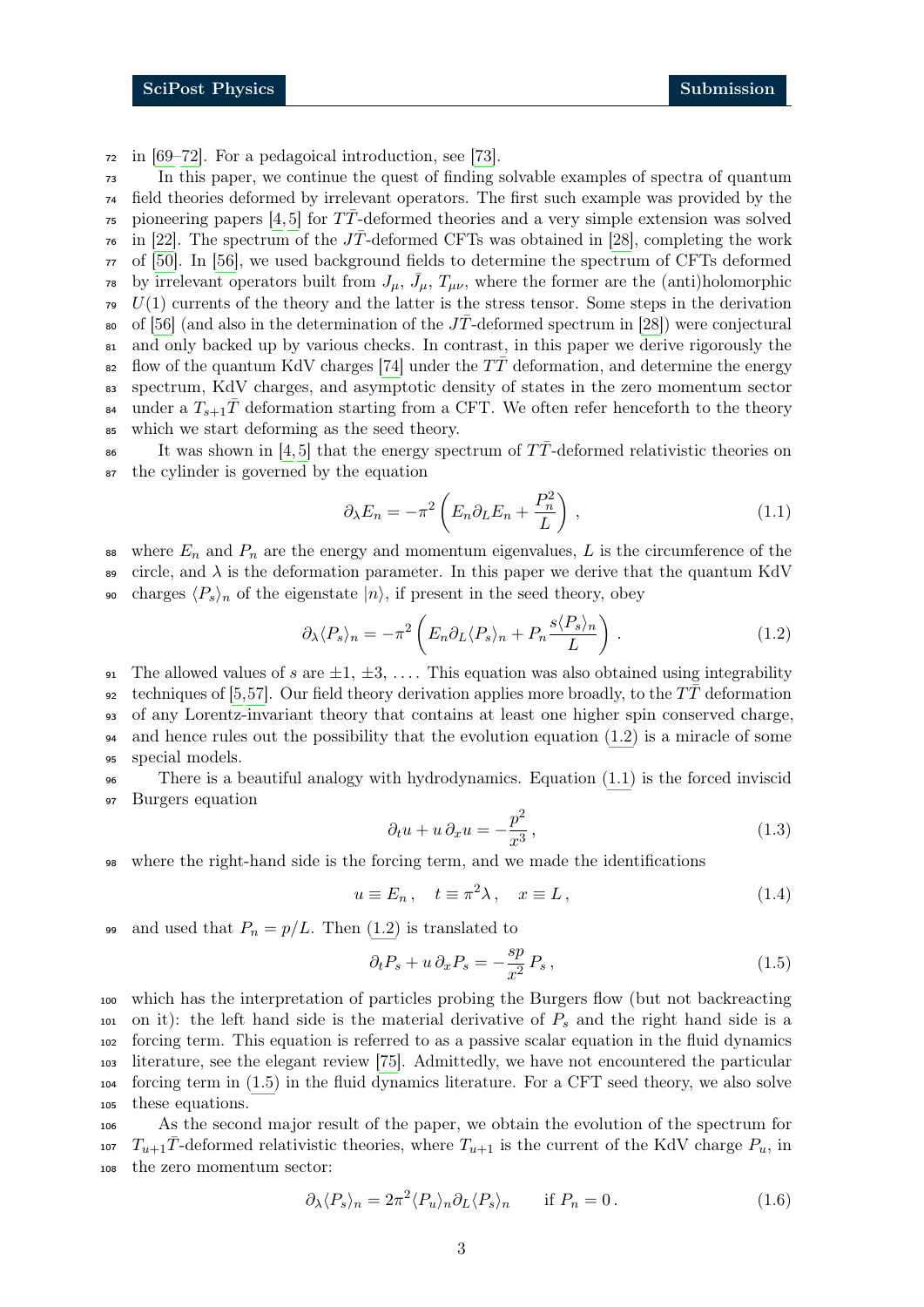109 We are not able to derive a closed set of equations for sectors with  $P_n \neq 0$  that would generalize the equation above. Solving these equations for a CFT seed theory, we find that the eigenstates that start their lives as primaries in the CFT exhibit super-Hagedorn asymptotic density of states

$$
\rho_{\text{primary}}\left(E\right) \approx \exp\left(\sqrt{\#(c-1)\,\lambda}\,E^{(|u|+1)/2}\right)\,,\tag{1.7}
$$

113 where  $\#$  is a number that we determine and c is the central charge of the seed CFT. Let us indicate the major steps in our derivation of the two main results by giving the outline of the paper. Section [2](#page-3-0) is largely a review of [\[4\]](#page-31-3). We introduce the higher spin KdV currents and their charges, operators that have factorizing expectation values, and show that deforming a theory by quadratic composites of KdV currents preserve these symmetries. New results presented in this section are: the proof of factorization without the non-degeneracy assumption on the energy spectrum (which is important for CFTs, where there are many states degenerate in energy in a Virasoro module); the proof that the (possibly non-abelian) algebra of charges does not get deformed, and hence the KdV charges continue to commute in the deformed theory proving a conjecture made in [\[4\]](#page-31-3); and the generalization of the factorization property to new composite operators that are products of arbitrarily many factors. In Section [3](#page-6-0) we use these results to derive an evolution equation for the KdV charges. An important step in the derivation is a novel formula for the expectation value of the space component of a KdV current as a length-derivative of the KdV charge in Lorentz-invariant theories. In Section [4](#page-10-0) we apply results of Section [2](#page-3-0) to a  $T_{u+1}\bar{T}$  deformation. Superficially similar deformations were analyzed in [\[57\]](#page-34-2) and our results partially agree despite fundamental differences in the two deformations, which we explain in Appendix [F.](#page-26-0) Other appendices discuss various technical points used in the main text.

## <span id="page-3-0"></span><sup>132</sup> 2 Change of KdV currents under irrelevant deformations

 An important property of the class of irrelevant deformations built from an antisymmetric product of currents considered in [\[4\]](#page-31-3) is that they preserve many symmetries of the un- deformed theory: any current whose charge commutes with the charges of the currents building the deformation can be adjusted so that it remains conserved in the new theory.  $\frac{137}{137}$  In the case of TT these are the currents that do not involve the coordinates explicitly. See Appendix [G](#page-28-0) for a derivation of these facts.

# <span id="page-3-1"></span><sup>139</sup> 2.1 KdV currents and the  $A^s_\sigma$  operators

140 Let us consider the  $T\bar{T}$  deformation of a CFT first. Since the dilation current of a CFT,  $j_{\mu}^{(D)}=T_{\mu\nu}x^{\mu}$  depends on the coordinates explicitly, dilation is not a symmetry of the 142 deformed theory. Similarly the currents whose charges are the Virasoro generators  $L_n$  with  $n \neq 0$  cannot be adjusted to remain conserved, thus most of the conformal group is lost. There is still a remnant of the infinite symmetry algebra in the deformed theory, and the maximal commuting set is formed by the KdV currents and charges, which in a CFT take the form

$$
T_{s+1} = :T^{\frac{s+1}{2}}: + \dots
$$
  
\n
$$
P_s = \frac{1}{2\pi} \int dz \ T_{s+1}(z), \qquad (2.1)
$$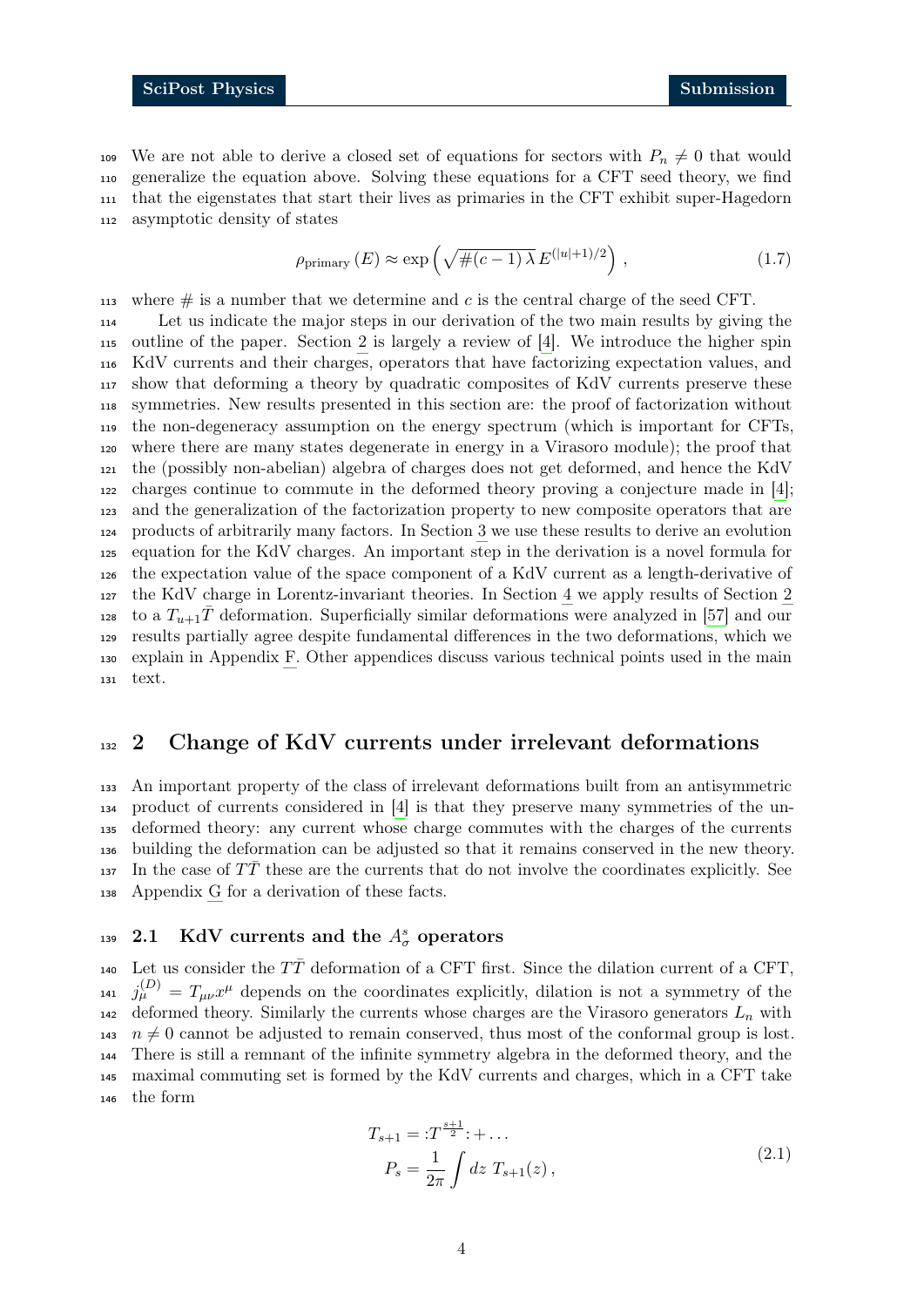<sup>147</sup> where the . . . stand for terms that involve derivatives and lower powers of the stress tensor. <sup>148</sup> These can be adjusted to remain conserved after deformation, namely

<span id="page-4-5"></span>
$$
0 = \overline{\partial} T_{s+1} - \partial \Theta_{s-1}
$$
  
\n
$$
P_s = \frac{1}{2\pi} \int (dz T_{s+1} + d\overline{z} \Theta_{s-1}).
$$
\n(2.2)

<sup>149</sup> To show that this is indeed possible we have to review the methods of [\[4\]](#page-31-3). We work in the <sup>150</sup> Hamiltonian formalism.

 In a CFT the algebra of conserved charges is the universal enveloping algebra of the 52 Virasoro algebra  $\mathcal{U}(\text{Vir})$ , which is formed by the sums of products of  $L_n$ 's.<sup>1</sup> In fact, a 153 noncommutative subalgebra of charges generated by  $\prod_{n_i} L_{n_i}$ , where  $\sum n_i = 0$  is also 154 preserved (with undeformed structure constants) by the  $T\bar{T}$  deformation. We develop this direction in Appendix [G.](#page-28-0) In the main text, we focus on the KdV charges only. These charges are also preserved in integrable massive deformations of minimal models.

157 To avoid needlessly duplicating later equations, we denote by  $P_{-s}$ ,  $T_{-s+1}$ ,  $\Theta_{-s-1}$  the 158 charges and currents denoted by  $\bar{P}_s$ ,  $\bar{\Theta}_{s-1}$ ,  $\bar{T}_{s+1}$  in [\[4\]](#page-31-3). For  $s=1$ , we get the left- and 159 right-moving combinations of  $H$  and  $P$  that act as derivatives on local operators with no <sup>160</sup> explicit coordinate dependence:

<span id="page-4-8"></span>
$$
P_{\pm 1} = -\frac{H \pm P}{2},
$$
  
\n
$$
[P_1, \mathcal{O}] = -i\partial\mathcal{O}, \qquad [P_{-1}, \mathcal{O}] = i\bar{\partial}\mathcal{O}.
$$
\n(2.3)

<sup>161</sup> Many derivations below are simplified by using these commutators instead of derivatives. 162 Next, we use the fact that the commutativity of charges  $[P_s, P_\sigma] = 0$  is equivalent to the 163 integral of  $[P_s, dz T_{s+1} + d\overline{z} \Theta_{s-1}]$  vanishing on any cycle, hence it is an exact one-form [\[4\]](#page-31-3), which in commutator language can be written as:<sup>[2](#page-4-3)</sup> 164

<span id="page-4-6"></span>
$$
[P_{\sigma}, T_{s+1}(z, \bar{z})] = [P_1, A^s_{\sigma}(z, \bar{z})],
$$
  
\n
$$
[P_{\sigma}, \Theta_{s-1}(z, \bar{z})] = -[P_{-1}, A^s_{\sigma}(z, \bar{z})],
$$
\n(2.4)

165 i.e. the commutators on the LHS give derivatives of a local operator  $A^s_\sigma$  that is only defined 166 up to addition of the identity. The unnatural position of indices in  $A^s_\sigma$  simplifies notations <sup>167</sup> for antisymmetrization later on. From the definitions it follows that

<span id="page-4-7"></span><span id="page-4-1"></span>
$$
A_1^s = T_{s+1}, \qquad A_{-1}^s = -\Theta_{s-1}.
$$
 (2.5)

168 In Appendix [A.1](#page-14-1) we analyze some further basic identities obeyed by  $A^s_{\sigma}$ . In Appendix [B](#page-17-0) <sup>169</sup> we show in Lorentz invariant theories that

<span id="page-4-4"></span>
$$
A_s^1 = s T_{s+1}, \qquad A_s^{-1} = s \Theta_{s-1}.
$$
 (2.6)

#### <span id="page-4-0"></span><sup>170</sup> 2.2 Factorizing operators

<sup>171</sup> Let us introduce the bilinear operators of [\[4\]](#page-31-3):

$$
X^{st}(z) \equiv \lim_{x \to z} (T_{s+1}(x)\Theta_{t-1}(z) - \Theta_{s-1}(x)T_{t+1}(z)) + (\text{reg. terms}), \qquad (2.7)
$$

<span id="page-4-2"></span><sup>&</sup>lt;sup>1</sup>There is an antiholomorphic copy as well. These charges are integrals of local holomorphic currents of the form  $z^nT^m$ . These charges in general do not commute with the Hamiltonian H, they are conserved because their noncommutativity with  $H$  is compensated by their explicit time dependence. The maximal commuting set of these charges are the KdV charges.

<span id="page-4-3"></span><sup>&</sup>lt;sup>2</sup>In the notations of [\[4\]](#page-31-3) our operators  $A^s_\sigma$  are equal to  $iA_{\sigma,s}$  for  $0 < \sigma, s, iB_{\sigma,-s}$  for  $s < 0 < \sigma, i\overline{A}_{-\sigma,-s}$ for  $\sigma, s < 0$ , and  $i\overline{B}_{-\sigma,s}$  for  $\sigma < 0 < s$ .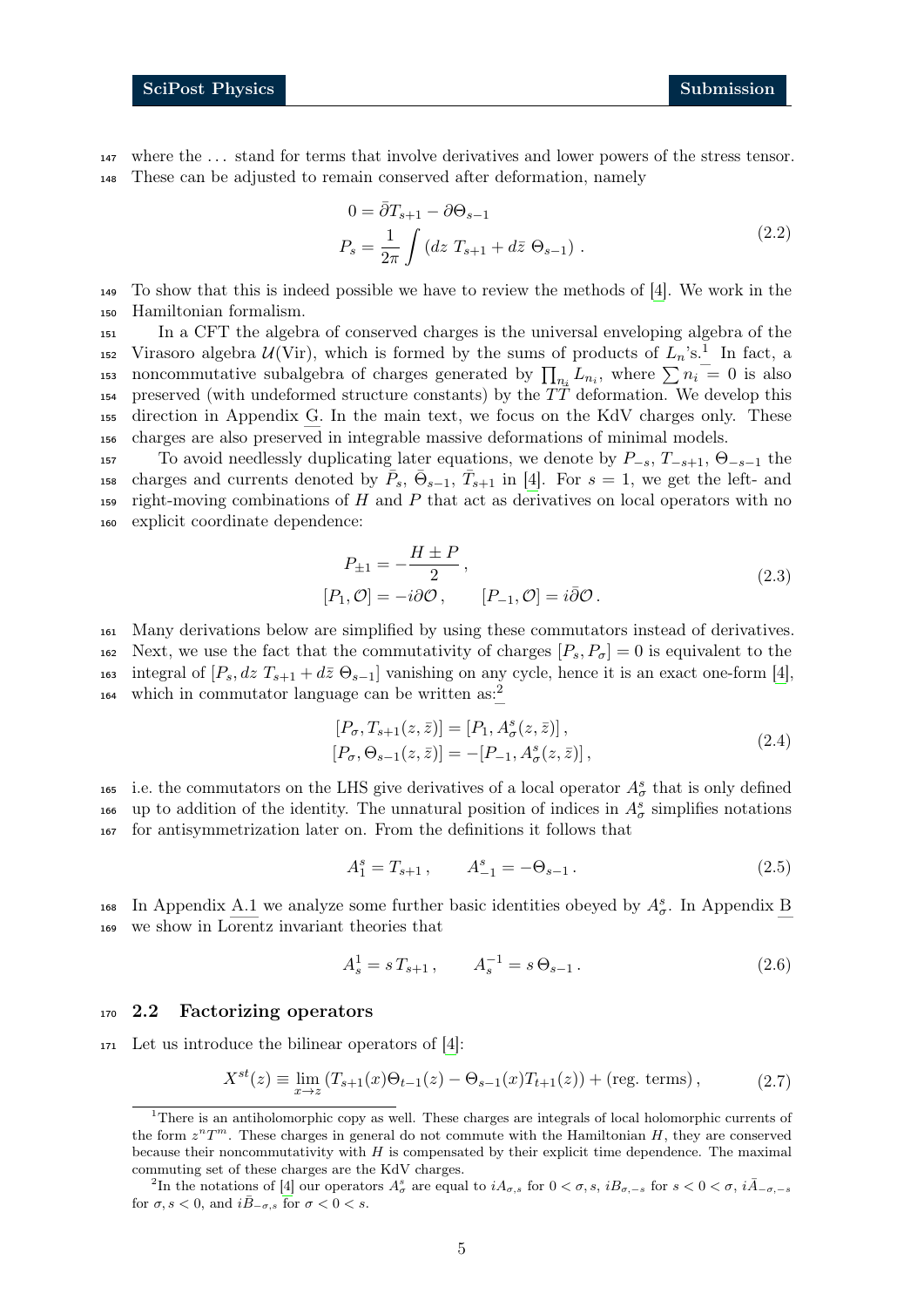which are spin- $(s + t)$  operators. The regulator terms are total derivatives and do not play an important role in any of the subsequent results. As we show in Appendix [C](#page-20-1) improvement transformations of the currents only change the regulator terms, and hence drop out from subsequent results. A special case is the bilinear operator

$$
X^{s,-s}(z) \equiv \lim_{x \to z} (T_{s+1}(x)\bar{T}_{s+1}(z) - \Theta_{s-1}(x)\bar{\Theta}_{s-1}(z)) + (\text{reg. terms}), \tag{2.8}
$$

<sup>176</sup> that we can informally call " $T_{s+1}\bar{T}_{s+1}$ " following the precedent set by the usage of  $T\bar{T}$  in the <sup>177</sup> literature. These composite operators defined by point splitting have remarkable properties. 178 They obey factorization, in joint eigenstates of all KdV charges on the cylinder  $S^1 \times \mathbb{R}$ ,

<span id="page-5-1"></span>
$$
\langle n|X^{st}|n\rangle = \langle n|T_{s+1}|n\rangle\langle n|\Theta_{t-1}|n\rangle - \langle n|\Theta_{s-1}|n\rangle\langle n|T_{t+1}|n\rangle, \qquad (2.9)
$$

 where we omitted writing the arguments of operators, as one point functions in eigenstates do not depend on the position of the operator. In Appendix [A.3](#page-16-0) we present an algebraic proof of [\(2.9\)](#page-5-1), which relaxes the assumption of non-degenerate energy spectrum that was needed in [\[4\]](#page-31-3), and also allows for the generalization of factorization to the operator:

<span id="page-5-4"></span>
$$
\mathcal{X}_{\sigma_1\ldots\sigma_k}^{s_1\ldots s_k} \equiv k! \left( A_{[\sigma_1}^{s_1} \cdots A_{\sigma_k]}^{s_k} \right)_{\text{reg}},
$$
  

$$
\langle n | \mathcal{X}_{\sigma_1\ldots\sigma_k}^{s_1\ldots s_k} | n \rangle = k! \langle n | A_{[\sigma_1}^{s_1} | n \rangle \langle n | A_{\sigma_2}^{s_2} | n \rangle \cdots \langle n | A_{\sigma_k}^{s_k} | n \rangle.
$$

$$
(2.10)
$$

183 Note that  $\mathcal{X}_{-1,1}^{st} = X^{st}$  defined in [\(2.7\)](#page-4-4). The point-splitting regularization  $(\bullet)_{reg}$  is detailed <sup>184</sup> in Appendix [A.2.](#page-15-0)

#### <span id="page-5-0"></span><sup>185</sup> 2.3 Special deformations preserve the KdV charges

186 As was stated at the beginning of this section, deforming the theory by  $X^{st}$  preserves <sup>187</sup> the symmetries [\(2.2\)](#page-4-5). The proof proceeds by constructing the deformation of conserved <sup>188</sup> currents under the irrelevant deformation. Let us assume that we deform the Hamiltonian 189 by  $\int dy X(y)$  and ask what conditions need to be satisfied so that the current with charge 190  $P_s$  remains conserved.

191 First we linearize  $[H, P_s] = 0$  in the coupling of X to obtain:

<span id="page-5-2"></span>
$$
0 = [\delta H, P_s] + [H, \delta P_s]
$$
  
=  $\int dy [X(y), P_s] + [H, \delta P_s].$  (2.11)

<span id="page-5-3"></span>192 This equation can only be satisfied if  $[P_s, X(y)]$  is a total derivative, i.e. there exist  $Y_{\pm 1}$ <sup>193</sup> such that

$$
[P_s, X(y)] = [P_{-1}, Y_{-1}(y)] + [P_1, Y_1(y)], \qquad (2.12)
$$

<sup>194</sup> and then

$$
\delta P_s = -\frac{1}{2} \int dy \ (Y_{-1}(y) + Y_1(y)) \tag{2.13}
$$

<sup>195</sup> obeys [\(2.11\)](#page-5-2) thanks to the fact that the integral of a derivative vanishes, which we use in the 196 form  $\int dy$   $[P, Y_1(y) - Y_{-1}(y)] = 0$ . In Appendix [D](#page-23-1) we show that the condition [\(2.12\)](#page-5-3) (with 197  $Y_{\pm 1}$  local) is enough to ensure that  $P_s$  remains the integral of a local conserved current. 198 We just saw that the currents remain conserved if  $X$  satisfies the condition [\(2.12\)](#page-5-3). Let

us check that [\(2.12\)](#page-5-3) is obeyed for  $X = X^{tu}$ . We remind ourselves that according to [\(2.10\)](#page-5-4)

$$
X^{tu}(y) = 2 \lim_{x \to y} A^t_{[-1}(x) A^u_{1]}(y) + (\text{reg. terms}). \tag{2.14}
$$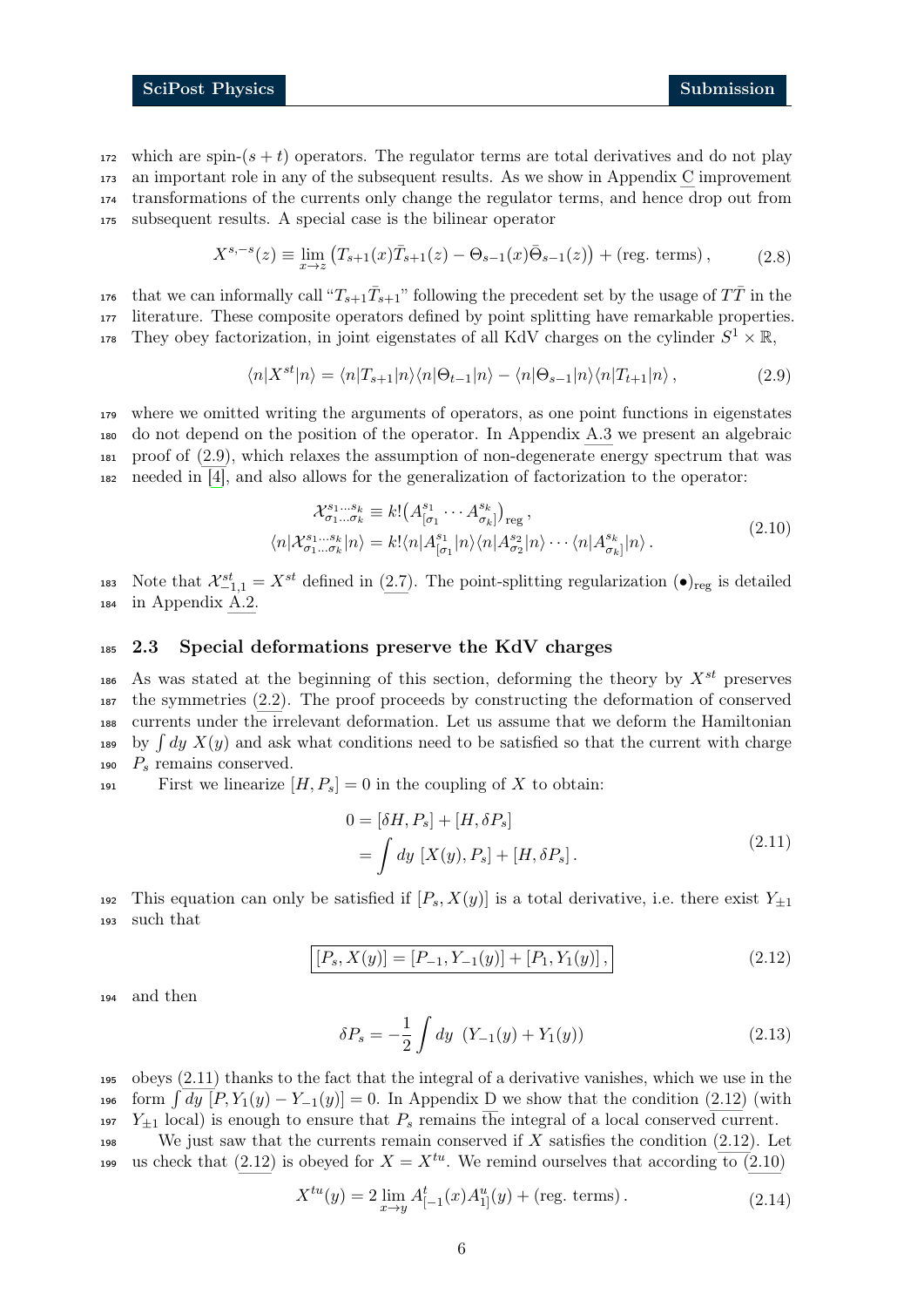200 For details on the regulator terms see Appendix [A.2.](#page-15-0) Using  $(A.6)$  we find

<span id="page-6-2"></span>
$$
[P_s, X^{tu}(y)] = [P_{-1}, \mathcal{X}_{s,1}^{tu}] + [P_1, \mathcal{X}_{-1,s}^{tu}], \qquad (2.15)
$$

 $201$  where we used the definition  $(2.10)$ . From  $(2.15)$  we conclude that  $(2.12)$  is obeyed with 202  $Y_{-1} = \mathcal{X}_{s,1}^{tu}$  and  $Y_1 = \mathcal{X}_{-1,s}^{tu}$ .

203 In summary, we have that under  $X^{tu}$  deformation:

<span id="page-6-4"></span><span id="page-6-3"></span>
$$
\delta P_s = -\frac{1}{2} \int dy \, \left( \mathcal{X}_{s,1}^{tu}(y) + \mathcal{X}_{-1,s}^{tu}(y) \right) \,. \tag{2.16}
$$

204 Because we can add  $T_{\sigma+1} + \Theta_{\sigma-1}$ , the time component of a conserved current (with <sup>205</sup> commuting charge) to the integrand in [\(2.16\)](#page-6-3), there is some ambiguity in [\(2.16\)](#page-6-3). Ambiguities <sup>206</sup> are discussed and partially resolved in Appendix [C.](#page-20-1) It can be verified that [\(2.16\)](#page-6-3) leads 207 to  $\delta P = 0$ ,  $\delta H = \int dy X^{tu}(y)$  as assumed. (If it did not, we would have had to shift  $Y_{\pm 1}$ <sup>208</sup> found in [\(2.15\)](#page-6-2) by some conserved current to make the story consistent.)

209 A generalization of [\(2.15\)](#page-6-2), namely [\(A.14\)](#page-16-1), states in particular that  $[P_s, \mathcal{X}_{r,\pm 1}^{tu}]$ 210  $[P_r, \mathcal{X}_{s,\pm 1}^{tu}] = [P_{\pm 1}, \mathcal{X}_{rs}^{tu}],$  which implies

$$
\delta[P_r, P_s] = -[P_s, \delta P_r] + [P_r, \delta P_s] = \frac{1}{2} \int dy \ \left( [P_s, \mathcal{X}_{r,1}^{tu}(y) + \mathcal{X}_{-1,r}^{tu}(y) ] - r \leftrightarrow s \right)
$$

$$
= \frac{1}{2} \int dy \ [P_1 - P_{-1}, \mathcal{X}_{rs}^{tu}(y) ] = 0
$$
\n(2.17)

211 where we used that  $[P_1 - P_{-1}, \mathcal{O}] = -i\partial_x \mathcal{O}$  integrates to zero. This proves Smirnov and 212 Zamolodchikov's conjecture in [\[4\]](#page-31-3) that the  $T\bar{T}$  deformation leaves the (adjusted) KdV <sup>213</sup> charges commuting. We explain in Appendix [G](#page-28-0) which parts of the story presented here <sup>214</sup> generalize to nonabelian charges that do not commute with the KdV charges and to internal <sup>215</sup> symmetry charges.

216 We remark that while the operators  $\mathcal{X}_{\sigma_1...\sigma_k}^{s_1...s_k}$  defined in [\(2.10\)](#page-5-4) retain many of the nice 217 properties of  $X^{tu}$ , deforming by them does not preserve the KdV charges, as the condition <sup>218</sup> [\(2.12\)](#page-5-3) is not satisfied for them. There is one other, somewhat trivial deformation that 219 preserves the KdV charges, the deformation by  $A_1^t = T_{t+1}$  or  $A_{-1}^t = -\Theta_{t-1}$ . Note that 220 these operators can also be written as  $\mathcal{X}_{\pm 1}^t$ . These deformations by conserved current <sup>221</sup> components correspond to turning on background gauge fields. The condition [\(2.12\)](#page-5-3) is 222 satisfied with  $Y_{-1} = 0$ ,  $Y_1 = A_s^t$  (for the  $A_1^t$  deformation) and  $Y_{-1} = A_s^t$ ,  $Y_1 = 0$  (for the 223  $A_{-1}^t$  deformation), which is verified from the definitions [\(2.4\)](#page-4-6). This choice is not good enough however, as it leads to  $\delta P = \pi P_t$ . This problem can be taken care of by using the 225 ambiguity discussed below [\(2.16\)](#page-6-3) of adding conserved currents to  $Y_{\pm 1}$ . We work out the 226 example of  $A_1^t$ , as the  $A_{-1}^t$  case can be treated in complete analogy. We shift

for 
$$
s = 1
$$
:  $Y_{-1} = 0$ ,  $Y_1 = A_1^t = T_{t+1}$ ,  
for  $s = -1$ :  $Y_{-1} = T_{t+1}$ ,  $Y_1 = A_{-1}^t + \Theta_{t-1} = 0$ ,  $(2.18)$ 

227 which then gives  $\delta P = 0$ ,  $\delta H = \int dy A_1^t$  as required.

## <span id="page-6-0"></span><sup>228</sup> 3 Evolution of the spectrum of KdV charges

#### <span id="page-6-1"></span><sup>229</sup> 3.1 Evolution under generic deformations

<sup>230</sup> In Section [2](#page-3-0) we understood how the KdV charges change under irrelevant deformations. 231 Let us now choose joint eigenstates  $|n\rangle$  of the commuting charges  $P_s$ , and denote their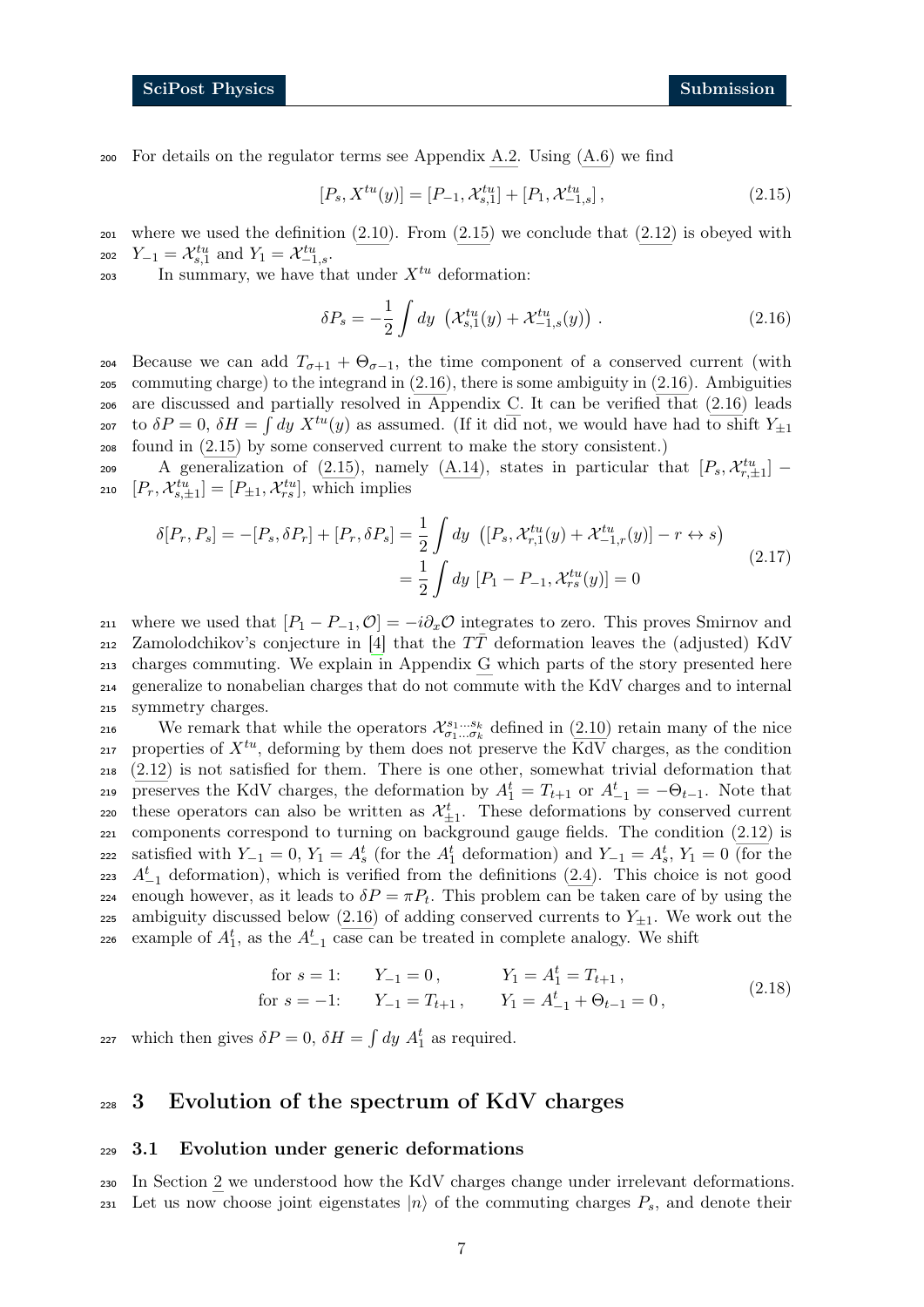232 eigenvalues by  $\langle P_s \rangle_n \equiv \langle n|P_s|n\rangle$ . We can use the Hellman-Feynman theorem for the 233 infinitesimal deformation  $\delta \langle P_s \rangle_n = \langle n | \delta P_s | n \rangle$  to write:

<span id="page-7-2"></span>
$$
\partial_{\lambda} \langle P_s \rangle_n = -\frac{L}{2} \langle \mathcal{X}_{s,1}^{tu}(y) + \mathcal{X}_{-1,s}^{tu}(y) \rangle_n
$$
  
=  $\frac{L}{2} \Big( \langle A_1^t - A_{-1}^t \rangle_n \langle A_s \rangle_n - \langle A_s \rangle_n \langle A_1^u - A_{-1}^u \rangle_n \Big)$   
=  $\pi \Big( \langle P_t \rangle_n \langle A_s^u \rangle_n - \langle P_u \rangle_n \langle A_s^t \rangle_n \Big),$  (3.1)

234 where we introduced  $\lambda$  as the coupling constant of  $X^{tu}$ , in the first line we used [\(2.16\)](#page-6-3) <sup>235</sup> and the spacetime independence of one point functions in energy eigenstates to evaluate <sup>236</sup> the space integral, in the second line we used factorization [\(2.10\)](#page-5-4), and in the third we <sup>237</sup> used [\(2.5\)](#page-4-7). We obtained an evolution equation for the change in the spectrum of conserved charges under irrelevant deformations.[3](#page-7-1) <sup>238</sup> That such an equation can be derived is already <sup>239</sup> remarkable, but to make the equation useful, we have to be able to determine the matrix 240 elements  $\langle A_s^t \rangle_n$ .

 While in the main text we focus our attention on KdV charges, we have not used any of their particular properties, and [\(3.1\)](#page-7-2) applies to other conserved charges with the appropriate 243 modifications. E.g. flavor symmetry charges  $Q$  (namely  $s = 0$ ) remain fixed: the equation <sup>244</sup> gives  $\partial_{\lambda} \langle Q \rangle_n = 0$  because  $A_0^u = 0$ . A more general framework for charges is worked out in Appendix [G.](#page-28-0) However, we leave for future work the incorporation of supersymmetry into the algebraic framework used in this paper.

<sup>247</sup> A note of caution is in order: we have yet to fix the ambiguities corresponding to the <sup>248</sup> mixing of conserved charges discussed below [\(2.16\)](#page-6-3). Without this, [\(3.1\)](#page-7-2) is just valid for 249 one choice of KdV charges. In Lorentz invariant theories  $(u = -t)$  we can use spin to <sup>250</sup> prevent the KdV charges from mixing with each other. It can be checked that [\(2.16\)](#page-6-3) and <sup>251</sup> hence [\(3.1\)](#page-7-2) respects spin. In fact, when the seed theory is Lorentz-invariant, we can use 252 Lorentz-invariance even for  $u \neq -t$ , by assigning a spin to the coupling  $\lambda$ . This spurion <sup>253</sup> analysis is performed in Appendix [C.](#page-20-1)

 We have analyzed and solved a problem similar to [\(3.1\)](#page-7-2) for a family of deformations made out of an abelian current and the stress tensor in [\[56\]](#page-34-1). There we have also demonstrated <sup>256</sup> that our current tools are inadequate to determine  $\langle A_s^t \rangle_n$  in general. In the rest of this section we focus on the case  $X^{1,-1} = T\overline{T}$ . In Section [4](#page-10-0) we analyze a special case of [\(3.1\)](#page-7-2) where we can make progress, while we discuss perturbative aspects in Section [4](#page-10-0) and in Appendix [F.](#page-26-0)

#### <span id="page-7-0"></span>260 3.2 Evolution under the  $T\bar{T}$  deformation

261 Let us determine the evolution of KdV charges under the  $T\bar{T}$  deformation of a Lorentz 262 invariant theory by plugging in  $t = 1$ ,  $u = -1$  into [\(3.1\)](#page-7-2). Using [\(2.6\)](#page-4-1), we obtain

$$
\partial_{\lambda} \langle P_s \rangle_n = -\pi s \left( \langle T_{s+1} \rangle_n \langle P_{-1} \rangle_n - \langle \Theta_{s-1} \rangle_n \langle P_1 \rangle_n \right). \tag{3.2}
$$

<span id="page-7-3"></span>263 We still have to determine the expectation values  $\langle T_{s+1}\rangle_n$ ,  $\langle \Theta_{s-1}\rangle_n$ . The sum of them <sup>264</sup> gives

<span id="page-7-4"></span>
$$
\langle T_{s+1} \rangle_n + \langle \Theta_{s-1} \rangle_n = \frac{2\pi}{L} \langle P_s \rangle_n, \qquad (3.3)
$$

265 but the difference,  $\langle T_{s+1} \rangle_n - \langle \Theta_{s-1} \rangle_n$  requires additional input. In general the expectation 266 value of the spatial component of a current (which the quantity in question is),  $\langle J_x \rangle_n$  does

<span id="page-7-1"></span><sup>&</sup>lt;sup>3</sup>For momentum ( $P = -P_1 + P_{-1}$ ) the second line of [\(3.1\)](#page-7-2) gives  $\partial_{\lambda} \langle P \rangle = 0$ , as required by momentum quantization.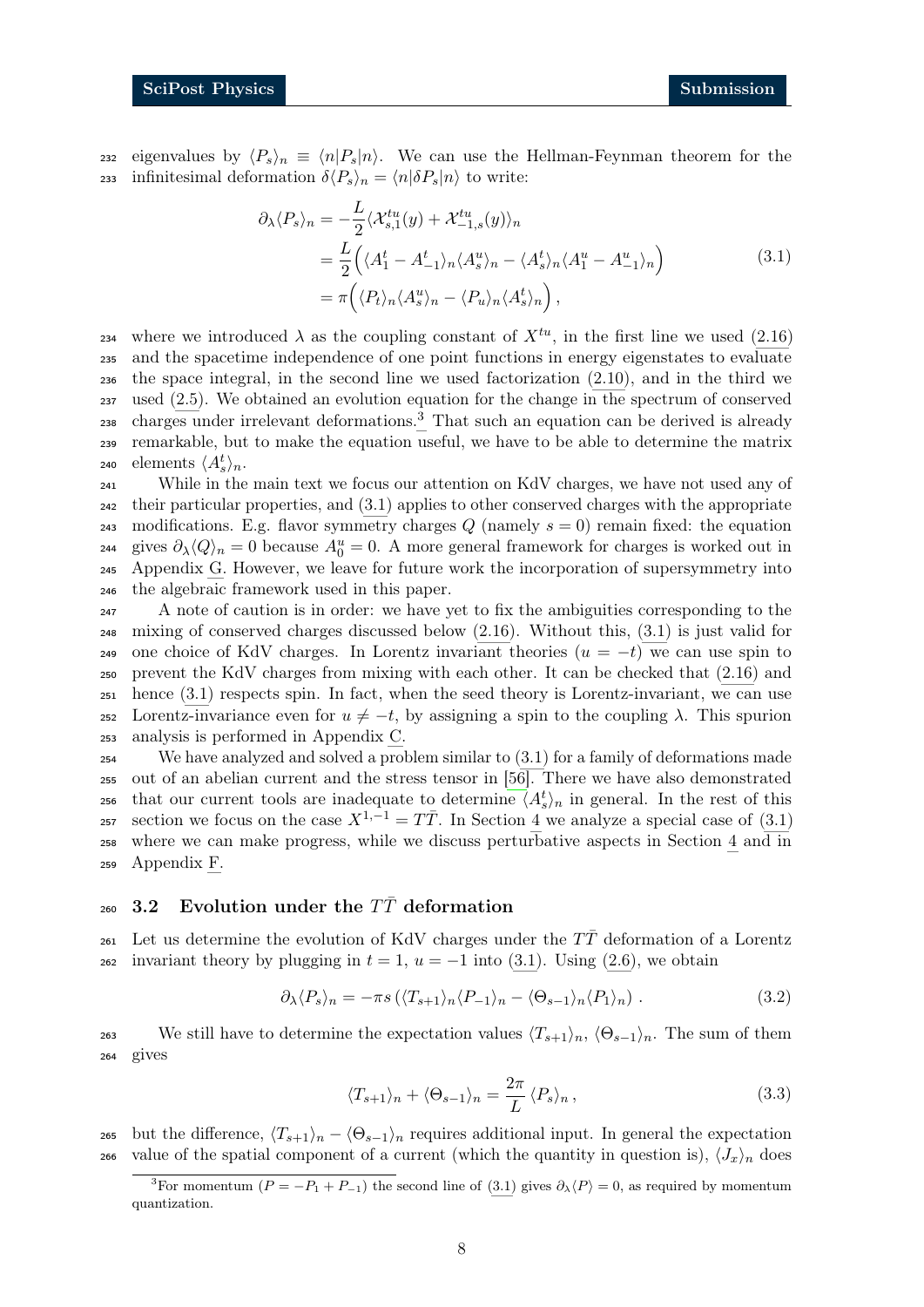<sup>267</sup> not have a universal expression. In [\[56\]](#page-34-1) we faced this problem for the case of an internal 268 symmetry current and of  $\langle T_{tx}\rangle_n$ , and we treated it by introducing background fields. For <sup>269</sup> the case of KdV charges, we found another way to proceed.

270 Let us first set  $s = 1$ . From the interpretation of  $\langle T_{xx}\rangle_n$  as pressure, we have

$$
\langle T_{xx} \rangle_n = -\partial_L E_n. \tag{3.4}
$$

Then transforming to complex coordinates.<sup>[4](#page-8-0)</sup> 271

$$
T_{xx} = -\frac{1}{2\pi} \left( (T_2 - \Theta_0) - (T_0 - \Theta_{-2}) \right), \qquad (3.5)
$$

272 and using [\(3.3\)](#page-7-3) together with the  $T_0 = \Theta_0$  valid in Lorentz invariant theories, we read off

$$
\langle T_2 \rangle_n - \langle \Theta_0 \rangle_n = -\pi \left( \partial_L \langle P_{-1} + P_1 \rangle_n + \frac{\langle P_{-1} - P_1 \rangle_n}{L} \right)
$$
  
=  $-2\pi \partial_L \langle P_1 \rangle_n$ , (3.6)

273 where in the second line we used [\(2.3\)](#page-4-8) and that  $\partial_L P_n = -P_n/L$  which follows from momentum quantization,  $P_n \in \frac{2\pi\mathbb{Z}}{L}$ 274 momentum quantization,  $P_n \in \frac{2\pi\mathbb{Z}}{L}$ . Similarly, we get  $\langle T_0 \rangle_n - \langle \Theta_{-2} \rangle_n = 2\pi \partial_L \langle P_{-1} \rangle_n$ . 275 This motivates us to compute  $\partial_L P_s$ . In Appendix [E](#page-24-0) we show

<span id="page-8-1"></span>
$$
L\partial_L P_s = \frac{-1}{2\pi} \int dx \left(A_s^1 - A_s^{-1}\right) \quad \text{modulo } [P, \bullet], \tag{3.7}
$$

276 which reduces to the equations above for  $s = \pm 1$ . Taking diagonal matrix elements and <sup>277</sup> using that  $\partial_L \langle P_s \rangle_n = \langle \partial_L P_s \rangle_n$  (valid in eigenstates of  $P_s$ ), we find

$$
\partial_L \langle P_s \rangle_n = \frac{-1}{2\pi} \langle A_s^1 - A_s^{-1} \rangle_n = \frac{-s}{2\pi} \left( \langle T_{s+1} \rangle_n - \langle \Theta_{s-1} \rangle_n \right) \tag{3.8}
$$

<sup>278</sup> where in the second equality we used [\(2.6\)](#page-4-1) valid in Lorentz invariant theories.

279 From [\(3.8\)](#page-8-1) and [\(3.3\)](#page-7-3) we can express  $\langle T_{s+1}\rangle_n$  and  $\langle \Theta_{s-1}\rangle_n$  separately, and plug back <sup>280</sup> their expression into [\(3.2\)](#page-7-4) to find the flow equation:

<span id="page-8-3"></span><span id="page-8-2"></span>
$$
\left[\partial_{\lambda} \langle P_s \rangle_n = -\pi^2 \left( E_n \partial_L \langle P_s \rangle_n + P_n \frac{s \langle P_s \rangle_n}{L} \right) . \right] \tag{3.9}
$$

281 This is our main result. Setting  $s = \pm 1$  and using [\(2.3\)](#page-4-8) we recover the Burgers equation 282 for  $E_n$ , and the fact that  $P_n$  remains undeformed:

$$
\partial_{\lambda} E_n = -\pi^2 \left( E_n \partial_L E_n + \frac{P_n^2}{L} \right), \qquad \partial_{\lambda} P_n = 0, \qquad (3.10)
$$

283 where in the second equation we used  $\partial_L P_n = -P_n/L$ . The KdV charges obey linear equations, [\(3.9\)](#page-8-2), which take as an input the energy eigenvalue that solves the nonlinear Burgers equation. We provided a hydrodynamical interpretation of these results in the Introduction. We find a similar set of evolution equations in Section [4,](#page-10-0) where we also show that [\(3.9\)](#page-8-2) holds even in the absence of Lorentz invariance in the zero-momentum sector  $(P_n = 0)$  of the theory.

<sup>289</sup> Let us start by solving the equations in two special case. We drop the expectation value 290 symbols and the n subscript to lighten the notation. If we set  $P = 0$ , the equation simply 291 propagates the initial data  $P_s(L)$  along characteristics determined by E:

<span id="page-8-4"></span>
$$
E(\lambda, L) = E^{(0)} \left( L - \pi^2 \lambda E(\lambda, L) \right),
$$
  
\n
$$
P_s(\lambda, L) = P_s^{(0)} \left( L - \pi^2 \lambda E(\lambda, L) \right).
$$
\n(3.11)

<span id="page-8-0"></span><sup>&</sup>lt;sup>4</sup>We use the same conventions as in [\[56\]](#page-34-1). In  $(A.9)$  of that paper, we gave this result.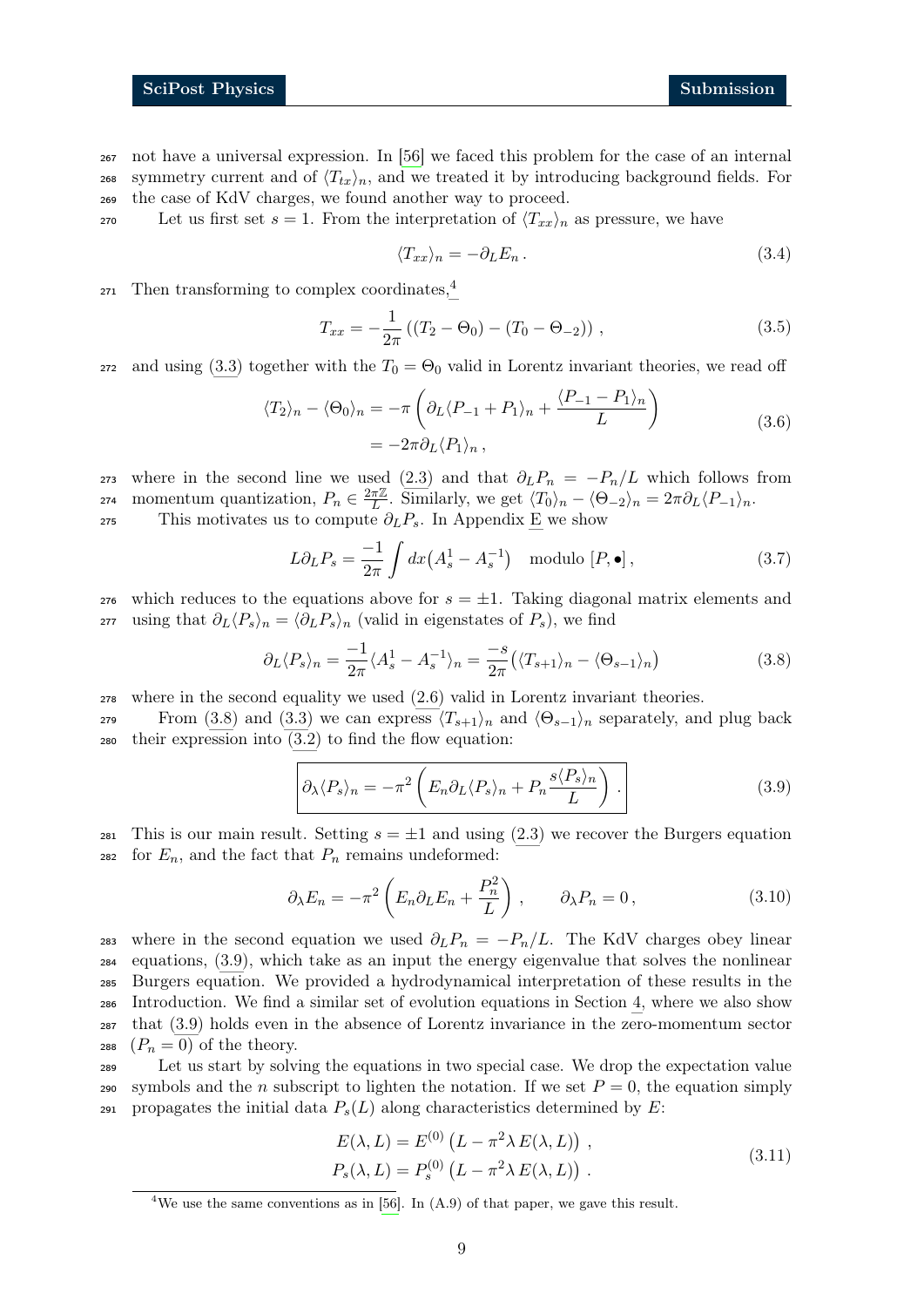<span id="page-9-4"></span><sup>292</sup> In the conformal case we can solve the equations for any eigenstate. The initial conditions <sup>293</sup> are

<span id="page-9-2"></span>
$$
P_s^{(0)}(L) = \frac{p_s}{L^{|s|}}\,,\tag{3.12}
$$

294 where  $p_s$  are numbers only dependent on the state, but not on L. The solution of the Burgers equation with this initial data is familiar from the literature:<sup>[5](#page-9-1)</sup> 295

$$
E(\lambda, L) = \frac{1 - \sqrt{1 - 2e\tilde{\lambda} + p^2 \tilde{\lambda}^2}}{\tilde{\lambda}L}, \qquad P(\lambda, L) = \frac{p}{L},
$$
  

$$
\tilde{\lambda} \equiv \frac{2\pi^2 \lambda}{L^2}.
$$
 (3.13)

<sup>296</sup> Once we know the Burgers flow, we can solve for the KdV charges that probe it. In fact we <sup>297</sup> do not have to know the explicit form of the solution, [\(3.13\)](#page-9-2), to verify that

$$
P_s(\lambda, L) = \begin{cases} \frac{p_s}{(p_1)^s} P_1(\lambda, L)^s, & (s > 0), \\ \frac{p_s}{(p_{-1})^{|s|}} P_{-1}(\lambda, L)^{|s|}, & (s < 0), \end{cases}
$$
(3.14)

298 solves [\(3.9\)](#page-8-2), if we use that  $P_{\pm 1}(\lambda, L)$  satisfies [\(3.10\)](#page-8-3).

#### <span id="page-9-0"></span><sup>299</sup> 3.3 A check from integrability and concluding comments

300 Integrable field theories provide a useful testing ground of our results. The  $T\bar{T}$  deformation <sup>301</sup> changes the two particle S-matrix of an integrable field theory by a simple CDD factor:

$$
S_{T\overline{T}} = \exp\left(-\pi^2 \lambda m^2 \sinh(\theta_1 - \theta_2)\right) S_0, \qquad (3.15)
$$

302 where m is the mass, and  $\theta_i$  the rapidities. Plugging this result into the nonlinear integral <sup>303</sup> equation that determines the spectrum gives the deformed spectrum in terms of the initial <sup>304</sup> one. This computation was done for the energy in [\[5\]](#page-31-9) and extended to KdV charges and <sup>305</sup> other deformations in [\[57\]](#page-34-2). Instead of repeating their derivation, we simply copy their equations (5.27) and (5.30) in our notation in  $(F.1)$ , and here we specialize to the  $T\bar{T}$  case 307 (corresponding to taking  $u = 1$  in  $(F.1)$ ). The equation reads

<span id="page-9-3"></span>
$$
\partial_{\lambda} P_k = \pi^2 \left( L' \partial_L P_k - k \theta'_0 P_k \right)
$$
  
\n
$$
L' \equiv P_1 + P_{-1} = -E
$$
  
\n
$$
\theta'_0 \equiv -\frac{P_1 - P_{-1}}{L} = \frac{P}{L}.
$$
\n(3.16)

<sup>308</sup> We recognize that the flow equation is identical to [\(3.9\)](#page-8-2). This match is a strong check of 309 our results. In Appendix [F](#page-26-0) we discuss in detail their deformations with  $u \neq 1$ .

 Let us comment on the regimes of validity of the different derivations of [\(3.9\)](#page-8-2). The derivation by [\[5,](#page-31-9) [57\]](#page-34-2) applies to the sine-Gordon model and minimal model CFTs. The derivation is expected to generalize straightforwardly to any massive integrable model. Our 313 derivation applies to the  $T\bar{T}$  deformation of any Lorentz-invariant theory that contains at least one higher spin conserved charge. Our derivation rules out the possibility that the evolution equation [\(3.9\)](#page-8-2) is a miracle of some special models.

<sup>316</sup> A similar relationship holds between the two derivations of the Burgers equation for  $\frac{1}{2}$  the TT-deformed spectrum: the one by [\[5\]](#page-31-9) applies to the sine-Gordon model and minimal <sup>318</sup> model CFTs, while the one by [\[4\]](#page-31-3) applies to any field theory.

<span id="page-9-1"></span><sup>&</sup>lt;sup>5</sup>The initial data  $p_{\pm 1}$  are related to e, p by [\(2.3\)](#page-4-8), i.e.  $p_{\pm 1} = -\frac{e \pm p}{2}$ . In a CFT  $e = 2\pi (h + \bar{h} - \frac{c}{12})$  and  $p = 2\pi (h - \bar{h}).$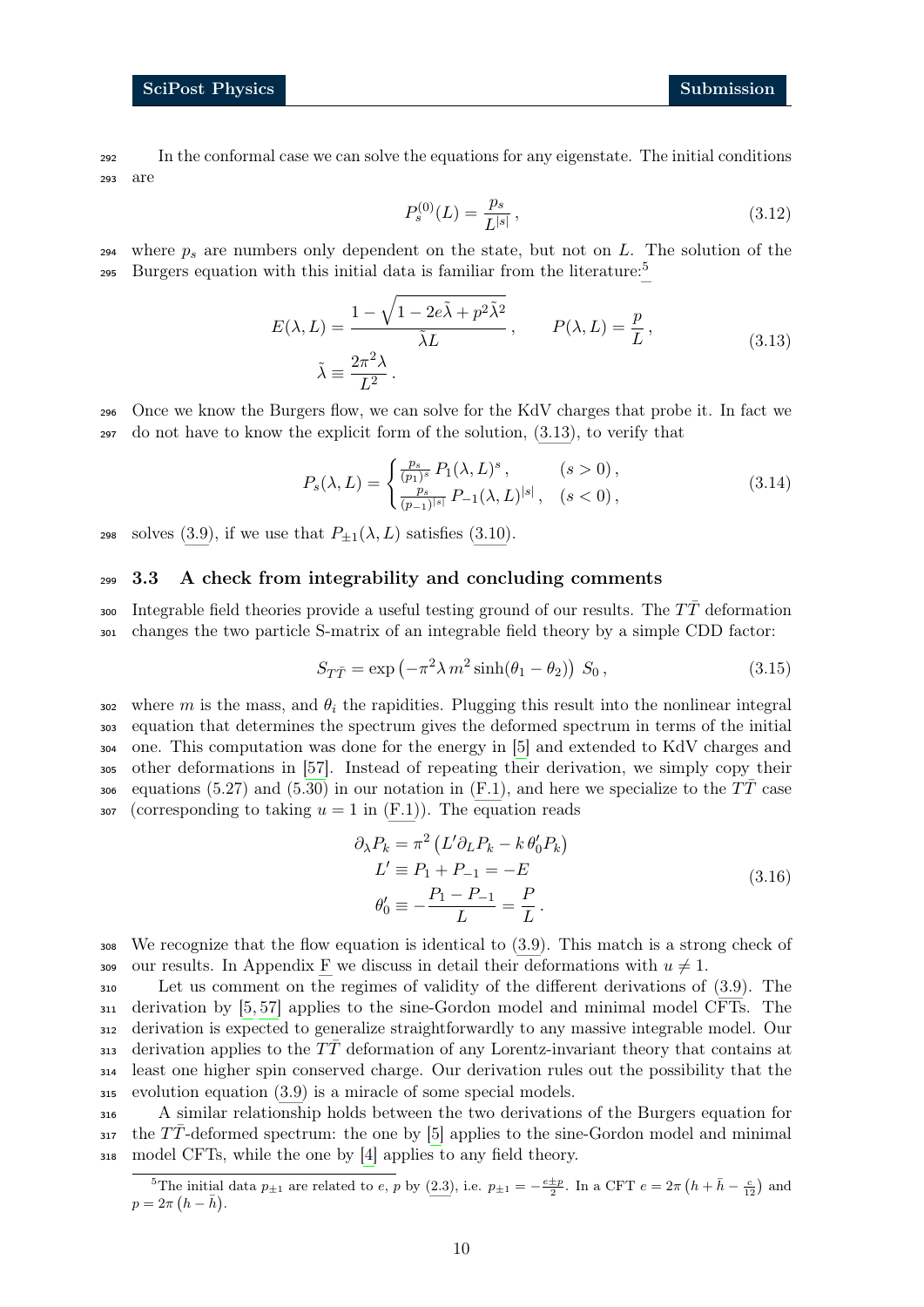## <span id="page-10-0"></span><sup>319</sup> 4 Non-Lorentz-invariant deformations

320 We return to the analysis of [\(3.1\)](#page-7-2): we study deformations such as  $X^{u,-1} = T_{u+1}\bar{T} - \Theta_{u-1}\bar{\Theta}$ 321 (sometimes called  $T_{u+1}\bar{T}$  for short) that break Lorentz invariance. Specifically, we write an evolution equation for the spectrum of zero-momentum states under the  $X^{1,u} - X^{-1,u}$  deformation. This incidentally implies that our main result [\(3.9\)](#page-8-2) holds for zero-momentum states even without assuming Lorentz invariance. We then explain why our current methods do not allow writing an evolution equation for general states under these deformations. Finally, we solve the evolution of zero-momentum states and find the asymptotic density of states to shows super-Hagedorn growth.

328 Without Lorentz invariance (for  $u \neq \pm 1$ ) there is no preferred basis in the space of commuting conserved charges, as discussed around [\(3.1\)](#page-7-2) and in Appendix [C.](#page-20-1) Our results  $\frac{330}{10}$  in this section apply to the choice of basis, specified by  $(2.16)$ , for which  $(3.1)$  holds. Importantly, this choice is preferred if the seed theory is a CFT, as we show in Appendix [C.](#page-20-1) This makes it nontrivial to compare our results with those of [\[57\]](#page-34-2). What we find in Appendix [F](#page-26-0) is that the two papers describe different deformations, even after accounting for the possible change of basis. It would be interesting to parametrize the ambiguities in our results more completely.

#### <span id="page-10-1"></span><sup>336</sup> 4.1 Zero-momentum states

 As observed by Cardy [\[52\]](#page-33-11), Lorentz invariance is not needed to derive the inviscid Burgers 338 equation for energy levels of zero-momentum states under the  $T\bar{T}$  deformation. We generalize this to the evolution of all KdV charges of zero-momentum states under the  $X^{1,u} - X^{-1,u}$  deformation. This deformation reduces to the usual  $T\overline{T}$  deformation both for  $u = 1$  and for  $u = -1$ , and in a CFT it reduces to  $T_{u+1}\overline{T}$  for  $u > 0$  and  $T\overline{T}_{-u+1}$  for  $u < 0$ . For the deformation by  $X^{1,u} - X^{-1,u}$ , [\(3.1\)](#page-7-2) gives

<span id="page-10-4"></span>
$$
\partial_{\lambda} \langle P_s \rangle_n = \pi \Big( \langle P_1 - P_{-1} \rangle_n \langle A_s^u \rangle_n - \langle P_u \rangle_n \langle A_s^1 - A_s^{-1} \rangle_n \Big). \tag{4.1}
$$

343 The relation [\(3.8\)](#page-8-1)  $\langle A_s^1 - A_s^{-1} \rangle_n = -2\pi \partial_L \langle P_s \rangle_n$  holds without assuming Lorentz invariance. 344 As always, there is no general way to determine  $\langle A_s^u \rangle_n$ . For states  $|n\rangle$  with zero momentum 345 this issue does not show up since  $\langle P_1 - P_{-1} \rangle_n = -P_n = 0$ , and one has

<span id="page-10-2"></span>
$$
\partial_{\lambda} \langle P_s \rangle_n = 2\pi^2 \langle P_u \rangle_n \partial_L \langle P_s \rangle_n \quad \text{if } P_n = 0. \tag{4.2}
$$

 $346$  For these states, the charge  $P_u$  evolves according to the inviscid Burgers equation while all 347 other charges describe probe particles riding the Burgers flow. Taking  $u = \pm 1$  we find that 348 our main result [\(3.9\)](#page-8-2) on the  $T\bar{T}$  deformation holds for zero-momentum states even without <sup>349</sup> assuming Lorentz invariance.

350 We note that [\(4.2\)](#page-10-2) also describes the deformation  $J\bar{T} - J\Theta$ , which is a special case of <sup>351</sup> the family of theories analyzed in [\[56\]](#page-34-1), in the equation we have to make the replacement  $\langle P_u \rangle_n \to Q_n/(2\pi)$ , with  $Q_n$  not evolving with  $\lambda$  due to its quantized nature.<sup>[6](#page-10-3)</sup> 352

 It is also interesting to compare with the integrability result [\(3.16\)](#page-9-3). As we explain in Appendix [F](#page-26-0) the deformation described by integrability techniques is not a deformation by a local operator, hence is not in the class we consider. Nevertheless, equations [\(3.16\)](#page-9-3) 356 and [\(4.2\)](#page-10-2) surprisingly agree for states that have zero momentum and  $\langle P_u \rangle_n = \langle P_{-u} \rangle_n$  (for instance states that are parity-invariant in the seed theory).

<span id="page-10-3"></span><sup>&</sup>lt;sup>6</sup>The  $\lambda$ -independence of Q is consistent with [\(4.2\)](#page-10-2): if we set  $s = u$ , replace  $\langle P_u \rangle_n \to \langle Q \rangle_n/(2\pi)$ , and use that  $\partial_L \langle Q \rangle_n = 0$ , we get a consistent equation.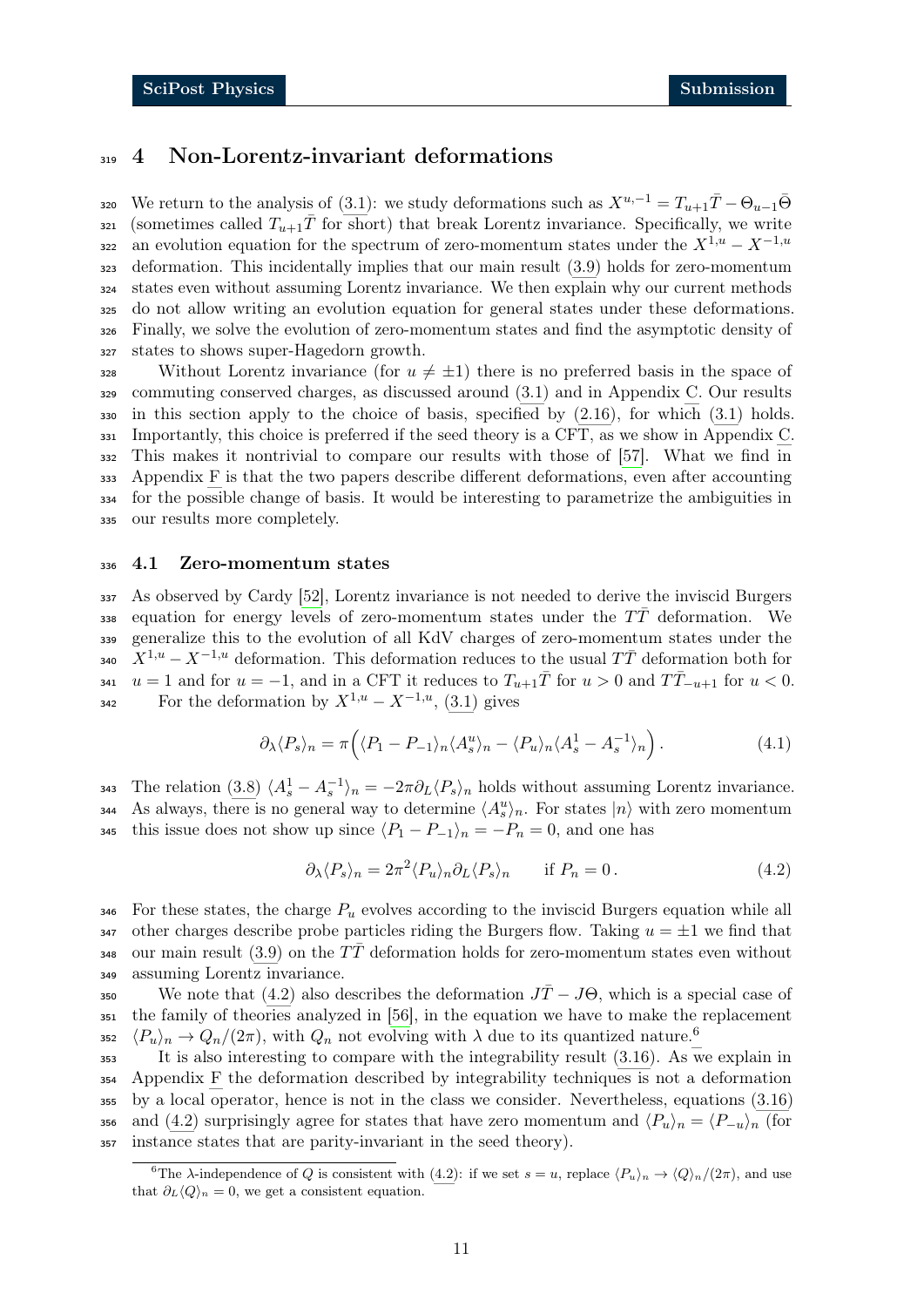$Fially,$  an easy calculation shows that the  $X^{1,u} - X^{-1,u}$  and  $X^{1,v} - X^{-1,v}$  deformations 359 commute (in the zero-momentum sector), since the following result is symmetric in  $u \leftrightarrow v$ :

$$
\partial_{\lambda_u} \partial_{\lambda_v} \langle P_s \rangle_n = 2\pi^2 \left( \partial_{\lambda_u} \langle P_v \rangle_n \partial_L \langle P_s \rangle_n + \langle P_v \rangle_n \partial_L \partial_{\lambda_u} \langle P_s \rangle_n \right)
$$
  
=  $4\pi^4 \left( \langle P_u \rangle_n \partial_L \langle P_v \rangle_n \partial_L \langle P_s \rangle_n + \langle P_v \rangle_n \partial_L \langle P_u \rangle_n \partial_L \langle P_s \rangle_n + \langle P_v \rangle_n \langle P_u \rangle_n \partial_L^2 \langle P_s \rangle_n \right).$  (4.3)

<sup>360</sup> In [\[56\]](#page-34-1) we also studied whether deformations commute and we found some cases where they <sup>361</sup> do not. It would be interesting to give a full description of the commutators of different  $x^{tu}$  deformations.

#### <span id="page-11-0"></span><sup>363</sup> 4.2 General states

364 The evolution equation [\(3.1\)](#page-7-2) for KdV charges under an  $X^{tu}$  deformation involves expectation <sup>365</sup> values of operators  $A_s^u$ . Crucially, these  $\langle A_s^u \rangle$  cannot be determined from the KdV 366 charges  $\langle P_k \rangle_n$ .

<sup>367</sup> In a CFT, one checks for instance that

$$
A_3^3 = 4 \,:\! T^3 \!:\! -\frac{c+2}{2} \,:\! (\partial T)^2 \!:\! + \text{(derivatives)}
$$
\n(4.4)

<sup>368</sup> cannot be written in terms of KdV charges. It is not a linear combination of

$$
T_6 = :T^3: + \frac{c+2}{12} : (\partial T)^2: .
$$
\n(4.5)

<sup>369</sup> and of other KdV currents. More stringently, its expectation value in low-level descendants  $370$  of primary states is not expressible in terms of the eigenvalue of KdV charges  $P_1$ ,  $P_3$ ,  $P_5$ <sup>371</sup> (dimensional analysis restricts the set of charges to consider).

<sup>372</sup> The only cases where our main evolution equation [\(3.1\)](#page-7-2) can be solved with the tools at 373 hand are when the dependence on  $\langle A_s^u \rangle_n$  completely drops out. In Section [3](#page-6-0) this happened  $t_{374}$  thanks to  $A_5^{\pm 1} = \pm s A_{\pm 1}^s$ . In [\(4.1\)](#page-10-4) this happened by restricting to the zero-momentum subsector. It is conceivable that for some seed theories there would be relations between  $A_s^u$ 375 376 with  $s, u \neq 0, \pm 1$  and some computable quantities. For instance in a massive free scalar one 377 actually has  $A_s^t \simeq T_{s+t} \simeq \Theta_{s+t}$  up to total derivatives. However, one should check whether <sup>378</sup> the relation holds after the deformation.

#### <span id="page-11-1"></span><sup>379</sup> 4.3 Evolution of zero-momentum states

<sup>380</sup> The evolution equation [\(4.2\)](#page-10-2) transports KdV charges along characteristics determined 381 by  $P_u$  (to avoid clutter we leave implicit the dependence on  $|n\rangle$ ), so we can simply adapt 382 results [\(3.11\)](#page-8-4) from the  $T\bar{T}$  case and get

<span id="page-11-3"></span>
$$
P_u(\lambda, L) = P_u^{(0)}(L + 2\pi^2 \lambda P_u(\lambda, L)),
$$
  
\n
$$
P_s(\lambda, L) = P_s^{(0)}(L + 2\pi^2 \lambda P_u(\lambda, L)).
$$
\n(4.6)

383 As for  $T\bar{T}$  the solution with CFT initial conditions is much more explicit. We use the same  $384$  logic as around [\(3.12\)](#page-9-4). First we set  $s = u$ , and using the CFT initial conditions (3.12) we <sup>385</sup> find the solution:

$$
P_u(\lambda, L) \equiv \frac{p_u f_u(p_u \tilde{\lambda})}{L^{|u|}}, \qquad \tilde{\lambda} \equiv \frac{2\pi^2 \lambda}{L^{|u|+1}}, \qquad (4.7)
$$

386 where  $f_u$  is the unique solution to the polynomial equation

<span id="page-11-2"></span>
$$
(xf_u(x) + 1)^{|u|} f_u(x) = 1
$$
\n(4.8)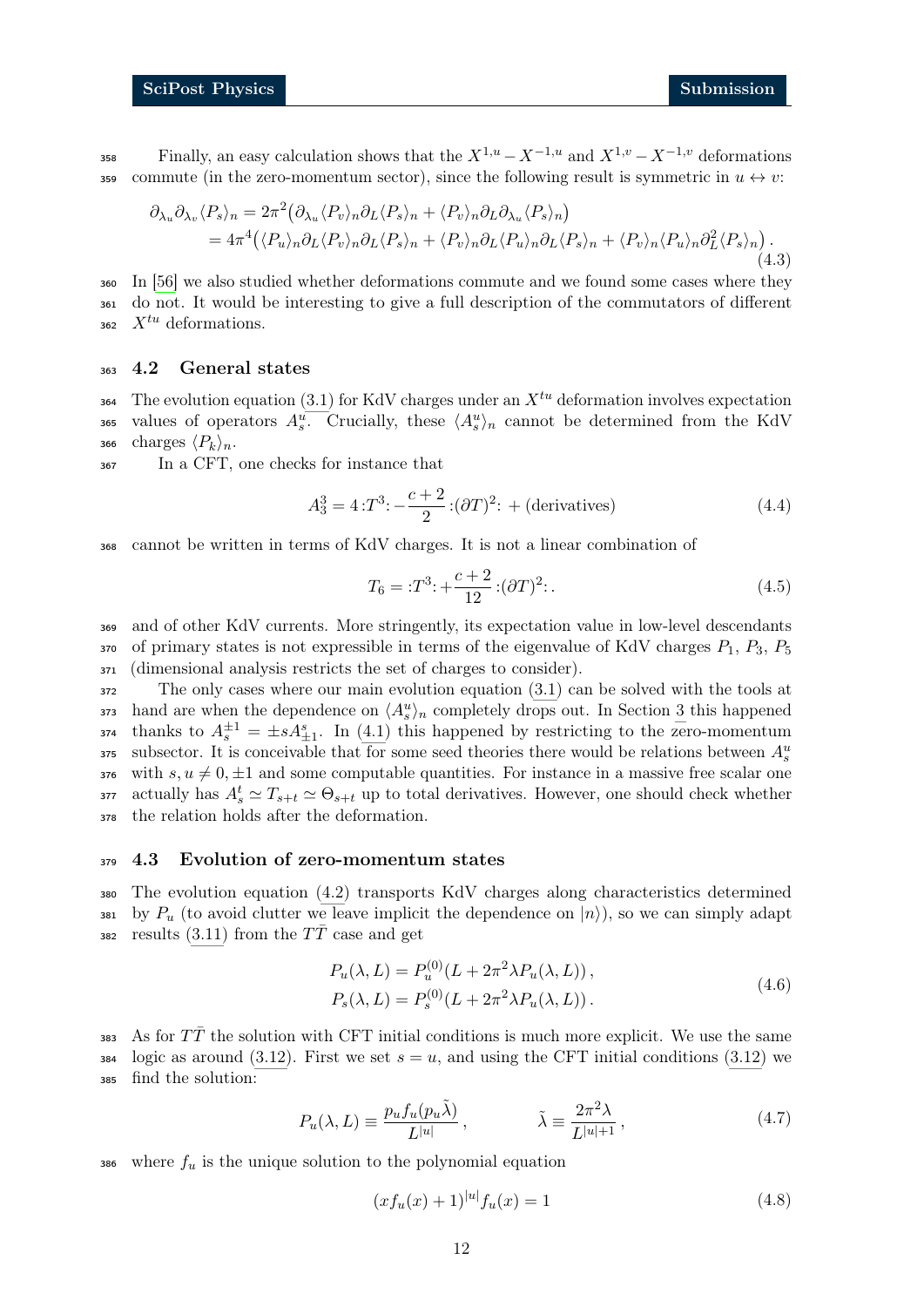38[7](#page-12-1) that obeys  $f_u(0) = 1$ .<sup>7</sup> The other KdV charges probe this flow, and they are given by

$$
P_s(\lambda, L) = \frac{p_s}{L^{|s|}} f_u(p_u \tilde{\lambda})^{|s/u|}.
$$
\n(4.9)

388 The  $J\bar{T} - J\Theta$  deformation  $(u = 0)$  has to be treated separately, and the solution of [\(4.2\)](#page-10-2) is

$$
P_s(\lambda, L) = \frac{p_s}{(L + \pi \lambda Q_n)^{|s|}} \quad \text{for } u = 0.
$$
\n(4.10)

389 Note that we get a divergence for  $\lambda = -L/(\pi Q_n)$ , which is the analog of the branch point 390 that we found for  $u \neq 0$ , see footnote [7.](#page-12-1) For the special case of  $s = \pm 1$  this result agrees <sup>391</sup> with what was found for the energy spectrum in [\[56\]](#page-34-1) with very different methods (see ase also [\[34\]](#page-33-0)).<sup>[8](#page-12-2)</sup> We take this agreement as a check of both the computations presented in this <sup>393</sup> section and the methods of [\[56\]](#page-34-1).

#### <span id="page-12-0"></span><sup>394</sup> 4.4 The density of states

<sup>395</sup> It is particularly interesting to consider the asymptotic behavior of the spectrum. For that 396 we need to solve [\(4.8\)](#page-11-2) for  $x \to +\infty$ , where we get  $f_u(x) = x^{-|u|/(|u|+1)} + \ldots$ , which for 397  $p_u \tilde{\lambda} \gg 1$  gives

<span id="page-12-5"></span>
$$
P_s(\lambda, L) = \frac{p_s}{L^{|s|}(p_u \tilde{\lambda})^{|s|/(|u|+1)}} + \dots
$$
\n(4.11)

398 For  $p_u \tilde{\lambda}$  negative enough (see footnote [7\)](#page-12-1) we formally get a complex solution, a familiar 399 behavior from the study of  $T\overline{T}$ .

<sup>400</sup> In the CFT, high energy primary states in the zero momentum sector have

<span id="page-12-4"></span>
$$
p_u = (-1)^{(|u|+1)/2} \left(\frac{e}{2}\right)^{|u|} + \dots, \tag{4.12}
$$

<sup>401</sup> where the inconvenient alternating sign ultimately follows from the sign in the decomposition  $T(x) = -\frac{4\pi^2}{L^2}$ 402  $T(x) = -\frac{4\pi^2}{L^2} \sum_k e^{ikx} (L_k - \frac{c}{24} \delta_{k,0}).$  To have a real asymptotic spectrum, it follows from 403 the condition  $p_u \tilde{\lambda} > 0$  that  $\lambda < 0$  for  $u = \pm 1, \pm 5, \dots$  and  $\lambda > 0$  for  $u = \pm 3, \pm 7, \dots$ . Plugging [\(4.12\)](#page-12-4) into [\(4.11\)](#page-12-5) for  $s = \pm 1$  we get (again for  $p_u \tilde{\lambda} \gg 1$ )

<span id="page-12-6"></span>
$$
E(\lambda, L) = \frac{2}{L} \left( \frac{e}{2|\tilde{\lambda}|} \right)^{1/(|u|+1)} + \dots \tag{4.13}
$$

<span id="page-12-1"></span><sup>7</sup>One can write a series solution and recast it as a hypergeometric function

$$
f_u(x) = \sum_{j=0}^{\infty} \frac{(-x)^j}{j+1} \binom{(j+1)|u|+j-1}{j}
$$
  
= 
$$
\frac{|u|}{x(|u|+1)} \left( |u| F_{|u|-1} \left( \frac{\frac{1}{|u|+1} \ldots \frac{|u|-1}{|u|+1} \frac{-1}{|u|+1}}{\frac{1}{|u|} \cdot \frac{2}{|u|} \ldots \frac{|u|-1}{|u|}} \right) - x \frac{(|u|+1)^{|u|+1}}{|u|^{|u|}} - x \frac{(|u|+1)^{|u|+1}}{|u|^{|u|}} - 1 \right),
$$

which takes real values for  $x > x_{\min} \equiv -|u|^{(|u|)} / (|u|+1)^{|u|+1}$  and has a branch point at  $x = x_{\min}$ . Another way to find this branch point is to compute the discriminant of  $(4.8)$ , when seen as a polynomial of  $f_u(x)$ . The discriminant is  $(-1)^{|u|(|u|-1)/2}x^{|u|^2-1}|u|^{|u|}(x-x_{\min})$ , which vanishes at  $x_{\min}$ , indicating that two solutions collide for this value of  $x$ . This is the analogue of the square-root singularity in the usual Burgers equation.

<span id="page-12-2"></span><sup>8</sup>To recover this result from the formulas (6.4) of [\[56\]](#page-34-1), we take  $A = 0$  corresponding to the  $J\bar{T} - J\Theta$ deformation, then  $E = (1/L)(s - C/B) = e/(L + \pi \lambda Q_n)$ , where we simply set  $g_{J\bar{T}} = -g_{J\Theta} = 1$ , and  $\ell = \lambda$ and specialize to zero momentum. The very attentive reader will notice that we absorbed an  $i$  in the definition of the deformation compared to [\[56\]](#page-34-1) to make formulas real. In [56] the special  $A = 0$  case was not analyzed separately, this was first done in [\[34\]](#page-33-0).

<span id="page-12-3"></span><sup>9</sup>The equation does not have a real solution for  $x \to -\infty$ .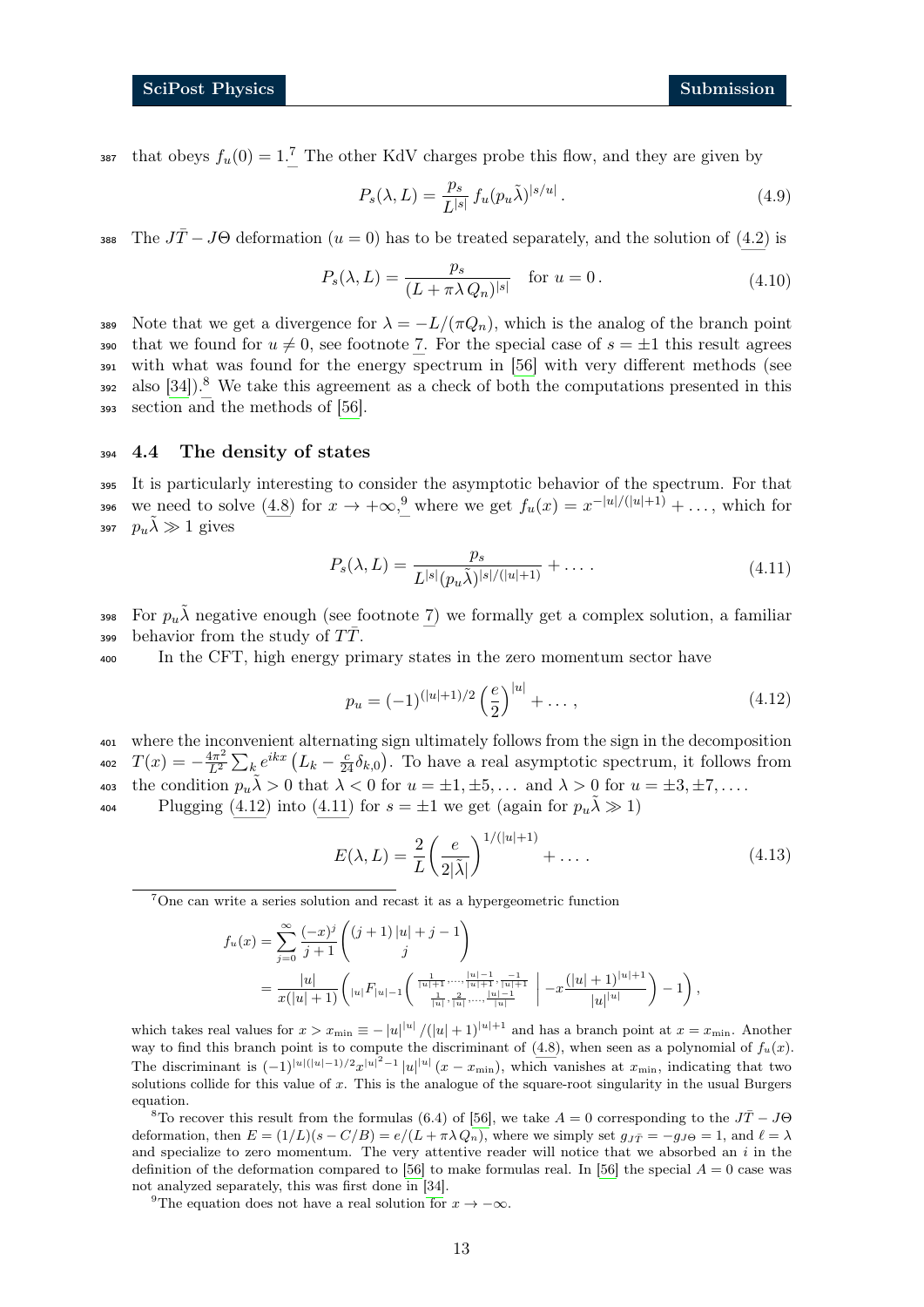<sup>405</sup> In a CFT, we know that the density of primaries is asymptotically [\[76\]](#page-35-2)

<span id="page-13-4"></span><span id="page-13-2"></span>
$$
\rho_{\text{primary}}(E) \approx \exp\left(\sqrt{\frac{4\pi^2(c-1)}{3}e}\right),\tag{4.14}
$$

where we used that  $E = \frac{e}{L}$ 406 where we used that  $E = \frac{e}{L}$  in the CFT. Expressing e with the energies of the deformed <sup>407</sup> theory from [\(4.13\)](#page-12-6), we obtain

$$
\rho_{\text{primary}}(E) \approx \exp\left(\sqrt{\frac{8\pi^4(c-1) |\lambda|}{3 \times 2^{|u|}}} E^{(|u|+1)/2}\right),\tag{4.15}
$$

 $\frac{408}{408}$  for the appropriate sign of  $\lambda$  that depends on the value of u as discussed above. Note that  $\phi$  the density of states is now independent of L, in stark contrast to the extensive entropy 410 expected in local field theories. For  $u = \pm 1$  the above result is the Hagedorn growth of the 411 density of states of the  $T\bar{T}$ -deformed theory [\[7,](#page-31-5) [24\]](#page-32-4). We expect that the total density of <sup>412</sup> states including spinning primaries and descendants would exhibit the same behavior, with <sup>413</sup> only numerical factors modified.

414 A generalization is to deform a CFT by a linear combination  $\sum_{u} \lambda_u (X^{1,u} - X^{-1,u}).$  $415$  Similar calculations<sup>[10](#page-13-0)</sup> lead to

<span id="page-13-3"></span>
$$
\rho_{\text{primary}}(E) \approx \exp\left(\sqrt{\frac{4\pi^2(c-1)e(E)}{3}}\right), \qquad e(E) = 4\pi^2 \sum_{u} (-1)^{\frac{|u|+1}{2}} \lambda_u \left(\frac{E}{2}\right)^{|u|+1}.
$$
\n(4.16)

416 Different choices of  $\lambda_u$  appear to accomodate arbitrarily strong (e.g., doubly exponential)  $11$  super-Hagedorn growth of the density of states.<sup>11</sup> However, since our results only concern <sup>418</sup> zero-momentum states, they are not sufficient to determine when the deformation remains 419 well-defined: there could be divergences in the sum over  $u$  for some states.

420 In the case of the  $J\bar{T} - J\Theta$  deformation the Cardy growth remains, but the central <sup>421</sup> charge is replaced by a charge dependent expression:

$$
\rho(E,Q) \approx \exp\left(\sqrt{\frac{4\pi^2 c \left(1 + \pi \lambda Q/L\right)}{3} EL}\right) \quad \text{if } \lambda Q > -\frac{L}{\pi}.
$$
 (4.17)

422 where we took the full density of states, hence the replacement  $(c - 1) \rightarrow c$ . This behavior <sup>423</sup> was understood in [\[34\]](#page-33-0).

 The super-Hagedorn growth of the density of states is a novel behavior exhibited by this system. The two systems known to us with such growth of density of states is flat space quantum gravity in d dimensions, which is expected to have an asymptotic density of states <sup>427</sup>  $\rho(E) = \exp\left(\#E^{\frac{d-2}{d-3}}\right)$  from black holes, and the density of states of p-branes was found 428 to grow as  $\rho(E) = \exp\left(\#E^{\frac{2(d-1)}{d}}\right)$  (with  $d = p + 1$ ) in the semiclassical approximation in [\[77–](#page-35-3)[80\]](#page-35-4). We do not suggest that these theories to have much to do with each other.

<span id="page-13-0"></span> $10$ A convenient shortcut goes as follows. Charges are transported along characteristics, specifically  $P_s(\lambda, L) = P_s^{(0)}(L + 2\pi^2 \sum_u \lambda_u P_u)$  as in [\(4.6\)](#page-11-3). High-energy primary states of the CFT obey [\(4.12\)](#page-12-4)  $P_s^{(0)} \approx (-1)^{(|s|+1)/2} (E^{(0)}/2)^{|s|}$ . This relation is transported along characteristics. Now use the definition  $e = L'E^{(0)}(L')$  valid for any L' combined with the transport equation to express the initial dimensionless energy e in terms of the deformed energy E: this gives  $e = (L + \sum_u 2\pi^2(-1)^{(|u|+1)/2}\lambda_u(E/2)^{|u|})E$ . Deleting the negligible term L from this expression and plugging into the Cardy growth  $(4.14)$  for e gives  $(4.16)$ .

<span id="page-13-1"></span><sup>&</sup>lt;sup>11</sup>Even though [\(4.16\)](#page-13-3) formally allows for depletion of the density of states if  $\lambda_u$  is fine tuned, the formula breaks down for those cases due to a Jacobian factor that we neglected, and we expect descendent states to ruin cancellations either way.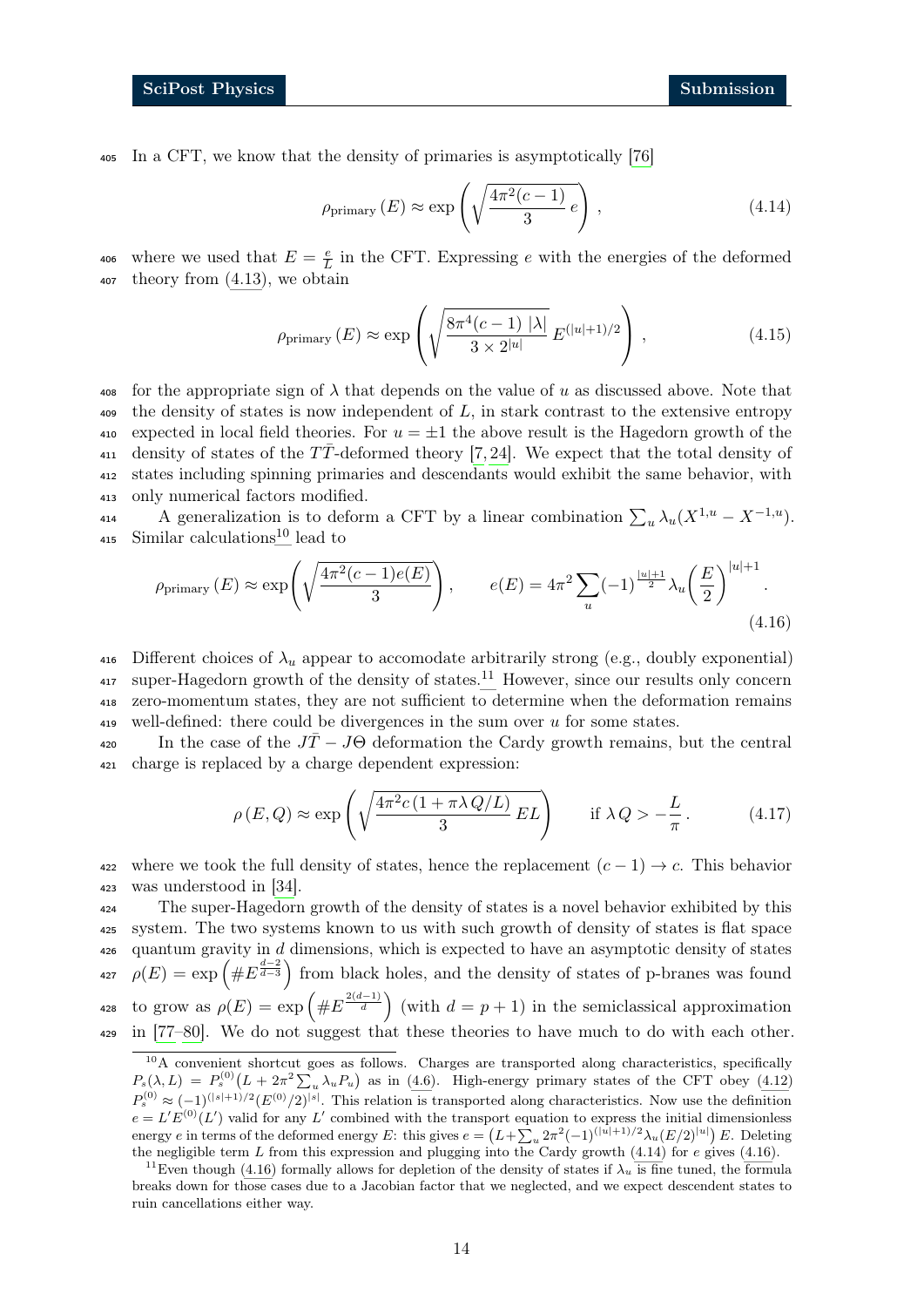430 The result [\(4.15\)](#page-13-4) however provides extra motivation to study the  $T_{u+1} \bar{T}_{u+1}$  deformation, <sup>431</sup> as these Lorentz invariant theories may give rise to exotic UV asymptotics, which would <sup>432</sup> manifest itself in a density of states similar to [\(4.15\)](#page-13-4). A natural guess based on the simple 433 dependence of  $\rho(E)$  on  $\lambda$  of [\(4.15\)](#page-13-4) and dimensional analysis for the density of states in <sup>434</sup> these theories is

$$
\rho(E) \stackrel{\text{guess}}{\approx} \exp\left(\sqrt{\#c|\lambda|} \, E^u\right) \,. \tag{4.18}
$$

<sup>435</sup> New ideas will be needed to establish (or rule out) this guess.

## <sup>436</sup> Acknowledgements

 We thank Zohar Komargodski, Alex Maloney, Stefano Negro, Roberto Tateo, and the 438 participants of the " $T\bar{T}$  and Other Solvable Deformations of Quantum Field Theories" workshop for discussions. MM is supported by the Simons Center for Geometry and Physics. BLF gratefully acknowledges support from the Simons Center for Geometry and Physics, Stony Brook University at which some of the research for this paper was performed.

# <span id="page-14-0"></span>442 A The  $A^s_{\sigma}$ 's, their collisions and factorization

# <span id="page-14-1"></span><sup>443</sup> A.1 Manipulating  $A^s_\sigma$ 's

<sup>444</sup> Let us first derive two simple equations. Combining [\(2.4\)](#page-4-6) and [\(2.5\)](#page-4-7), we get:

<span id="page-14-3"></span><span id="page-14-2"></span>
$$
[P_{\sigma}, A_{\pm 1}^s(z,\bar{z})] = [P_{\pm 1}, A_{\sigma}^s(z,\bar{z})]. \tag{A.1}
$$

445 On the other hand,  $[P_{\lambda}, P_{\tau}] = 0$  and the Jacobi identity imply that

<span id="page-14-4"></span>
$$
[P_{\lambda}, [P_{\tau}, A^s_{\sigma}(z,\bar{z})]] = [P_{\tau}, [P_{\lambda}, A^s_{\sigma}(z,\bar{z})]].
$$
\n(A.2)

<sup>446</sup> First, we can deduce a symmetry property. To make the derivation easier to parse, <sup>447</sup> above the equal signs we write the relation we use. We repeatedly transpose neighboring <sup>448</sup> subscripts to find

$$
[P_{\pm 1}, [P_{\tau}, A^s_{\sigma}(z, \bar{z})]] \stackrel{\text{(A.2)}}{=} [P_{\tau}, [P_{\pm 1}, A^s_{\sigma}(z, \bar{z})]] \stackrel{\text{(A.1)}}{=} [P_{\tau}, [P_{\sigma}, A^s_{\pm 1}(z, \bar{z})]]
$$
\n(A.3)\n
$$
\stackrel{\text{(A.2)}}{=} [P_{\sigma}, [P_{\tau}, A^s_{\pm 1}(z, \bar{z})]] \stackrel{\text{(A.1)}}{=} [P_{\sigma}, [P_{\pm 1}, A^s_{\tau}(z, \bar{z})]] \stackrel{\text{(A.2)}}{=} [P_{\pm 1}, [P_{\sigma}, A^s_{\tau}(z, \bar{z})]] \,. \tag{A.3}
$$

449 This implies that  $[P_\tau, A^s_\sigma(z,\bar{z})]$  and  $[P_\sigma, A^s_\tau(z,\bar{z})]$  can at most differ by a constant. Taking 450 the expectation value of both quantities in a joint eigenstate of  $(P_\tau, P_\sigma)$  gives zero, thus we <sup>451</sup> conclude from [\(A.3\)](#page-14-4) that

<span id="page-14-5"></span>
$$
[P_{\tau}, A^s_{\sigma}(z)] = [P_{\sigma}, A^s_{\tau}(z)]. \tag{A.4}
$$

452 This also shows more generally that  $[P_{\sigma_n}, \dots [P_{\sigma_1}, A^s_{\sigma_0}(z, \bar{z})] \dots]$  is totally symmetric in 453 the  $\sigma_i$ .

<sup>454</sup> Second, we can establish that the condition  $(2.12)$  is obeyed for  $X = X^{tu}$ . We work 455 here with the point-splitted version of  $X^{tu}$  and return later to the discussion of regulator 456 terms. The key identity is a generalization of [\(A.4\)](#page-14-5) involving operators  $A_{\sigma_j}^{s_j}(z_j, \bar{z}_j)$  at k <sup>457</sup> different points:

<span id="page-14-6"></span>
$$
[P_{[\tau}, A^{s_1}_{\sigma_1} \dots A^{s_k}_{\sigma_k]}] \stackrel{[A, BC]=[A, B]C+B[A, C]}{=} \sum_{j=1}^k A^{s_1}_{[\sigma_1} \cdots A^{s_{j-1}}_{\sigma_{j-1}} [P_{\tau}, A^{s_j}_{\sigma_j}] A^{s_{j+1}}_{\sigma_{j+1}} \cdots A^{s_k}_{\sigma_k]} \stackrel{(A.4)}{=} 0,
$$
\n(A.5)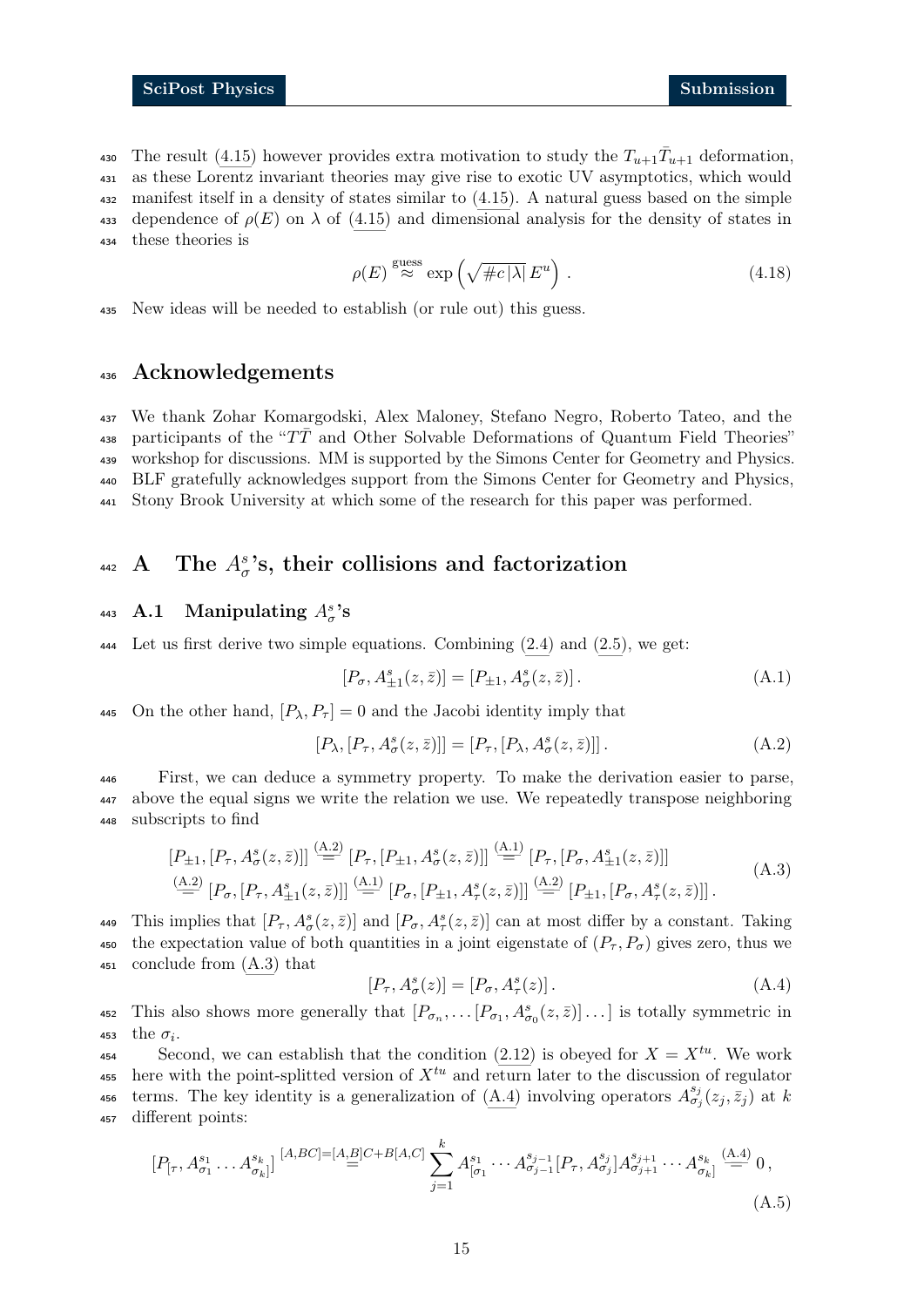458 in which the  $k + 1$  subscripts are totally antisymmetrized. Specializing to  $k = 2$  and 459  $\vec{\sigma} = (1, -1)$  we learn that

<span id="page-15-1"></span>
$$
[P_{\tau}, A_{[1}^{s_1} A_{-1]}^{s_2}] = [P_1, A_{[\tau}^{s_1} A_{-1]}^{s_2}] + [P_{-1}, A_{[1}^{s_1} A_{\tau]}^{s_2}]
$$
(A.6)

460 is a total derivative: this is condition [\(2.12\)](#page-5-3) for the point-splitted version of  $X^{s_1s_2} =$ 461  $2(A_{[1}^{s_1}A_{-1}^{s_2})_{reg}$ . Note that for any product other than  $A_{[1}^{s_1}A_{-1]}^{s_2}$  on the left-hand side we 462 would have gotten commutators on the right-hand side beyond just derivatives  $[P_{\pm 1}, \ldots]$ .

#### <span id="page-15-0"></span><sup>463</sup> A.2 Collision limits

464 To go from the point-split equation  $(A.6)$  to an equation for  $X^{s_1s_2}$  itself we need to 465 understand collision limits of  $A^s_\sigma$  operators. Let us define the point-splitted object (here  $z_j$ 466 stands for  $(z_i, \bar{z}_i)$ 

<span id="page-15-2"></span>
$$
\tilde{\mathcal{X}}_{\sigma_1\ldots\sigma_k}^{s_1\ldots s_k}(z_1,\ldots,z_k) \equiv k! A_{[\sigma_1}^{s_1}(z_1)\cdots A_{\sigma_k]}^{s_k}(z_k).
$$
\n(A.7)

<sup>467</sup> We take a derivative with respect to one of the coordinates only (say, the first), keeping 468 implicit the position dependence of each  $A_{\sigma_i}^{s_j}(z_j)$  for brevity:

$$
[P_{\pm 1}, A_{[\sigma_1]}^{s_1}] \cdots A_{\sigma_k}^{s_k} = [P_{[\sigma_1]}, A_{\pm 1}^{s_1}] A_{[\sigma_2}^{s_2} \cdots A_{\sigma_k]}^{s_k}
$$
  
\n
$$
[A,B]C=[A,BC]-B[A,C] [P_{[\sigma_1]}, A_{\pm 1}^{s_1} A_{[\sigma_2}^{s_2} \cdots A_{\sigma_k]}^{s_k}] - A_{\pm 1}^{s_1} [P_{[\sigma_1]}, A_{\sigma_2}^{s_2} \cdots A_{\sigma_k]}^{s_k}]
$$
  
\n(A.5) on second term  
\n
$$
[P_{[\sigma_1]}, A_{\pm 1}^{s_1} A_{[\sigma_2}^{s_2} \cdots A_{\sigma_k]}^{s_k}].
$$
  
\n(A.8)

469 The notation means that  $\sigma_i$  indices (but not  $\pm 1$ ) are antisymmetrized in each term. The 470 result is a sum of  $[P_{\sigma_i}, \bullet]$  and we shall call it a  $P_{\sigma}$ -commutator. Similarly, derivatives of  $A^{s_1}_{\mathfrak{l} \sigma}$  $\begin{bmatrix} s_1 & \cdots & A^{s_k} \\ \sigma_1 & \cdots & \sigma_k \end{bmatrix}$ 471  $A_{[\sigma_1}^{s_1} \cdots A_{\sigma_k]}^{s_k}$  with respect to any of the  $z_j$  or  $\bar{z}_j$  are  $P_{\sigma}$ -commutators. In fact, [\(A.8\)](#page-15-2) also 472 holds with  $\pm 1$  replaced by any  $\tau$ , but we will not use that observation.

473 We have just shown that all derivatives of  $\tilde{\mathcal{X}}_{\sigma_1...\sigma_k}^{s_1...s_k}$  are  $P_{\sigma}$ -commutators. Let us use the <sup>474</sup> OPE

$$
A_{\sigma_1}^{s_1}(z_1)\cdots A_{\sigma_k}^{s_k}(z_k) = \sum_{\alpha} f_{\alpha}(z_1 - w, \dots) \mathcal{O}_{\sigma_1 \dots \sigma_k}^{s_1 \dots s_k, \alpha}(w) , \qquad (A.9)
$$

475 written in a basis of functions  $f_{\alpha}(z_1 - w, \dots)$  that includes the constant function  $f_0(z_1 - w, \dots)$ 476  $w, \ldots$ ) = 1. (Typically one can use monomials  $\prod_i (z_i - w)^{\alpha_i}$ .) Antisymmetrizing over 477 indices  $\sigma_1 \dots \sigma_k$ , what we have shown above is that

<span id="page-15-3"></span>
$$
\sum_{\alpha} \nabla f_{\alpha}(z_1 - w, \dots) \mathcal{O}_{[\sigma_1 \dots \sigma_k]}^{s_1 \dots s_k, \alpha}(w)
$$
\n(A.10)

478 is a  $P_{\sigma}$ -commutator, where  $\nabla$  denotes the vector of all  $z_i$  and  $\bar{z}_i$  derivatives. Since  $f_{\alpha}$ form a basis, we learn that each  $\mathcal{O}_{[\sigma_1,\sigma_2]}^{s_1...s_k,\alpha_k}$ 479 form a basis, we learn that each  $\mathcal{O}_{[\sigma_1...\sigma_k]}^{s_1...s_k,\alpha}$  is a  $P_{\sigma}$ -commutator except for  $\alpha=0$  (constant <sup>480</sup> coefficient). Hence,

$$
\tilde{\mathcal{X}}_{\sigma_1\ldots\sigma_k}^{s_1\ldots s_k}(z_1,\ldots,z_k) = \mathcal{X}_{\sigma_1\ldots\sigma_k}^{s_1\ldots s_k}(w) + \sum_{\alpha \neq 0} f_{\alpha}(z_1 - w,\ldots) \sum_{i=1}^k [P_{\sigma_i}, \mathcal{O}_{\sigma_1\ldots\sigma_k,i}^{s_1\ldots s_k,\alpha}(w)]. \tag{A.11}
$$

481 The z-independent term defines a local operator  $\mathcal{X}_{\sigma_1...\sigma_k}^{s_1...s_k}(w)$ , and the other terms are coun-482 terterms. Due to freedom in changing basis, which may add constants to the coefficients  $f_{\alpha}$ 483 of the counterterms, the operators  $\mathcal X$  are only defined up to  $P_{\sigma}$ -commutators. Given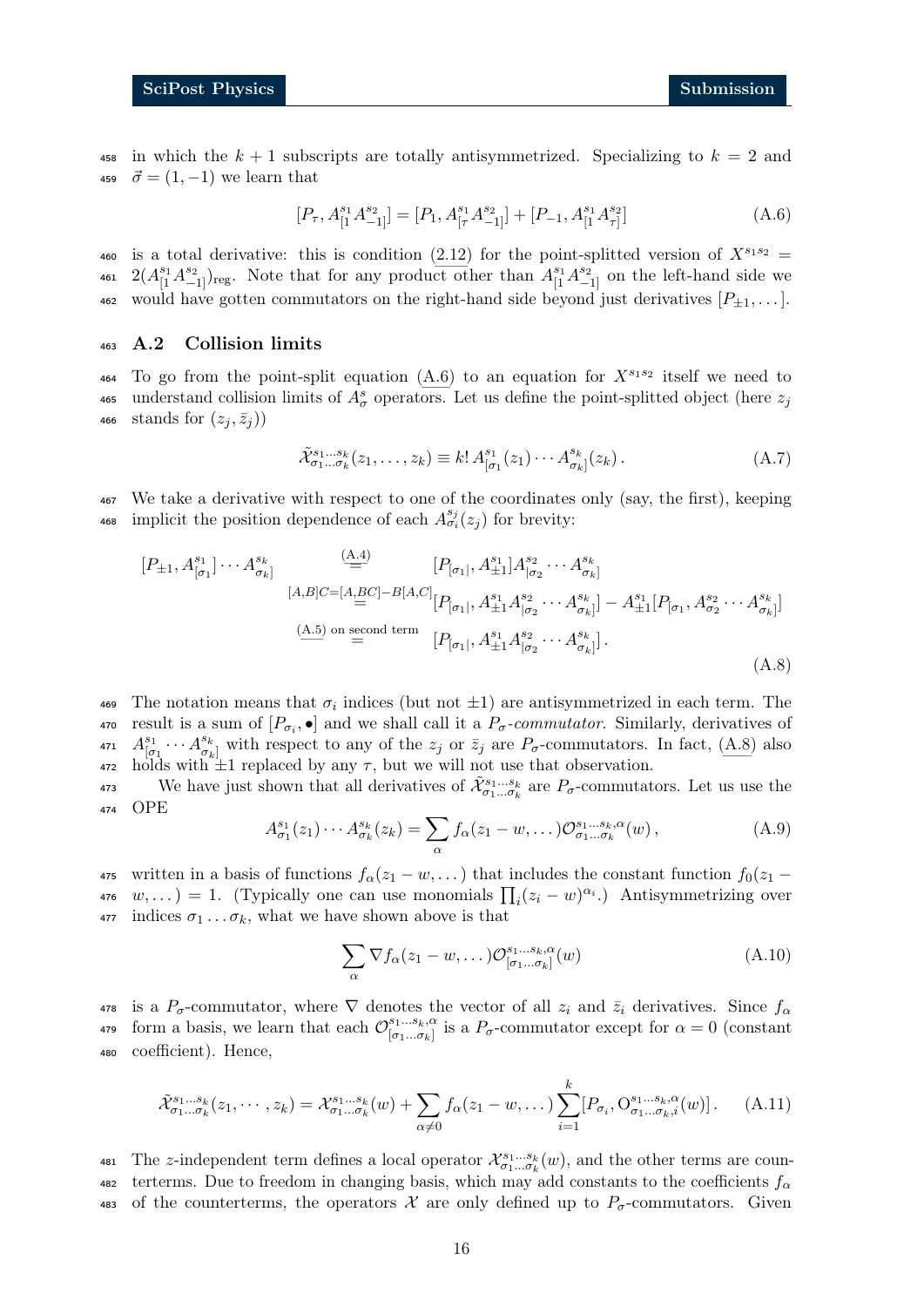484 our construction, the X are totally antisymmetric in their  $\sigma$  indices, but might only be 485 antisymmetric in their s indices up to  $P_{\sigma}$ -commutators.<sup>[12](#page-16-2)</sup> Alternatively we could have <sup>486</sup> written the OPE in a basis of local operators that splits into the subspace spanned by 487  $[P_{\sigma_i}, \mathcal{O}(w)]$  for  $1 \leq i \leq k$  with local  $\mathcal{O}(w)$ , and a complement of that subspace. This gives 488 another definition of  $\mathcal{X}_{\sigma_1...\sigma_k}^{s_1...s_k}$  modulo  $P_{\sigma}$ -commutators.

<sup>489</sup> Recall now that we are trying to take the collision limit in [\(A.5\)](#page-14-6), namely in

 $[P_{[\sigma_0}, \tilde{\mathcal{X}}_{\sigma_1...\sigma_k}^{s_1...s_k}](z_1,\ldots,z_k)] = 0.$  (A.12)

<sup>490</sup> We get

$$
0 \stackrel{(A.11)}{=} (k+1) [P_{[\sigma_0, X_{\sigma_1 \dots \sigma_k}^{s_1 \dots s_k}]}(w)] + \sum_{\alpha \neq 0} f_{\alpha}(z_1 - w, \dots) \sum_{0 \leq i \neq j \leq k} (-1)^j [P_{\sigma_j}, [P_{\sigma_i}, O_{\sigma_0 \dots \sigma_{j-1} \sigma_{j+1} \sigma_k, i'}^{s_1 \dots s_k, \alpha}(w)] \quad (A.13)
$$

491 where  $i' = i - 1$  if  $i < j$  and  $i' = i$  otherwise so that the i'-th subscript of O is  $\sigma_i$ . One 492 could hope to use the symmetry  $[P_{\sigma_j}, [P_{\sigma_i}, 0]] = [P_{\sigma_i}, [P_{\sigma_j}, 0]]$  to get terms with  $i \leftrightarrow j$  to <sup>493</sup> cancel, but this would require the corresponding O operators to be the same, which they <sup>494</sup> are a priori not. Instead, we notice that the equation takes the form of a linear relation 495 between  $f_0(z_1 - w, ...)$  (because the first term is  $z_i$ -independent) and  $f_\alpha$  with  $\alpha \neq 0$ . Since <sup>496</sup> these form a basis by assumption, all of their coefficients in the linear relation vanish. In <sup>497</sup> particular we have established the following symmetry for the collision limits:

<span id="page-16-1"></span>
$$
[P_{[\sigma_0}, \mathcal{X}_{\sigma_1 \dots \sigma_k}^{s_1 \dots s_k}](w)]. \tag{A.14}
$$

<sup>498</sup> This then establishes that [\(A.5\)](#page-14-6) holds in the coincident point limit with regulator terms included. As explained around  $(A.5)$ , this establishes that the  $X^{tu}$  deformation preserves <sup>500</sup> the KdV charges through the key condition [\(2.12\)](#page-5-3).

#### <span id="page-16-0"></span><sup>501</sup> A.3 Factorization of matrix elements

 In this appendix we show the factorization property of the composite operators  $\mathcal{X}$  in  $\frac{1}{2}$  diagonal matrix elements between energy eigensates. We work in a basis of states  $|n\rangle$  in which all charges  $P_s$  are diagonal. We assume that the theory has a non-degenerate spectrum, namely that each joint eigenspace of all the charges  $P<sub>s</sub>$  is one-dimensional. This is a much weaker assumption than the assumption in [\[1\]](#page-31-1) that the energy spectrum is non-degenerate. (For instance CFTs have a highly degenrate energy spectrum.)

508 Consider basis states  $|n\rangle$  and  $|n'\rangle$  of equal  $P_{\sigma}$  for some  $\sigma$ . The  $\langle n|\bullet |n'\rangle$  matrix element 509 of  $(A.4)$ , namely  $[P_\tau, A^s_\sigma] = [P_\sigma, A^s_\tau]$ , gives

$$
(\langle P_{\tau} \rangle_n - \langle P_{\tau} \rangle_{n'}) \langle n | A_{\sigma}^s | n' \rangle = 0, \qquad (A.15)
$$

510 where  $\langle P_{\tau} \rangle_n$  denotes  $\langle n | P_{\tau} | n \rangle$ . From the nondegeneracy assumption we deduce that  $A^s_{\sigma}$  is  $511$  diagonal in this sector. The argument applies likewise to the point splitted X operator 512  $\tilde{\mathcal{X}}_{\sigma_1...\sigma_k}^{s_1...\cdot s_k}$  with a slight modification:  $[P_\tau,\mathcal{X}]$  is a sum of commutators  $[P_{\sigma_i},\bullet]$  so we need to 513 restrict  $\tilde{\mathcal{X}}$  to a subspace of fixed  $P_{\sigma_i}$  for all i. Altogether,

> $A^s_{\sigma}$  restricted to fixed  $P_{\sigma}$  is diagonal,  $\tilde{\mathcal{X}}_{\sigma_1...\sigma_k}^{s_1...s_k}$  restricted to fixed  $P_{\sigma_1},\ldots,P_{\sigma_k}$  is diagonal. (A.16)

<span id="page-16-2"></span><sup>&</sup>lt;sup>12</sup>Relatedly, when point-splitting we only showed that the OPE is regular (up to  $P_{\sigma}$ -commutators) when antisymmetrizing the  $\sigma_i$ : antisymmetrizing the  $s_i$  instead may not give a well-defined operator.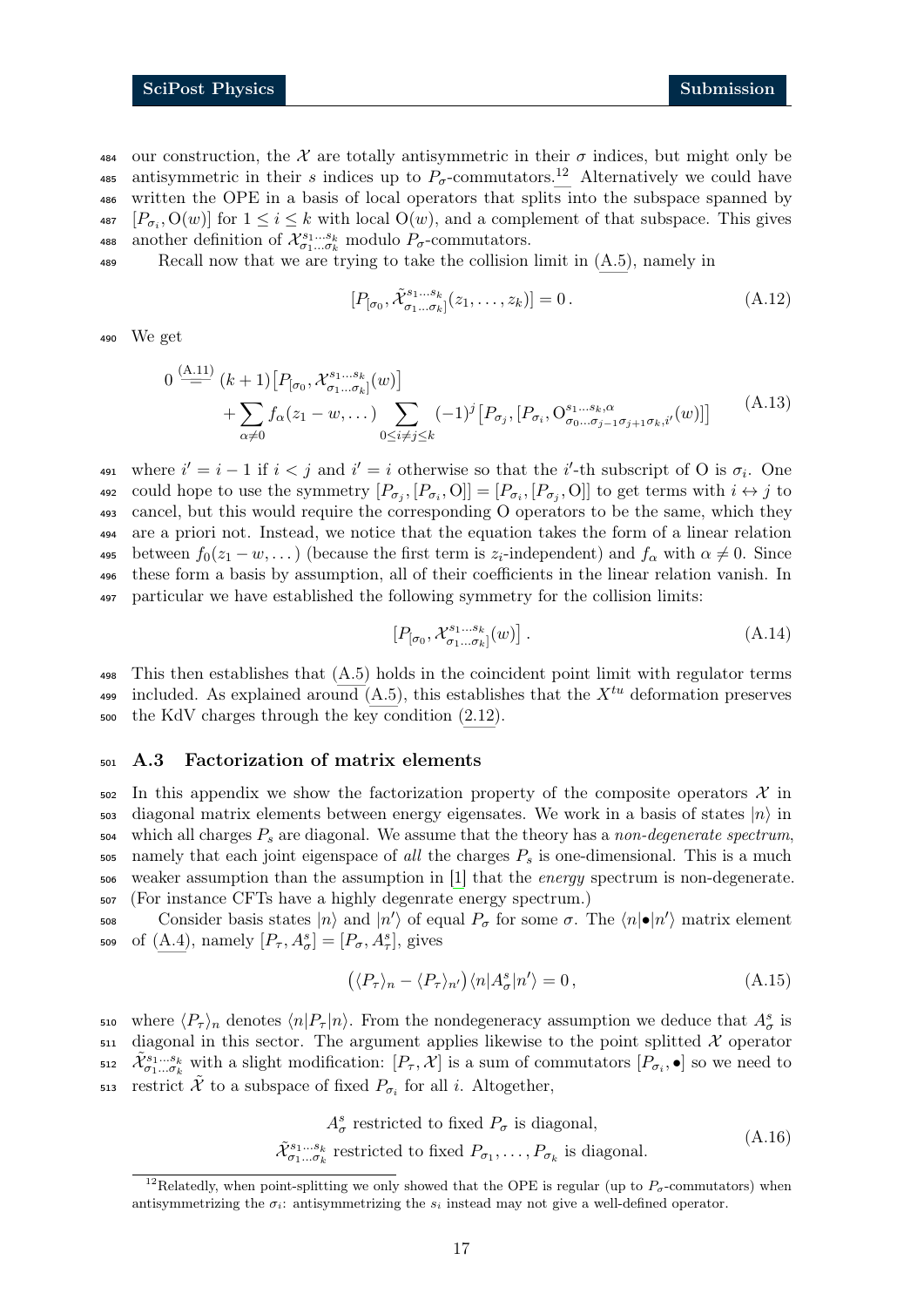Next, insert a complete set of states in a diagonal matrix element of 
$$
\tilde{\mathcal{X}}_{\sigma_1...\sigma_k}^{s_1...s_k}
$$
.

<span id="page-17-1"></span>
$$
\langle n|\tilde{\mathcal{X}}_{\sigma_1...\sigma_k}^{s_1...s_k}|n\rangle = \sum_m \langle n|A_{[\sigma_1}^{s_1}|m\rangle \langle m|A_{\sigma_2}^{s_2} \dots A_{\sigma_k}^{s_k}|n\rangle. \tag{A.17}
$$

515 Then consider one of the off-diagonal terms  $(m \neq n)$  and let  $P<sub>\tau</sub>$  be one of the charges 516 for which  $P_{\tau}(n) \neq P_{\tau}(m)$ . Such a charge exists by our non-degeneracy assumption. <sup>517</sup> Then we can perform a calculation very similar to [\(A.8\)](#page-15-2) but using additionally that 518  $[P_{\sigma}, |m\rangle\langle m|] = \langle P_{\sigma} \rangle_m |m\rangle\langle m| - |m\rangle\langle m|\langle P_{\sigma} \rangle_m = 0$ . We find

$$
\begin{split}\n&\left(\langle P_{\tau}\rangle_{n} - \langle P_{\tau}\rangle_{m}\right) \langle n|A^{s_{1}}_{[\sigma_{1}}|m\rangle \langle m|A^{s_{2}}_{\sigma_{2}}\dots A^{s_{k}}_{\sigma_{k}}|n\rangle \\
&= \langle n|[P_{\tau}, A^{s_{1}}_{[\sigma_{1}}]|m\rangle \langle m|A^{s_{2}}_{\sigma_{2}}\dots A^{s_{k}}_{\sigma_{k}}|n\rangle \\
&\stackrel{\text{(A.4)}}{=} \langle n|[P_{[\sigma_{1}]}, A^{s_{1}}_{\tau}]|m\rangle \langle m|A^{s_{2}}_{[\sigma_{2}}\dots A^{s_{k}}_{\sigma_{k}}|n\rangle \\
&\stackrel{\text{(A.5)}}{=} \langle n|[P_{[\sigma_{1}]}, \left(A^{s_{1}}_{\tau}|m\rangle \langle m|A^{s_{2}}_{[\sigma_{2}}\dots A^{s_{k}}_{\sigma_{k}}]\right)|n\rangle = 0.\n\end{split} \tag{A.18}
$$

519 Therefore the sum [\(A.17\)](#page-17-1) above restricts to  $|m\rangle = |n\rangle$ . An induction on k shows a  $\epsilon$ <sub>520</sub> factorization property generalizing those for  $X^{tu}$  proven in [\[1,](#page-31-1) [4\]](#page-31-3):

$$
\langle n|\tilde{\mathcal{X}}_{\sigma_1...\sigma_k}^{s_1...s_k}|n\rangle = k! \langle n|A_{[\sigma_1}^{s_1}|n\rangle \langle n|A_{\sigma_2}^{s_2}|n\rangle \cdots \langle n|A_{\sigma_k}^{s_k}|n\rangle.
$$
 (A.19)

 Note that we have omitted the positions of these operators because derivatives with respect to these positions vanish in diagonal matrix elements. We can now take the coincident 523 point limit in  $\tilde{\mathcal{X}}$ : the regulator (and finite but ambiguous) terms of the form  $[P_{\sigma_i}, \bullet]$  drop out in diagonal matrix elements. Hence

<span id="page-17-5"></span><span id="page-17-2"></span>
$$
\langle n|\mathcal{X}_{\sigma_1...\sigma_k}^{s_1...s_k}|n\rangle = \langle n|\tilde{\mathcal{X}}_{\sigma_1...\sigma_k}^{s_1...s_k}|n\rangle, \qquad (A.20)
$$

 $525$  which combined with  $(A.19)$  concludes the proof of factorization.

 $\sigma$  Zamolodchikov in [\[1\]](#page-31-1) proved the factorization of diagonal matrix elements of  $T\bar{T} - \Theta \bar{\Theta}$ <sup>527</sup> only in states that have no energy and momentum degeneracy. An improvement here is that <sup>528</sup> the equation holds for all states whose degeneracy can be lifted by any set of commuting  $529$  local conserved charges.<sup>[13](#page-17-3)</sup>

## <span id="page-17-0"></span><sup>530</sup> B Proof of [\(2.6\)](#page-4-1) in Lorentz-invariant theories

531 By construction,  $A_1^s = T_{s+1}$  and  $A_{-1}^s = -\Theta_{s-1}$ . We show here that in Lorentz-invariant 532 theories the operators  $A_s^{\pm 1}$  are given by [\(2.6\)](#page-4-1), namely

<span id="page-17-4"></span>
$$
A_s^1 = sT_{s+1} \text{ and } A_s^{-1} = s\Theta_{s-1},
$$
 (B.1)

533 provided one suitably improves the symmetry current  $(T_{s+1}, \Theta_{s-1})$  by adding a total 534 derivative  $([P_1, U^s], -[P_{-1}, U^s])$  with  $U^s$  given later in [\(B.14\)](#page-19-1). A surprising side-effect <sup>535</sup> of [\(B.1\)](#page-17-4) is that it fixes a preferred choice of improvements for all higher-spin currents 536  $(s \neq 0, 1, -1)$ , because  $A_s^{\pm 1}$  are not affected by improvements of  $(T_{s+1}, \Theta_{s-1})$ . Improvements <sup>537</sup> are discussed in detail in Appendix [C.](#page-20-1)

<span id="page-17-3"></span><sup>&</sup>lt;sup>13</sup>For example, consider a theory with flavor symmetry  $\mathfrak{su}(2)$  and consider an irreducible representation R of  $\mathfrak{su}(2)$  inside the Hilbert space. Our reasoning shows the factorization property for eigenstates of  $i\sigma_3 \in \mathfrak{su}(2)$ , but also by symmetry for eigenstates of any other element of  $\mathfrak{su}(2)$ . How can the non-linear property of factorization hold for all these linearly-related states in  $R$  at the same time? The key is that  $T$ and  $\overline{T}$  and  $T\overline{T}$  commute with  $\mathfrak{su}(2)$  hence are multiples of the identity when acting on R.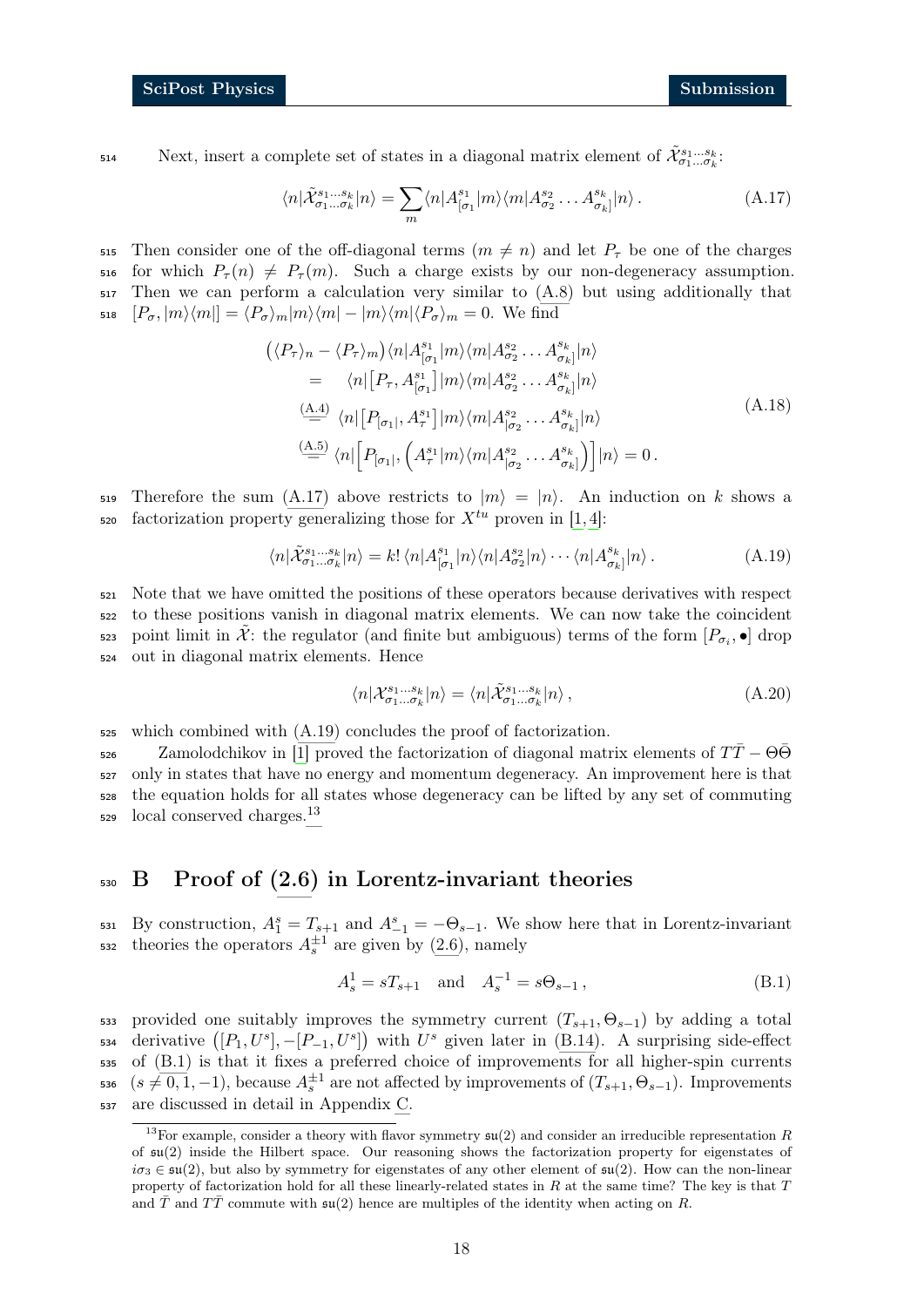538 Let us first derive a consequence of [\(B.1\)](#page-17-4). These relations can be stated as  $sA_{\pm 1}^s = \pm A_s^{\pm 1}$ . 539 Combined with  $(A.4)$   $[P_u, A_t^s] = [P_t, A_u^s]$  we get

<span id="page-18-4"></span>
$$
[P_{\pm 1}, sA_t^s] = [P_t, sA_{\pm 1}^s] = [P_t, \pm A_s^{\pm 1}] = (\text{same with } s \leftrightarrow t), \tag{B.2}
$$

540 so derivatives of the difference  $sA_t^s - tA_s^t$  vanish. This difference is thus a multiple of the  $\frac{1}{541}$  identity, hence must be zero unless its spin  $s + t$  is the same as that of the identity operator.  $542$  In that case  $(s + t = 0)$  the multiple of the identity can be absorbed into the definition of  $A_{\pm s}^{\mp s}$ , for instance by normalizing their ground state expectation value to zero. Altogether, <sup>544</sup> we conclude

<span id="page-18-5"></span><span id="page-18-2"></span>
$$
sA_t^s = tA_s^t. \tag{B.3}
$$

545 It remains to prove [\(B.1\)](#page-17-4). For  $s = \pm 1$ , (B.1) is immediate. Our strategy for other spins 546 is to show that  $A_s^1 - sT_{s+1}$  and  $A_s^{-1} - s\Theta_{s-1}$  have vanishing  $\partial_x$  derivative, as we state <sup>547</sup> in [\(B.15\)](#page-19-2) and [\(B.22\)](#page-20-2). Then these local operators must be multiples of the identity, hence 548 vanish because their spin is non-zero  $(s \pm 1 \neq 0)$ . In the special case  $s = 0$  one determines 549  $A_0^{\pm 1} = 0$  through their derivatives  $[P_{\pm 1}, A_0^{\pm 1}] = [P_0, A_{\pm 1}^{\pm 1}] = 0$ , where we used that a flavor 550 symmetry charge  $P_0$  commutes with all stress tensor components  $A_{\pm 1}^{\pm 1}$ . Henceforth we focus 551 on spins  $s \neq 0, -1, 1$ .

 $552$  Throughout our proof of [\(B.1\)](#page-17-4) we write equal-time commutators of local operators as<sup>[14](#page-18-1)</sup>

$$
[A(x), B(y)] = \sum_{n\geq 0} \mathcal{O}_n(A, B; y) \partial_x^n \delta(x - y).
$$
 (B.4)

553 Notice for instance that  $\mathcal{O}_0(A, B; y)$  and  $-\mathcal{O}_0(B, A; y)$  differ by derivatives since

$$
\mathcal{O}_0(A, B; y) = \int dx \, [A(x), B(y)] = -\int dx \, [B(y), A(x)] = -\sum_{n \ge 0} \partial_y^n \mathcal{O}_n(B, A; y). \tag{B.5}
$$

#### <span id="page-18-0"></span><sup>554</sup> B.1 Computing some derivatives

<sup>555</sup> First we work out

<span id="page-18-3"></span>
$$
\partial_x A_s^1(x) = i[P_1 - P_{-1}, A_s^1(x)]
$$
  
=  $i[P_s, T_2(x) + \Theta_0(x)]$   
=  $\frac{i}{2\pi} \int dy [T_{s+1}(y) + \Theta_{s-1}(y), T_2(x) + \Theta_0(x)]$  (B.6)  

$$
\stackrel{\text{(B.5)}}{=} -\frac{i}{2\pi} \sum_{n\geq 0} \partial_x^n \mathcal{O}_n(T_2 + \Theta_0, T_{s+1} + \Theta_{s-1}, x)
$$

<sup>556</sup> and likewise

$$
\partial_x A_s^{-1} = -\frac{i}{2\pi} \sum_{n\geq 0} \partial_x^n \mathcal{O}_n(T_0 + \Theta_{-2}, T_{s+1} + \Theta_{s-1}). \tag{B.7}
$$

 $557$  All terms except the  $n = 0$  ones are manifestly x-derivatives. Let us check the  $n = 0$  terms <sup>558</sup> also are:

$$
\frac{-i}{2\pi}\mathcal{O}_0(T_2+\Theta_0, T_{s+1}+\Theta_{s-1}) = -i[P_1, T_{s+1}+\Theta_{s-1}] = -i[P_1 - P_{-1}, T_{s+1}] = -\partial_x T_{s+1},
$$
  

$$
\frac{-i}{2\pi}\mathcal{O}_0(T_0+\Theta_{-2}, T_{s+1}+\Theta_{s-1}) = -i[P_{-1}, T_{s+1}+\Theta_{s-1}] = i[P_1 - P_{-1}, \Theta_{s-1}] = \partial_x \Theta_{s-1}.
$$
  
(B.8)

<span id="page-18-1"></span><sup>&</sup>lt;sup>14</sup>We sometimes denote  $\mathcal{O}_n(A, B)$  without specifying the point y when that point is clear from context.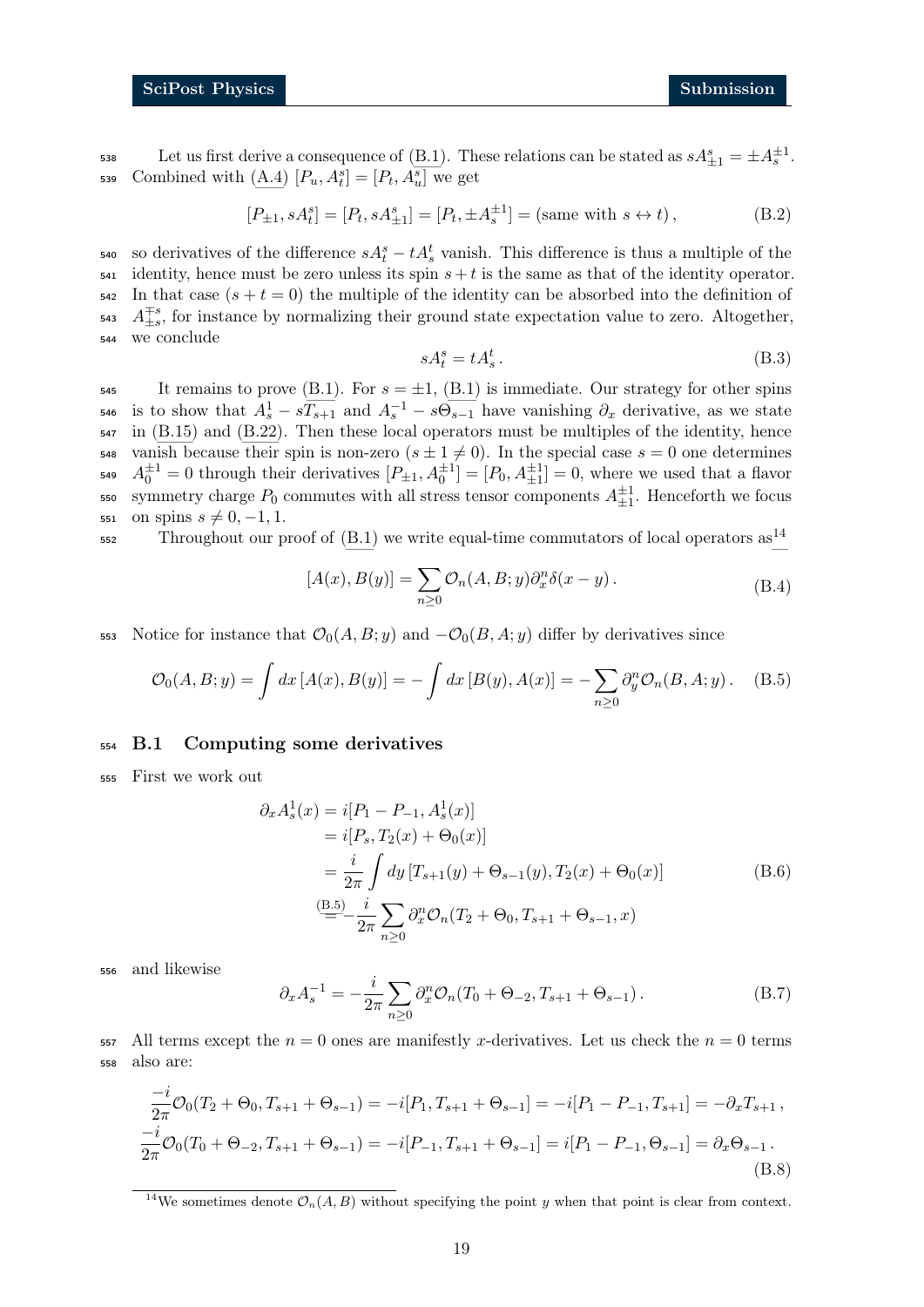559 Thus, when restricted to  $n \ge 1$ , the sums in [\(B.6\)](#page-18-3) give  $\partial_x(A_s^1 + T_{s+1})$  and  $\partial_x(A_s^{-1} - \Theta_{s-1})$ . 560 From these we want to subtract derivatives of  $(s + 1)T_{s+1}$  and  $(s - 1)\Theta_{s-1}$  respectively.

<sup>561</sup> To make factors of spin appear, we consider commutators with the spin operator S  $\frac{1562}{20}$  $\frac{1562}{20}$  $\frac{1562}{20}$  acting by rotations around the point x. By definition,<sup>15</sup>

$$
S = i \int dy (y - x) T_{tt}(y)
$$
 (B.9)

563 so we can express  $[S, A(x)]$  for any local operator  $A(x)$  in terms of the commutator 564  $[T_{tt}(y), A(x)]$ :

$$
[S, A(x)] = i \int dy \, (y - x) \sum_{n \ge 0} \mathcal{O}_n(T_{tt}, A; x) \partial_y^n \delta(y - x) = -i \mathcal{O}_1(T_{tt}, A; x) \,. \tag{B.10}
$$

565 From the fact that  $T_{s+1}$  and  $\Theta_{s-1}$  have spins  $s \pm 1$  we learn that

<span id="page-19-6"></span>
$$
(s+1)T_{s+1} = -i\mathcal{O}_1(T_{tt}, T_{s+1}),(s-1)\Theta_{s-1} = -i\mathcal{O}_1(T_{tt}, \Theta_{s-1}).
$$
\n(B.11)

566 We obtain that derivatives of  $A_s^1 - sT_{s+1}$  and  $A_s^{-1} - s\Theta_{s-1}$  are quite complicated:

$$
\partial_x (A_s^1 - sT_{s+1}) = i \partial_x \mathcal{O}_1(T_{tt}, T_{s+1}) - \frac{i}{2\pi} \sum_{n \ge 1} \partial_x^n \mathcal{O}_n(T_2 + \Theta_0, T_{s+1} + \Theta_{s-1}),
$$
\n
$$
\partial_x (A_s^{-1} - s\Theta_{s-1}) = i \partial_x \mathcal{O}_1(T_{tt}, \Theta_{s-1}) - \frac{i}{2\pi} \sum_{n \ge 1} \partial_x^n \mathcal{O}_n(T_0 + \Theta_{-2}, T_{s+1} + \Theta_{s-1}).
$$
\n(B.12)

#### <span id="page-19-0"></span><sup>567</sup> B.2 Improvement

<sup>568</sup> It is not immediately obvious how to absorb right-hand sides into an improvement of 569  $(T_{s+1}, \Theta_{s-1})$ . Because  $2\pi T_{tt} = T_2 + \Theta_0 + T_0 + \Theta_{-2}$ , the sum of these equations simplifies <sup>570</sup> and gives second derivatives and higher:

<span id="page-19-4"></span>
$$
\partial_x (A_s^1 + A_s^{-1} - sT_{s+1} - s\Theta_{s-1}) = -i \sum_{n \ge 2} \partial_x^n \mathcal{O}_n(T_{tt}, T_{s+1} + \Theta_{s-1}). \tag{B.13}
$$

571 This is precisely as expected because the time component  $T_{s+1} + \Theta_{s-1}$  of a current is 572 shifted by a space derivative upon improvements. For  $s \neq 0$  the right-hand side of [\(B.13\)](#page-19-4)  $\mu$ <sub>573</sub> is absorbed by using the following improved current (in the main text we drop the hats)<sup>[16](#page-19-5)</sup>

<span id="page-19-2"></span>
$$
\hat{T}_{s+1} = T_{s+1} + [P_1, U^s], \quad \hat{\Theta}_{s-1} = \Theta_{s-1} - [P_{-1}, U^s],
$$
  
\n
$$
U^s := \frac{1}{s} \sum_{n \ge 2} \partial_x^{n-2} \mathcal{O}_n(T_{tt}, T_{s+1} + \Theta_{s-1}) \quad \text{and } U^0 := 0.
$$
\n(B.14)

<sup>574</sup> Explicitly,

<span id="page-19-1"></span>
$$
\partial_x (A_s^1 + A_s^{-1} - s\hat{T}_{s+1} - s\hat{\Theta}_{s-1}) = 0.
$$
 (B.15)

<span id="page-19-3"></span><sup>&</sup>lt;sup>15</sup>We left the point of origin x implicit in our notation for S. S is the charge corresponding to the rotation current  $j_{\mu}(y) \equiv \epsilon^{\alpha\beta}(y-x)_{\alpha}T_{\beta\mu}$  that is conserved by virtue of the symmetry of the stress tensor. Since the coordinates  $x, y$  are not well-defined on the cylinder, the expression we gave for  $S$  only makes sense locally, but our calculations are local so doing them on the plane would be equivalent.

<span id="page-19-5"></span><sup>&</sup>lt;sup>16</sup>For  $s = \pm 1$  the left-hand side of [\(B.13\)](#page-19-4) vanishes by construction, so the right-hand side must vanish. This is difficult to prove by direct calculations.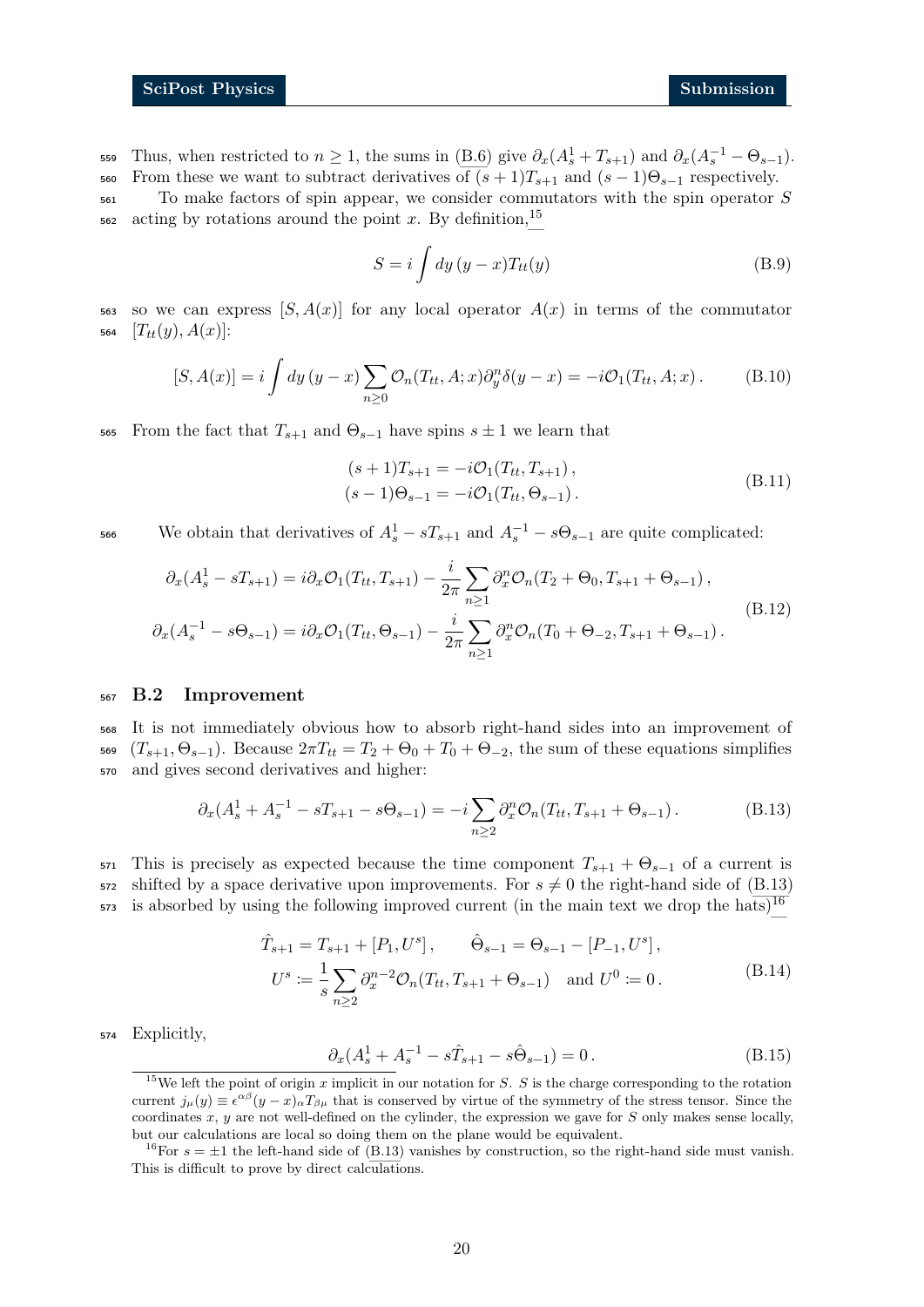#### <span id="page-20-0"></span><sup>575</sup> B.3 Space component

<sup>576</sup> Next we prove the analogous equation for the space components, namely with the signs 577 of  $A_s^{-1}$  and  $\hat{\Theta}_{s-1}$  flipped. We first compute the improvement term in  $sT_{s+1} - s\Theta_{s-1}$ , 578 namely  $s[P_1+P_{-1}, U^s]$ . It involves the operator  $[P_1+P_{-1}, \mathcal{O}_n(T_{tt}, T_{s+1} + \Theta_{s-1})]$ , which,  $579$  by definition of  $\mathcal{O}_n$ , is the *n*-th term in the following commutator

$$
[P_1 + P_{-1}, [T_{tt}(x), T_{s+1}(y) + \Theta_{s-1}(y)]] = \sum_{n \ge 0} [P_1 + P_{-1}, \mathcal{O}_n(T_{tt}, T_{s+1} + \Theta_{s-1}; y)] \partial_x^n \delta(x - y).
$$
\n(B.16)

580 Applying the Jacobi identity and the conservation equations for  $T_{t\mu}$  and  $T_{s+1} \pm \Theta_{s-1}$  gives

<span id="page-20-4"></span><span id="page-20-3"></span>
$$
[\partial_x T_{tx}(x), T_{s+1}(y) + \Theta_{s-1}(y)] - i[T_{tt}(x), \partial_y (T_{s+1}(y) - \Theta_{s-1}(y))]. \tag{B.17}
$$

581 The space derivatives  $\partial_x$  and  $\partial_y$  can be pulled out of the commutators, which can then 582 both be expanded as  $\sum_{n\geq 0} \mathcal{O}_n(\ldots; y) \partial_x^n \delta(x-y)$  with appropriate arguments. Moving the <sup>583</sup> derivatives back into the sum gives

$$
\sum_{n\geq 0} \left( \left( \mathcal{O}_n(T_{tx}, T_{s+1} + \Theta_{s-1}; y) + i \mathcal{O}_n(T_{tt}, T_{s+1} - \Theta_{s-1}; y) \right) \partial_x^{n+1} \delta(x - y) - i \partial_y \mathcal{O}_n(T_{tt}, T_{s+1} - \Theta_{s-1}; y) \partial_x^n \delta(x - y) \right). \tag{B.18}
$$

584 Equating coefficients of  $\partial_x^n \delta(x-y)$  in [\(B.16\)](#page-20-3) and [\(B.18\)](#page-20-4) teaches us that for  $n \ge 1$ 

$$
[P_1 + P_{-1}, \mathcal{O}_n(T_{tt}, T_{s+1} + \Theta_{s-1})]
$$
  
=  $\mathcal{O}_{n-1}(T_{tx}, T_{s+1} + \Theta_{s-1}) + i\mathcal{O}_{n-1}(T_{tt}, T_{s+1} - \Theta_{s-1}) - i\partial_x\mathcal{O}_n(T_{tt}, T_{s+1} - \Theta_{s-1}).$  (B.19)

<sup>585</sup> We conclude that

$$
s[P_1 + P_{-1}, U^s] = \sum_{n \ge 2} \partial_x^{n-2} [P_1 + P_{-1}, \mathcal{O}_n(T_{tt}, T_{s+1} + \Theta_{s-1})]
$$
  
=  $i\mathcal{O}_1(T_{tt}, T_{s+1} - \Theta_{s-1}) + \sum_{n \ge 1} \partial_x^{n-1} \mathcal{O}_n(T_{tx}, T_{s+1} + \Theta_{s-1}).$  (B.20)

586 Returning to [\(B.12\)](#page-19-6) and using  $T_{tx} = T_{xt}$  we work out

<span id="page-20-2"></span>
$$
\partial_x (A_s^1 - A_s^{-1} - sT_{s+1} + s\Theta_{s-1})
$$
  
=  $i\partial_x \mathcal{O}_1(T_{tt}, T_{s+1} - \Theta_{s-1}) + \sum_{n\geq 1} \partial_x^n \mathcal{O}_n(T_{xt}, T_{s+1} + \Theta_{s-1}) = \partial_x (s[P_1 + P_{-1}, U^s]),$  (B.21)

<sup>587</sup> namely

$$
\partial_x (A_s^1 - A_s^{-1} - s\hat{T}_{s+1} + s\hat{\Theta}_{s-1}) = 0.
$$
 (B.22)

<sup>588</sup> Since if the space derivative of an operator with spin vanishes, it must be the zero operator,  $589 \text{ (B.15)}$  $589 \text{ (B.15)}$  $589 \text{ (B.15)}$  and  $(B.22)$  conclude the proof of  $(2.6)$ .

## <span id="page-20-1"></span><sup>590</sup> C Ambiguities

 In this Appendix we collect results about ambiguities that we encountered in our derivation. First we present four ambiguities, the most problematic being the ambiguity in choosing the basis of conserved charges. For a Lorentz-invariant seed theory we use Lorentz invariance and a spurion analysis to partly resolve this basis ambiguity. For a CFT seed, dimensional analysis mostly eliminates the remaining basis ambiguity. In cases where we are eventually unable to resolve some of the ambiguity, our equations are only valid for the specific choice of basis that we prescribe.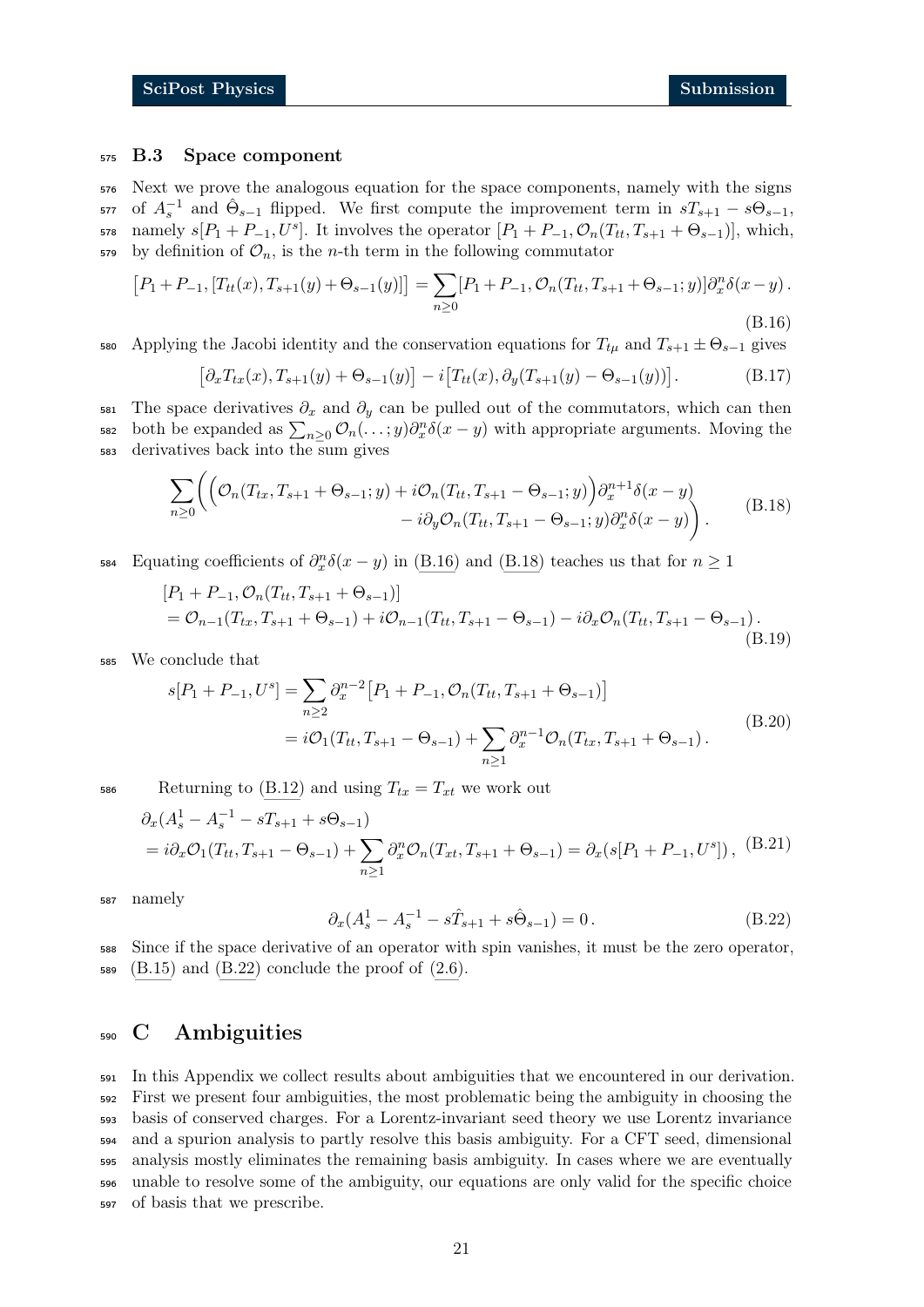#### <span id="page-21-0"></span><sup>598</sup> C.1 Four ambiguities

<sup>599</sup> Conserved currents are only defined up to improvement transformations. Under an improve-600 ment  $(T_{s+1}, \Theta_{s-1}) \to (T_{s+1} + \partial \mathcal{O}^s, \Theta_{s-1} + \bar{\partial} \mathcal{O}^s)$ , we get using  $(2.4)$  that  $A^s_{\sigma} \to A^s_{\sigma} + i[P_{\sigma}, \mathcal{O}^s]$ . Let us now take antisymmetric combinations of the  $A^s_{\sigma}$ 's that define the operator  $\mathcal{X}^{s_1...s_k}_{\sigma_1... \sigma_k}$ 601 602 modulo  $P_{\sigma}$ -commutators (see Appendix [A.2\)](#page-15-0). Under an improvement the point-splitted <sup>603</sup> operator is shifted as

$$
\tilde{\mathcal{X}}_{\sigma_{1}...\sigma_{k}}^{s_{1}...s_{k}} \to \tilde{\mathcal{X}}_{\sigma_{1}...\sigma_{k}}^{s_{1}...s_{k}} + \sum_{i=0}^{k} k! A_{[\sigma_{1}}^{s_{1}} \dots A_{\sigma_{i-1}}^{s_{i-1}} [P_{\sigma_{i}}, \mathcal{O}^{s_{i}}] A_{\sigma_{i+1}}^{s_{i+1}} \dots A_{\sigma_{k}}^{s_{k}}, \tag{C.1}
$$

 $\omega_4$  where each term in the sum can be rewritten as  $[P_{\sigma_i}, \dots]$  using  $(A.5)$ . The change in <sup>605</sup> the collision  $\mathcal{X}_{\sigma_1...\sigma_k}^{s_1...s_k}$  due to improvements can thus be absorbed into the regulator terms 606 ( $P_{\sigma}$ -commutators), as claimed below [\(2.7\)](#page-4-4).

 Note that the ambiguity in the choice of these regulator terms drops out from diagonal 608 matrix elements in joint eigenstates of KdV charges, since  $\langle n|[P_{\sigma}, O]|n \rangle = 0$ . In fact, under an improvement none of the expectation values on either side of the factorization property  $(A.19)–(A.20)$  $(A.19)–(A.20)$  $(A.19)–(A.20)$  are affected:

$$
\langle n|\mathcal{X}_{\sigma_1...\sigma_k}^{s_1...s_k}|n\rangle = k!\,\langle n|A_{[\sigma_1}^{s_1}|n\rangle\langle n|A_{\sigma_2}^{s_2}|n\rangle\cdots\langle n|A_{\sigma_k}^{s_k}|n\rangle\,. \tag{C.2}
$$

 $\sigma$ <sub>611</sub> There is a trivial ambiguity in the definition of  $A^s_\sigma$ , the shift by multiples of the identity: 612  $A^s_{\sigma} \to A^s_{\sigma} + a^s_{\sigma} \mathbb{1}$ . Because [\(2.5\)](#page-4-7) fixes  $a^s_{\pm 1} = 0$ , the ambiguity does not affect  $X^{st} = \mathcal{X}^{tu}_{-1,1}$ . 613 However, it changes  $\mathcal{X}_{\sigma_1...\sigma_k}^{s_1...s_k}$  by mixing it with combinations of X of fewer indices. The only case relevant to us is  $\mathcal{X}_{s,\pm 1}^{tu} \rightarrow \mathcal{X}_{s,\pm 1}^{tu} + 2a_s^{[t} A_{\pm}^{u]}$  $\epsilon_{14}$  case relevant to us is  $\mathcal{X}_{s,\pm 1}^{tu} \to \mathcal{X}_{s,\pm 1}^{tu} + 2a_s^{[t} A_{\pm 1}^{u]}$ ; the variation [\(2.16\)](#page-6-3) of  $P_s$  under the  $X^{tu}$ <sup>615</sup> deformation is constructed from it and we get

<span id="page-21-1"></span>
$$
\partial_{\lambda} P_s \to \partial_{\lambda} P_s - \pi a_s^t P_u + \pi a_s^u P_t. \tag{C.3}
$$

<sup>616</sup> This mixing of charges is a special case of the ambiguities discussed next.

 Finally, we focus on an ambiguity that is not easily resolved. The algebra of local conserved charges is in general non-abelian (for instance in case of non-abelian flavor symmetry); for our purposes we need to choose a maximal commuting subalgebra that includes the Hamiltonian and momentum. Within this subalgebra, we still have to choose a basis. While any function of the charges  $P_s$  is conserved, only their linear combinations plus shifts by the identity must derive from a local conserved current. Let us implement 623 the change  $\delta P_s = \sum_t M_{st} P_t + \frac{LN_s}{2\pi} \mathbb{1}$ , with  $\delta P_{\pm 1} = 0$  (so  $M_{\pm 1,t} = N_{\pm 1} = 0$ ) to respect momentum quantization and the fact that our deformations are always specified by how they act on the energy, with no ambiguity. It shifts local operators as follows:

$$
\delta A_{\sigma}^{s} = \sum_{t} M_{st} A_{\sigma}^{t} + \sum_{t} M_{\sigma t} A_{t}^{s} + N_{s} \delta_{\sigma,1} \mathbb{1},
$$
  
\n
$$
\delta \mathcal{X}_{\sigma_{1} \sigma_{2}}^{s_{1} s_{2}} = \sum_{t} \left( M_{s_{1}t} \mathcal{X}_{\sigma_{1} \sigma_{2}}^{t_{s_{2}}} + M_{s_{2}t} \mathcal{X}_{\sigma_{1} \sigma_{2}}^{s_{1}t} + M_{\sigma_{1}t} \mathcal{X}_{t_{\sigma_{2}}}^{s_{1} s_{2}} + M_{\sigma_{2}t} \mathcal{X}_{\sigma_{1}t}^{s_{1} s_{2}} \right)
$$
  
\n
$$
+ 2 \left( N_{s_{1}} \delta_{1,[\sigma_{1}]} A_{\sigma_{2}]}^{s_{2}} - N_{s_{2}} \delta_{1,[\sigma_{1}]} A_{\sigma_{2}]}^{s_{1}} \right), \qquad (C.4)
$$

626 where the shift of  $A^s_\sigma$  is a particular choice that preserves [\(2.5\)](#page-4-7). There are other satisfactory  $627$  choices, as discussed around  $(C.3)$ .

<sup>628</sup> This basis ambiguity enters as follows in the story presented in the main text. The 629 definition of  $Y_{\pm 1}$  in [\(2.12\)](#page-5-3) is ambiguous by the addition of conserved currents, and this <sup>630</sup> leads to a freedom of adding a linear combination of conserved currents to [\(2.16\)](#page-6-3). We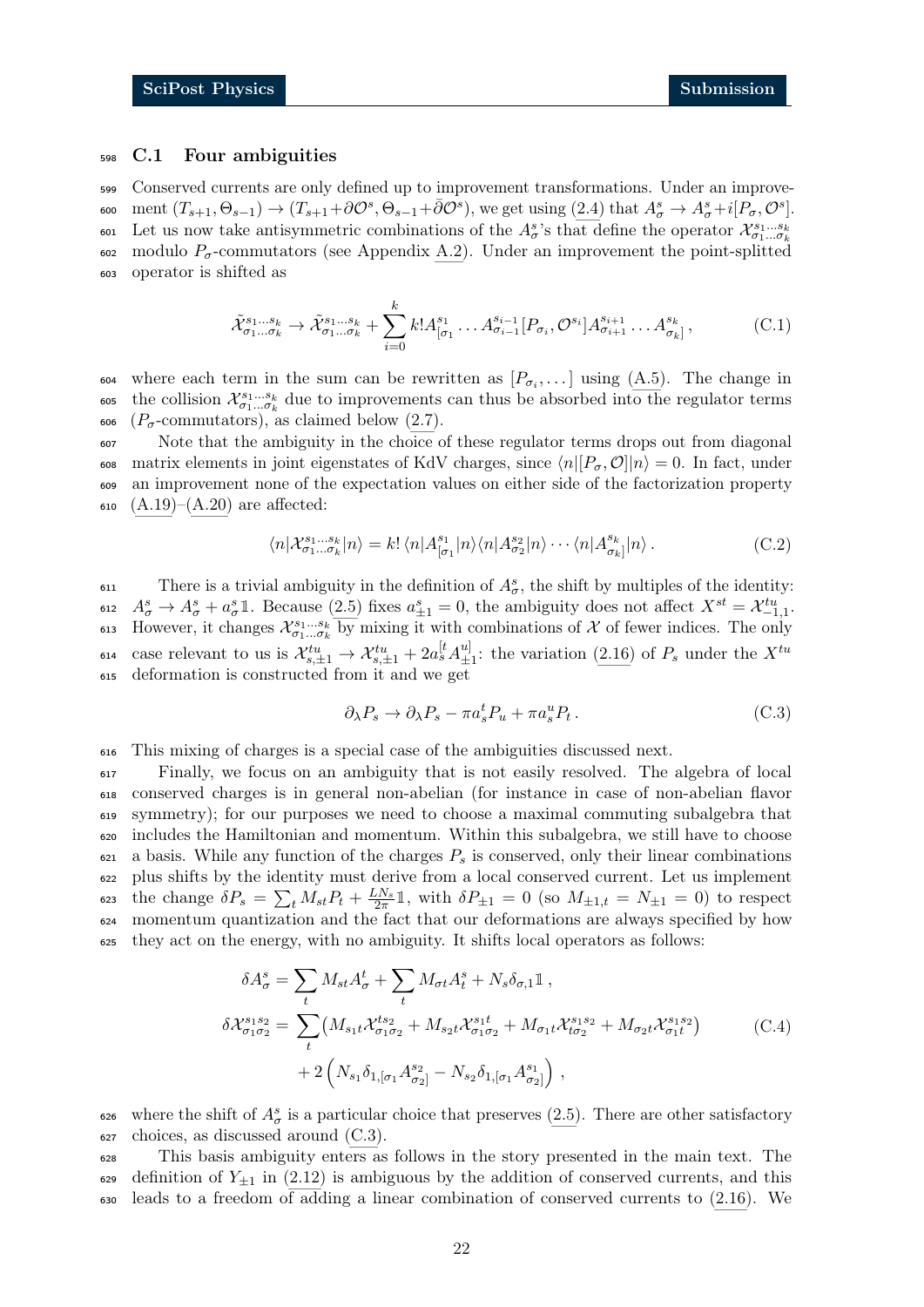consider below various conditions on the seed theory or on the deformation and determine how much they reduce the ambiguity. This may be useful when comparing our results to other approaches, as such approaches may only respect some of the conditions that we use to uniquely characterize our choice of deformation.

## <span id="page-22-0"></span><sup>635</sup> C.2 Lorentz invariance, spurions and dimensional analysis

636 Consider first the Lorentz-preserving  $X^{u,-u}$  deformation of a relativistic theory. One may <sup>637</sup> not add multiples of the identity to any charge: indeed, the identity could only be added to 638 current components of spin 0, namely  $\Theta = \Theta_0$  and  $\bar{\Theta} = T_0$ , but these are fixed by  $\delta P_{\pm 1} = 0$ . 639 In addition, one may only linearly combine currents of the same spin, namely shift  $\partial_{\lambda}P_s$  by 640  $\alpha_s(\lambda)P_s$  for some coefficients  $\alpha_s$  (more generally a combination of all charges of the same <sup>641</sup> spin). If the seed theory is a CFT, dimensional analysis eliminates the ambiguity because 642 it only allows a singular  $\alpha_s(\lambda) \sim 1/\lambda$ . For a massive theory,  $\alpha_s$  can depend nontrivially on  $\epsilon_{43}$  the dimensionless combination of the mass scale  $\mu$  of the seed theory and the irrelevant 644 coupling  $\lambda$ . In the absence of a nonabelian charge algebra, no physical principle forbids such rescaling, but there is a minimal choice  $(2.16)$  that we employ in this paper.<sup>[17](#page-22-1)</sup> In the  $F\bar{T}$  case it is also the natural definition of charges that emerges in the integrability context <sup>647</sup> in [\[5,](#page-31-9)[57\]](#page-34-2). If we have a nonabelian algebra, as it is the case for a CFT seed theory, we cannot <sup>648</sup> rescale the different generators arbitrarily as that would violate the commutation relations. 649 The choice made in  $(2.16)$  is compatible with the preservation of the algebra as shown in <sup>650</sup> Appendix [G.](#page-28-0) In summary, equation [\(3.9\)](#page-8-2) giving the evolution of KdV charges under the  $651$  TT flow is unambiguous for a CFT seed, and otherwise its only ambiguity is to scale each <sup>652</sup> KdV charges. This ambiguity is frozen by our choice [\(2.16\)](#page-6-3).

 It is still worth contemplating how easy would it be to recognize the evolution considered in this paper, if we were handed the spectrum of the theory with a different choice of rescaling. Since the rescaling acts the same way on each eigenvalue, the ratio of two eigenvalues is unambiguous, and it would readily lead to the identification of the deformation and the rescaling used.

 $\mathcal{S}_{\text{ss}}$  Next, consider a relativistic seed theory, but deform it by an arbitrary  $X^{tu}$ . The key to 659 using Lorentz-invariance of the original theory is to promote the coupling  $\lambda$  to a background 660 field (also called a spurion) that has spin  $-t - u$ , so that the action is deformed by the 661 Lorentz-invariant combination  $\int d^2x \,\lambda X^{tu}$ . To illustrate how the spurion helps, note that 662 our minimal prescription for  $\partial_{\lambda} P_s$  is an integral of operators  $\mathcal{X}_{s,\pm 1}^{tu}$  of spin  $s + t + u \pm 1$ , 663 consistent with the spins of the current components  $\partial_\lambda T_{s+1}$  and  $\partial_\lambda \Theta_{s-1}$ . Using the same  $\delta$ <sup>664</sup> idea, the only mixing ambiguities in the  $X^{tu}$  deformation of a relativistic seed are

<span id="page-22-2"></span>
$$
\partial_{\lambda} P_s \to \partial_{\lambda} P_s + \sum_{k \ge 1} \alpha_{s,k} \lambda^{k-1} P_{s+k(t+u)}
$$
\n(C.5)

665 for some coefficients  $\alpha_{s,k}$  (more generally one should allow in each term any charge of the 666 same spin as  $P_{s+k(t+u)}$ . Without further input these ambiguities cannot be eliminated. 667 If the seed is a CFT then we use dimensional analysis:  $\lambda$  has dimension  $-|t| - |u|$  while 668  $P_s$  has dimension |s|. Only terms with  $|s + kt + ku| = |s| + k |t| + k |u|$  are dimensionally 669 consistent. This condition means  $(s, kt, ku)$  have the same sign or are zero.

<span id="page-22-1"></span><sup>&</sup>lt;sup>17</sup>For deformations other than  $T\bar{T}$  this statement must be qualified: [\(2.16\)](#page-6-3) does not fully define a choice of charges. The ambiguity  $A_s^t \to A_s^t + a_s^t \mathbb{1}$  resurfaces. Lorentz-invariance only allows  $a_s^{-s} \neq 0$ , and because of [\(B.3\)](#page-18-4) it requires  $a_s^{-s} = -a_{-s}^s$ . Plugging into [\(C.3\)](#page-21-1) for the  $X^{u,-u}$  deformation we find  $\partial_{\lambda}P_u \to \partial_{\lambda}P_u + \pi a_u^{-u} P_u$  and  $\partial_{\lambda}P_{-u} \to \partial_{\lambda}P_{-u} - \pi a_u^{u} P_{-u}$ . This means that [\(2.16\)](#page-6-3) does not fully define a choice of charges  $P_u$  and  $P_{-u}$ : specifically one could rescale both of them (by the same factor because  $a_u^{-u} = -a_{-u}^u$ ). This caveat does not affect our results: for the TT deformation,  $a_1^{-1} = 0$  because of [\(2.5\)](#page-4-7), so [\(2.16\)](#page-6-3) fully defines all  $\partial_{\lambda}P_{s}$ .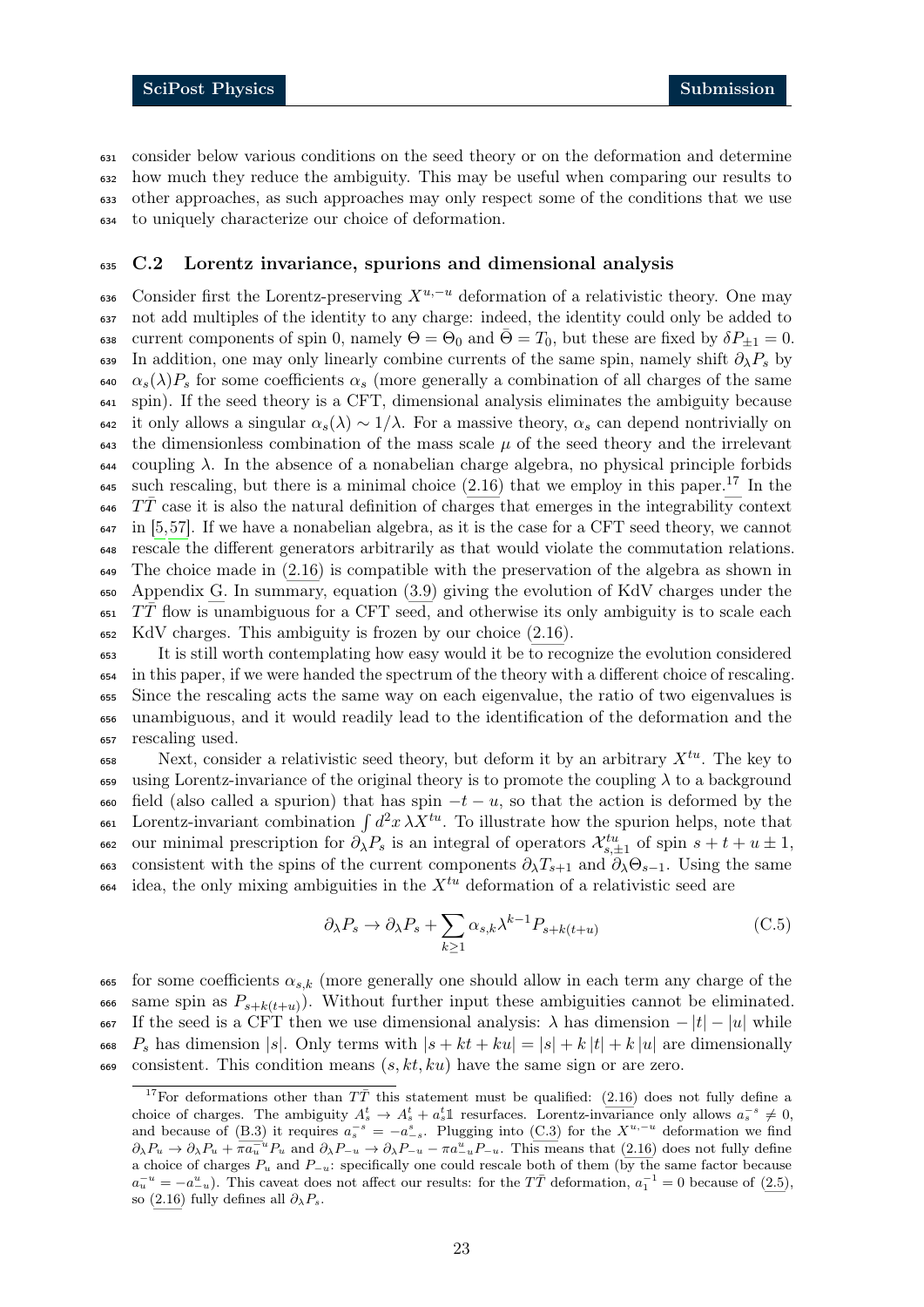$\epsilon_{50}$  In particular, the  $X^{tu}$  deformations of a CFT with  $tu < 0$  have no ambiguity.

 $F_{\text{tot}}$  For  $tu > 0$  deformations of a CFT (say,  $t, u > 0$ ),  $X^{tu}$  vanishes because it is an <sup>672</sup> antisymmetric combination of holomorphic currents. The deformation thus ought to be <sup>673</sup> trivial, but our general prescription [\(2.16\)](#page-6-3) turns out to mandate a change of basis among 674 holomorphic currents. Indeed, it sets  $\partial_{\lambda} P_s$  to an integral of operators  $\mathcal{X}_{s,\pm 1}^{tu}$ . For  $s < 0$  $\epsilon_{55}$  this vanishes because  $A_s^t$  and  $A_s^u$  vanish, as  $P_s$  is built from a different Virasoro algebra  $\epsilon_{\text{5}}$  than  $P_t$  and  $P_u$ . For  $s > 0$  however, the operator  $\mathcal{X}_{s1}^{tu}$  may be non-zero: it is simply a <sup>677</sup> holomorphic conserved current. We see that our general prescription is in this case not a 678 "minimal" choice of how charges are deformed, as one could have taken simply  $\partial_{\lambda}P_{s} = 0$ . <sup>679</sup> (This minimal choice cannot be generalized to non-CFTs.) The spurion and dimensional 680 analysis above simply teaches us that for  $s < 0$ ,  $\partial_{\lambda} P_s = 0$  is not ambiguous, while for  $s > 0$ 681 the variation  $\partial_{\lambda}P_{s}$  has the full ambiguity [\(C.5\)](#page-22-2). That ambiguity is enough to relate the <sup>682</sup> choice made in [\(2.16\)](#page-6-3) to the minimal choice.

#### <span id="page-23-0"></span><sup>683</sup> C.3 Ambiguities for Section [4](#page-10-0)

<sup>684</sup> Our spurion analysis (for relativistic seeds) and dimensional analysis (for CFT seeds) <sup>685</sup> extends to linear combinations of deformations by assigning separate spins and dimensions 686 to all of the coupling constants. In particular let us discuss the  $X^{1,u} - X^{-1,u}$  deformation 687 of Section [4,](#page-10-0) taking for definiteness  $u > 1$  (the case  $u = 1$  is  $T\overline{T}$ ). For the case of a CFT <sup>688</sup> seed we will eliminate the whole ambiguity.

689 Assume first that we start from a Lorentz-invariant theory. The couplings  $\lambda_+$  of  $X^{\pm 1,u}$ 690 have different spins  $-u \neq 1$ . A charge  $P_s$  can thus be mixed with  $\lambda^k_+ \lambda^l_- P_{s+k(u+1)+l(u-1)}$  for 691 k, l geq 0. We can now reduce to a single coupling  $\lambda_{\pm} = \pm \lambda$  and write the ambiguity as

<span id="page-23-2"></span>
$$
\partial_{\lambda} P_s \to \partial_{\lambda} P_s + \sum_{m \ge 1} \lambda^{m-1} \sum_{k=0}^m \alpha_{s,m,k} P_{s+m(u-1)+2k} . \tag{C.6}
$$

<sup>692</sup> This ambiguity cannot be eliminated without further assumptions.

<sup>693</sup> For a CFT seed we can eliminate these ambiguities completely. Among ambiguities [\(C.6\)](#page-23-2) 694 allowed by the spurion analysis, dimensional analysis (where  $\lambda$  has dimension  $-u-1$ ) only 695 allows those with  $|s| + m(u + 1) = |s + m(u - 1) + 2k|$ . Using the triangle inequality one <sup>696</sup> has

$$
|s + m(u - 1) + 2k| \le |s| + m(u - 1) + 2k \le |s| + m(u + 1), \tag{C.7}
$$

697 with equality if and only if  $k = m$  and  $s \geq 0$ . Thus, [\(C.6\)](#page-23-2) becomes

<span id="page-23-3"></span>
$$
\partial_{\lambda} P_s \to \partial_{\lambda} P_s + \sum_{m \ge 1} \lambda^{m-1} \alpha_{s,m} P_{s+m(u+1)} \quad \text{for } s \ge 0. \tag{C.8}
$$

698 Focus on states  $|n\rangle$  that start out as primary states in the CFT. Our evolution equation [\(4.2\)](#page-10-2) 699 preserves  $\langle P_s - P_{-s} \rangle_n = 0$ . In contrast, any shift [\(C.8\)](#page-23-3) spoils this because the charges  $P_{s+m(u+1)}$  all have positive spins and their expectation values all have different scalings in  $\tau$ <sup>1</sup> terms of the state's energy. The condition of preserving  $\langle P_s - P_{-s} \rangle_n = 0$  thus characterizes <sup>702</sup> our deformation when the seed is a CFT.

## <span id="page-23-1"></span><sup>703</sup> D Existence of local currents generating the KdV charges

 $704$  In this Appendix we show that if X satisfies [\(2.12\)](#page-5-3) then  $P_s$  remains conserved and the <sup>705</sup> integral of a local current. The conservation equation [\(2.2\)](#page-4-5) in the canonical formalism takes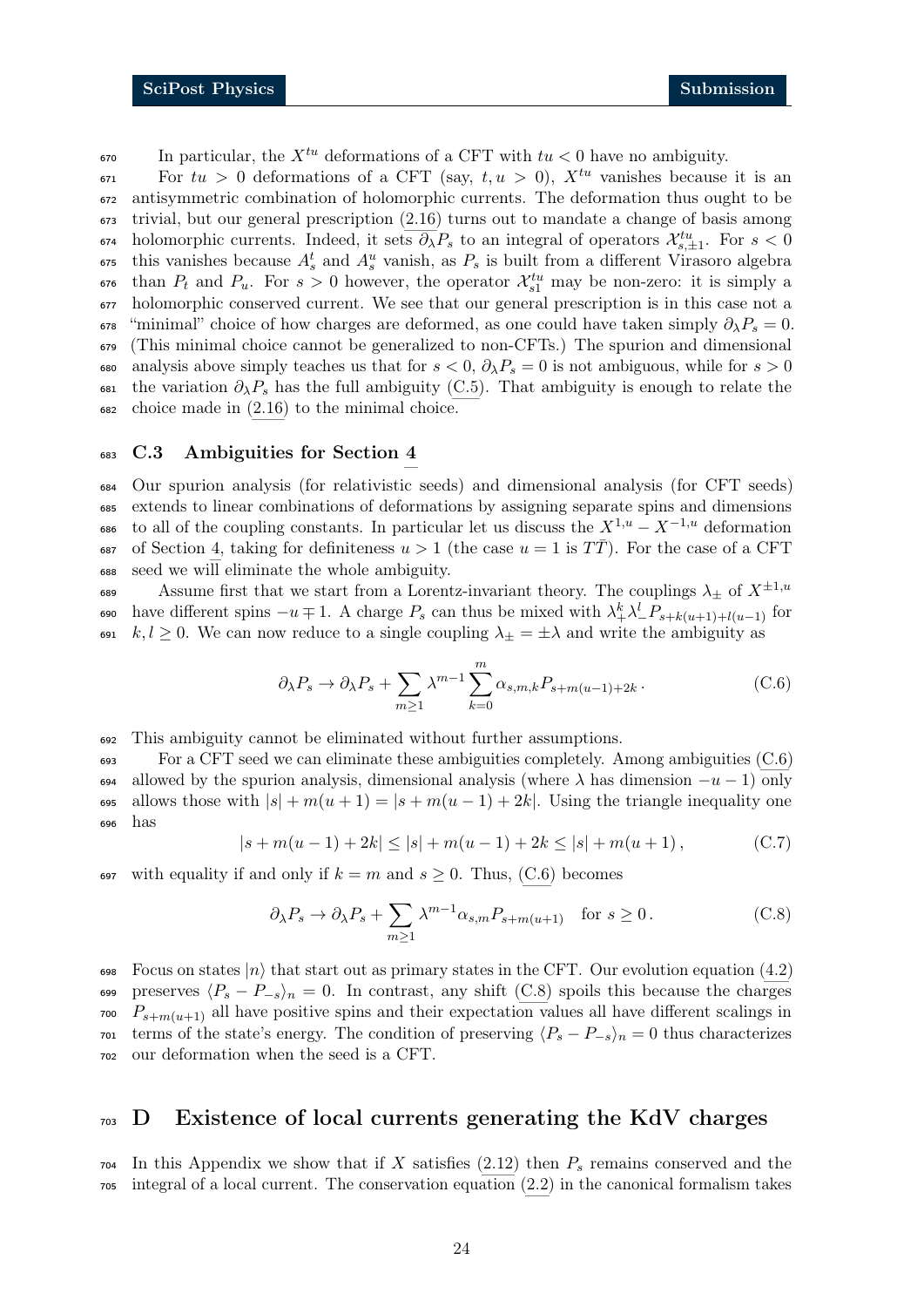<sup>706</sup> the form

<span id="page-24-2"></span><span id="page-24-1"></span>
$$
0 = [P_{-1}, T_{s+1}] + [P_1, \Theta_{s-1}], \tag{D.1}
$$

 $707$  which we linearize in the coupling of X to obtain

$$
0 = [\delta P_{-1}, T_{s+1}] + [P_{-1}, \delta T_{s+1}] + [\delta P_1, \Theta_{s-1}] + [P_1, \delta \Theta_{s-1}].
$$
 (D.2)

<sup>708</sup> Quantization of the momentum implies  $\delta P = 0$ , and using  $\delta H = \int dy X(y)$  together with [\(2.3\)](#page-4-8) implies that  $\delta P_{\pm 1} = -\frac{1}{2}$ 709 (2.3) implies that  $\delta P_{\pm 1} = -\frac{1}{2} \int dy \ X(y)$ , reducing [\(D.2\)](#page-24-1) to

$$
0 = -\frac{1}{2} \int dy \, [X(y), T_{s+1}(x) + \Theta_{s-1}(x)] + [P_{-1}, \delta T_{s+1}(x)] + [P_1, \delta \Theta_{s-1}(x)]. \tag{D.3}
$$

<sup>710</sup> The commutator of two local operators can in general be written as

<span id="page-24-3"></span>
$$
[T_{s+1}(x) + \Theta_{s-1}(x), X(y)] = \sum_{n \ge 0} \mathcal{O}_n(y) \partial_x^n \delta(x - y).
$$
 (D.4)

711 Integrating this commutator over x gives  $\mathcal{O}_0(y) = 2\pi [P_s, X(y)]$ . In [\(D.3\)](#page-24-2) we need the  $712$  integral of this expression in y:

$$
\int dy \, [X(y), T_{s+1}(x) + \Theta_{s-1}(x)] = -2\pi [P_s, X(x)] - \partial_x \left( \sum_{n \ge 1} \partial_x^{n-1} \mathcal{O}_n(x) \right)
$$
\n
$$
= -2\pi [P_s, X(x)] + i[P_{-1} - P_1, \sum_{n \ge 1} \partial_x^{n-1} \mathcal{O}_n(x)], \tag{D.5}
$$

<sup>713</sup> where we used [\(2.3\)](#page-4-8). Plugging this result back into [\(D.3\)](#page-24-2) we see that we can satisfy that  $_{714}$  equation only if the condition  $(2.12)$  is obeyed. Putting  $(D.5)$ ,  $(2.12)$ , and  $(D.3)$  together 715 we get that  $18$ 

<span id="page-24-6"></span>
$$
\delta T_{s+1}(x) = -\pi Y_{-1}(x) + \frac{i}{2} \sum_{n \ge 1} \partial_x^{n-1} \mathcal{O}_n(x),
$$
  

$$
\delta \Theta_{s-1}(x) = -\pi Y_1(x) - \frac{i}{2} \sum_{n \ge 1} \partial_x^{n-1} \mathcal{O}_n(x).
$$
 (D.6)

## <span id="page-24-0"></span><sup>716</sup> E Rescaling space

<sup>717</sup> We show here how KdV charges respond to a rescaling of space. Specifically we show

<span id="page-24-5"></span>
$$
L\partial_L P_s = \frac{-1}{2\pi} \int dx \left( A_s^1 - A_s^{-1} \right) + [P, \mathcal{W}]
$$
 (E.1)

 $718$  for some nonlocal operator W, which however does not influence diagonal matrix elements  $\eta_1$ <sup>219</sup> in eigenstates, since  $\langle n|[P, \bullet]|n \rangle = 0$ . One way to reach this equation is to start from  $L\partial_L H = -\int dx T_{xx}$  and apply the general machinery [\(2.12\)](#page-5-3) with  $X = -T_{xx}$  to determine  $721$  how KdV charges can be adjusted to remain conserved. A minimal choice is  $(E.1)$ . However, <sup>722</sup> this approach leaves a lot of ambiguity because the KdV charges could be mixed under this

<span id="page-24-4"></span><sup>&</sup>lt;sup>18</sup>The corrections to the currents coming from  $Y_{\pm 1}$  in [\(D.6\)](#page-24-6) were given in an explicit form in [\[4\]](#page-31-3), while the terms coming from the  $\mathcal{O}_n(x)$  were referred to as contact term corrections in a footnote.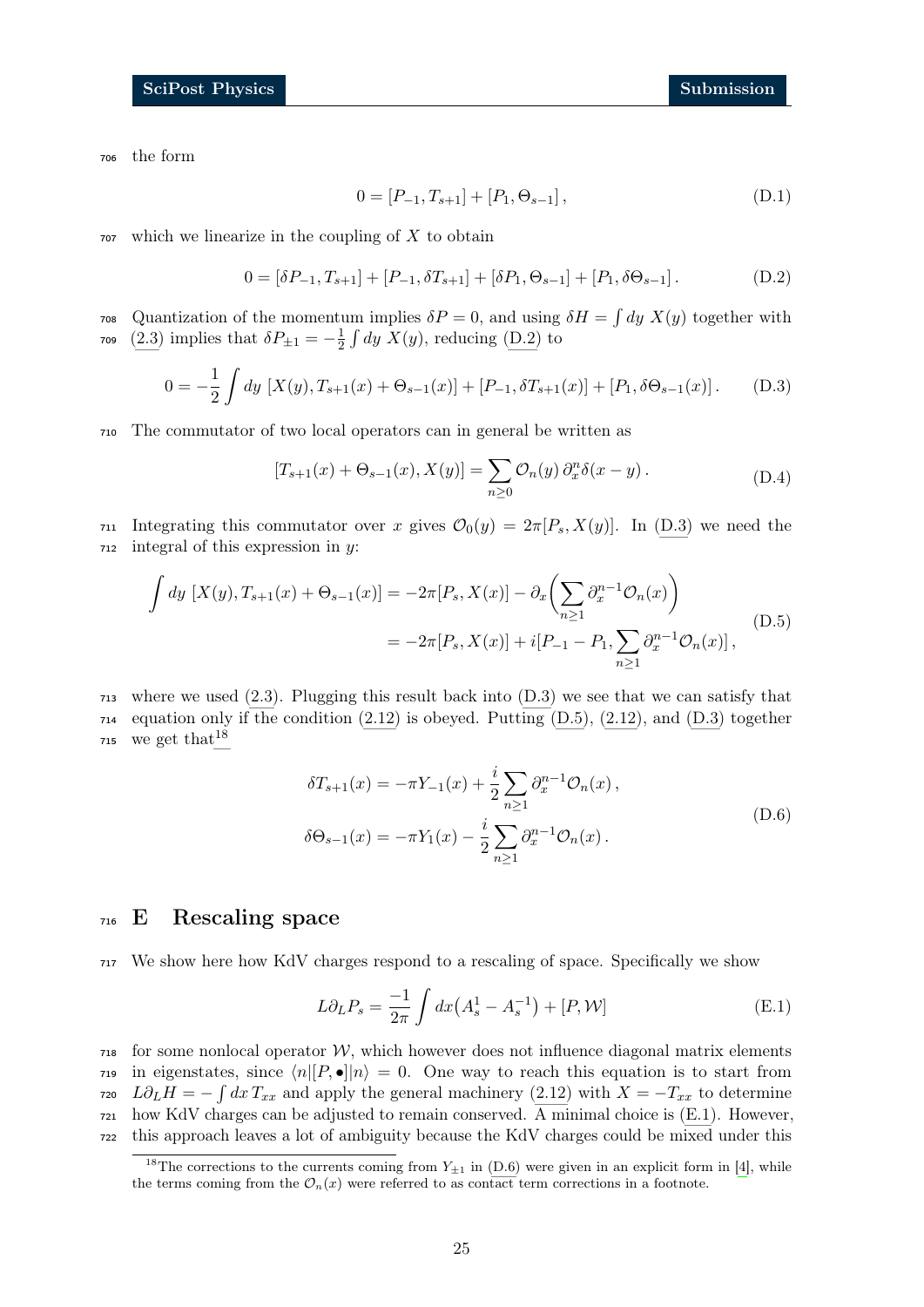<sup>723</sup> deformation. We take a different, more direct, approach here to show [\(E.1\)](#page-24-5) that avoids this <sup>724</sup> mixing ambiguity. As in [\(B.4\)](#page-18-5), we will use the notation

<span id="page-25-0"></span>
$$
[A(x), B(y)] = \sum_{n \ge 0} \mathcal{O}_n(A, B; y) \partial_x^n \delta(x - y).
$$
 (E.2)

<sup>725</sup> Let us start with the left-hand side of [\(E.1\)](#page-24-5). The action of a local spatial translation  $y \mapsto y' = y + \epsilon(y)$  on a local operator B is to shift it as

$$
B(y') = B(y) + \left[ \int dx \,\epsilon(x) T_{xt}(x), B(y) \right] + O(\epsilon^2).
$$
 (E.3)

727 Integrating with measure  $dy' = (1 + \partial_y \epsilon) dy$  gives

$$
\int dy' B(y') = \int dy \left( B(y) + \partial_y \epsilon B(y) + \left[ \int dx \epsilon(x) T_{xt}(x), B(y) \right] \right) + O(\epsilon^2).
$$
 (E.4)

728 To rescale space  $L \to (1 + \varepsilon)L$  we take  $\epsilon(x) = \varepsilon x$ . We compute the commutator using [\(E.2\)](#page-25-0): <sup>729</sup> Z

$$
\left[\int dx \, x \, T_{xt}(x), B(y)\right] = \int dx \, x \sum_{n\geq 0} \mathcal{O}_n(T_{xt}, B; y) \partial_x^n \delta(x - y)
$$

$$
= y \mathcal{O}_0(T_{xt}, B; y) - \mathcal{O}_1(T_{xt}, B; y)
$$

$$
= iy[P, B(y)] - \mathcal{O}_1(T_{xt}, B; y).
$$
(E.5)

<sup>730</sup> Altogether,

$$
L\partial_L \int dy B(y) = \int dy \left( B(y) - \mathcal{O}_1(T_{xt}, B; y) \right) + [P, \mathcal{W}] \tag{E.6}
$$

<span id="page-25-1"></span>for  $W = i \int dy y B(y)$ . In particular, taking  $B = \frac{1}{2a}$ 731 for  $W = i \int dy y B(y)$ . In particular, taking  $B = \frac{1}{2\pi}(T_{s+1} + \Theta_{s-1})$ , whose integral is  $P_s$ , we <sup>732</sup> get

$$
L\partial_L P_s = P_s - \frac{1}{2\pi} \int dy \, \mathcal{O}_1(T_{xt}, T_{s+1} + \Theta_{s-1}; y) + [P, \mathcal{W}]. \tag{E.7}
$$

<sup>733</sup> Next we work out the right-hand side of [\(E.1\)](#page-24-5). We compute

$$
\partial_x (A_s^1 - A_s^{-1}) \stackrel{(2.3)}{=} i[P_1 - P_{-1}, A_s^1 - A_s^{-1}] \stackrel{(2.4)}{=} i[P_s, T + \Theta - \bar{\Theta} - \bar{T}] = -2\pi [P_s, T_{xt}]
$$
\n
$$
\stackrel{(2.2)}{=} \int dy \left[ T_{xt}(x), T_{s+1}(y) + \Theta_{s-1}(y) \right] \stackrel{(E.2)}{=} \sum_{n \ge 0} \partial_x^n \mathcal{O}_n(T_{xt}, T_{s+1} + \Theta_{s-1}; x).
$$
\n(E.8)

734 The term  $n = 0$  is a derivative, like the other terms:

$$
\mathcal{O}_0(T_{xt}, T_{s+1} + \Theta_{s-1}; x) = \int dy \left[ T_{xt}(y), T_{s+1}(x) + \Theta_{s-1}(x) \right] = -\partial_x \left( T_{s+1}(x) + \Theta_{s-1}(x) \right),\tag{E.9}
$$

<sup>735</sup> so we get

$$
A_s^1 - A_s^{-1} = -(T_{s+1}(x) + \Theta_{s-1}(x)) + \sum_{n \ge 1} \partial_x^{n-1} \mathcal{O}_n(T_{xt}, T_{s+1} + \Theta_{s-1}; x)
$$
(E.10)

736 up to shifts by multiples of the identity (the only local operator whose  $\partial_x$  derivative <sup>737</sup> vanishes). Then

<span id="page-25-2"></span>
$$
\frac{-1}{2\pi} \int dx \left(A_s^1 - A_s^{-1}\right) = P_s - \frac{1}{2\pi} \int dx \, \mathcal{O}_1(T_{xt}, T_{s+1} + \Theta_{s-1}; x) \,. \tag{E.11}
$$

<sup>738</sup> We are done showing [\(E.1\)](#page-24-5), because the right-hand sides of [\(E.7\)](#page-25-1) and [\(E.11\)](#page-25-2) agree up to 739  $[P, W]$ .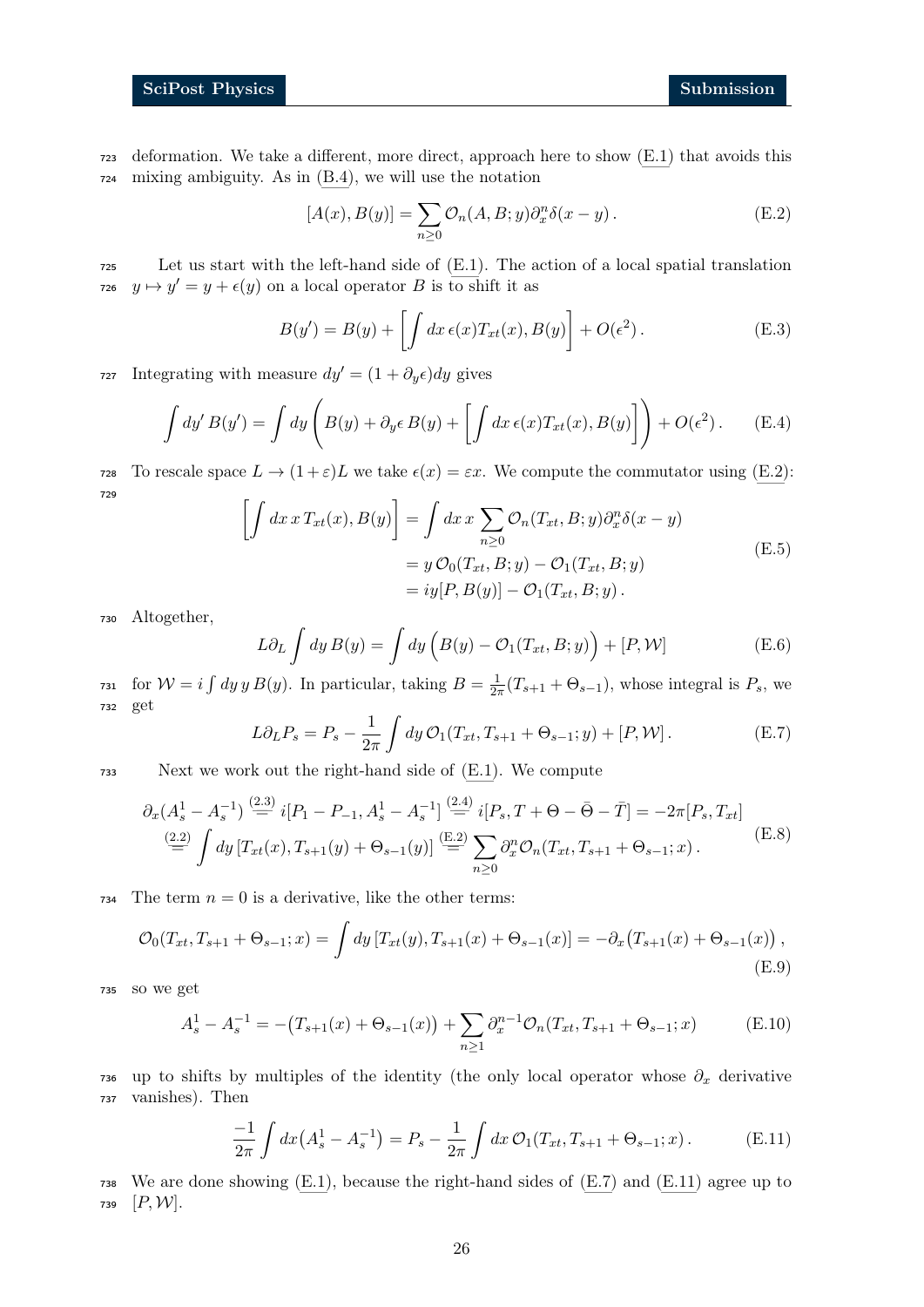## <span id="page-26-0"></span><sup>740</sup> F A comment on an integrability result

 We show here that the evolution equation [\(3.16\)](#page-9-3) found in [\[57\]](#page-34-2) using integrability describes some deformation that is outside the class of operator deformations that we study. Our results cannot be compared. Let us copy their equation for the u-th deformation here in our notations:

<span id="page-26-2"></span>
$$
\partial_{\lambda} \langle P_{k} \rangle_{n} = \pi^{2} \left( L' \partial_{L} \langle P_{k} \rangle_{n} - k \, \theta_{0}^{\prime} \langle P_{k} \rangle_{n} \right) ,
$$
  
\n
$$
L' \equiv \langle P_{u} \rangle_{n} + \langle P_{-u} \rangle_{n} - \pi^{2} (u - 1) \lambda \left( \langle P_{u} \rangle_{n} - \langle P_{-u} \rangle_{n} \right) \theta_{0}^{\prime} ,
$$
  
\n
$$
\theta_{0}^{\prime} \equiv -\frac{\langle P_{u} \rangle_{n} - \langle P_{-u} \rangle_{n}}{L - \pi^{2} (u - 1) \lambda \left( \langle P_{u} \rangle_{n} + \langle P_{-u} \rangle_{n} \right)} .
$$
 (F.1)

<sup>745</sup> where we used the translation  $I_u$  →  $-P_u$ ,  $τ$  →  $-π^2λ$ ,  $R$  → L and kept their notation for <sup>746</sup> L',  $\theta'_0$ . Because it reproduces results on the  $T\bar{T}$  and  $J\bar{T}$  deformations<sup>[19](#page-26-3)</sup> the authors naturally <sup>747</sup> suggested that for general spin u it might describe the  $X^{1,-u}$  (plus  $X^{u,-1}$ ) deformations. <sup>748</sup> We give a general argument based on translation invariance that shows that [\(F.1\)](#page-26-2) cannot <sup>749</sup> correspond to adding to the action the integral  $\partial_{\lambda}S = \int d^2x \mathcal{O}(x)$  of any local operator  $\mathcal O$ <sup>750</sup> and working with charges of local conserved currents. We then give a more restricted  $\tau$ <sub>751</sub> argument that the equation cannot describe  $X^{u,-1}$  and/or  $X^{1,-u}$  deformations, based on the observation that [\(F.1\)](#page-26-2) does not involve the  $A_k^{\pm u}$ <sup>752</sup> the observation that (F.1) does not involve the  $A_k^{\pm u}$  operators. This might help determine

<sup>753</sup> what the deformation described by [\(F.1\)](#page-26-2) actually is in the operator language.

#### <span id="page-26-1"></span><sup>754</sup> F.1 Nonlocality of the deformation or the charges

755 Assume that [\(F.1\)](#page-26-2) described adding to the action the integral  $\partial_{\lambda}S = \int d^2x \mathcal{O}(x)$  of a local  $756$  operator  $\mathcal O$  and working with charges of local conserved currents. Then invariance under <sup>757</sup> translation along the (compact) spatial direction would be preserved, so momentum P 758 would remain quantized, hence  $\lambda$  independent:

<span id="page-26-4"></span>
$$
\langle P \rangle_n = \langle P \rangle_n^{\circ},\tag{F.2}
$$

759 by which we mean the momentum of the original CFT state  $|n\rangle^{\circ}$ . In the CFT,  $P =$  $760$   $-P_1 + P_{-1}$ .

761 While in our framework we kept  $-P_1 + P_{-1}$  equal to momentum P (the quantized <sup>762</sup> charge of spatial translation), [\(F.1\)](#page-26-2) leads to

$$
\langle -P_1 + P_{-1} \rangle_n \stackrel{\text{(F.1)}}{=} \langle P \rangle_n^{\circ} - \frac{2\pi^2 \lambda}{L} \langle P_u P_{-1} - P_1 P_{-u} \rangle_n + O(\lambda^2) \tag{F.3}
$$

<sup>763</sup> where we simplified a derivative by using that momentum depends on L as  $\langle -P_1 + P_{-1} \rangle_n^{\circ} \sim$  $1/L$ . In an updated version of [\[57\]](#page-34-2) another momentum  $\check{P}$  is also defined, and it is found  $\tau$ <sub>55</sub> not to depend on  $\lambda$  and hence coincides with the momentum we are using in the main text.  $\tau$ <sup>66</sup> The relation between  $\check{P}$  and  $P$  in [\[57\]](#page-34-2) is the same (to linear order) as what we find in [\(F.3\)](#page-26-4);  $\tau$ <sup>67</sup> what we are showing below is that  $\check{P}$  and P defined in [\[57\]](#page-34-2) cannot both be integrals of local <sup>768</sup> currents.

769 We would thus have two conserved charges:  $-P_1 + P_{-1}$ , and momentum P. Their <sup>770</sup> difference would be a conserved charge as well, namely there would exist a conserved current 771  $J_{\mu}$  such that (we divided by  $\pi\lambda$  for later convenience)

$$
\langle J_t \rangle_n = \frac{4\pi^2}{L^2} \langle P_u P_{-1} - P_1 P_{-u} \rangle_n + O(\lambda) \,. \tag{F.4}
$$

<span id="page-26-3"></span><sup>&</sup>lt;sup>19</sup>More precisely, for a CFT the  $u \to 0$  limit has a four-parameter generalization, and a choice of these parameters gives the usual  $J\bar{T}$  deformation.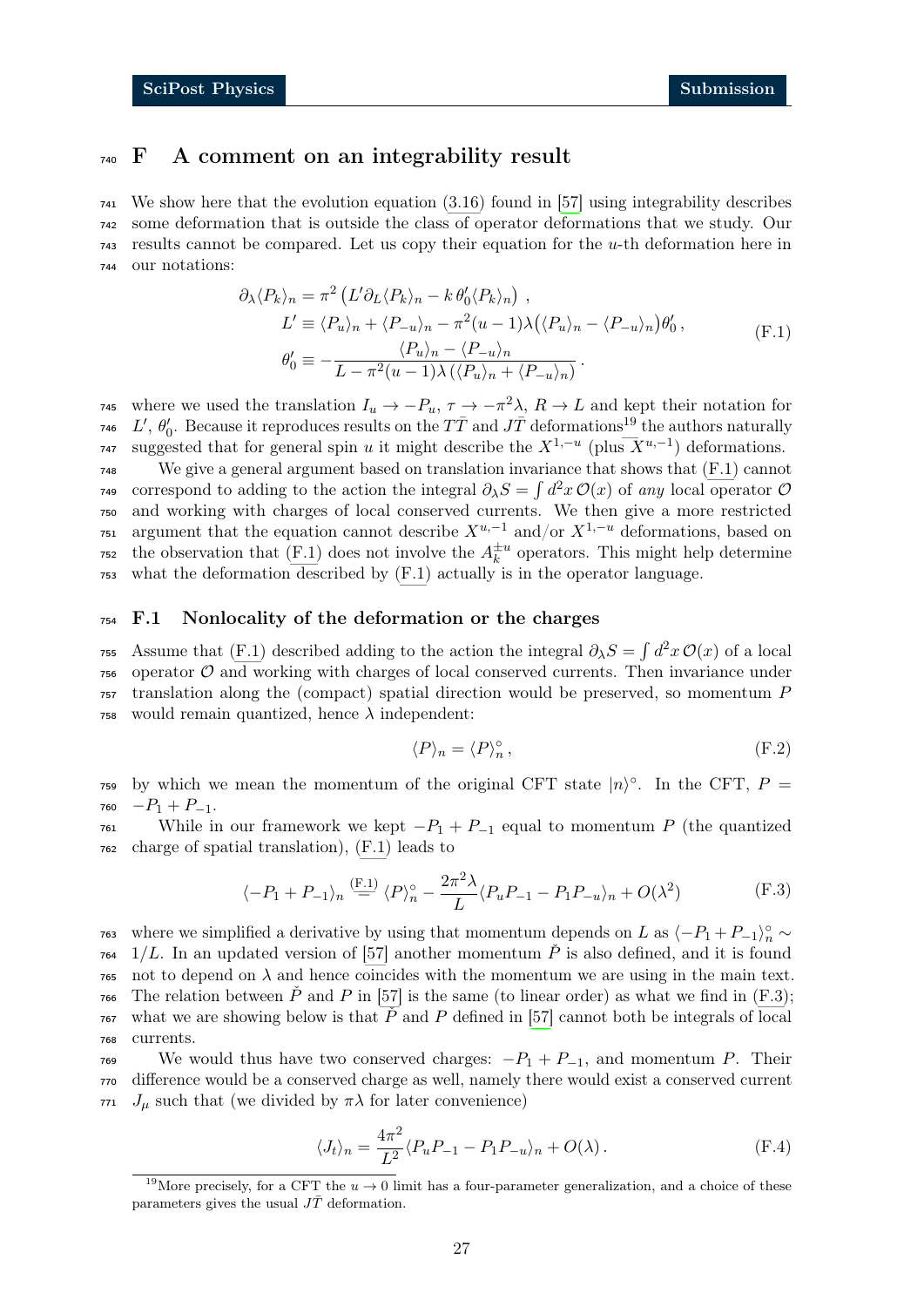Notice in passing that for  $u = 1$  the right-hand side cancels out and one can simply have  $J_{\mu} = 0$ . For  $u \neq 1$  there is no cancellation and the right-hand side is the eigenvalue of  $P_uP_{-1} - P_1P_{-u}$  in the state  $|n\rangle$ . Each  $P_k$  is an integral of a local operator over the spatial circle, so this quadratic combination is an integrated two-point function of components of currents. There is no reason to expect such an integrated two-point function to reduce to the one-point function of a well-chosen operator.

<sup>778</sup> Let us make the argument sharp when starting from a CFT, for instance a minimal <sup>779</sup> model: after all, the integrability results apply equally well to these theories. In a CFT 780 with no further symmetry the KdV charges have odd spins  $u \in 2\mathbb{Z} + 1$ .

Consider first  $u > 0$  and focus on a primary state with conformal dimensions  $h, \bar{h}$ . In 782 that state,  $\langle P_u \rangle_n^{\circ} = (2\pi/L)^u ((-h)^{(u+1)/2} + ...)$  and  $\langle P_{-u} \rangle_n^{\circ} = (2\pi/L)^u ((-\bar{h})^{(u+1)/2} + ...)$ <sup>783</sup> are polynomials of degree  $(u + 1)/2$  in h and  $\bar{h}$ , respectively, so

<span id="page-27-1"></span>
$$
\langle J_t \rangle_n = (-1)^{(u+3)/2} \left(\frac{2\pi}{L}\right)^{u+3} \left(\bar{h}h^{(u+1)/2} - h\bar{h}^{(u+1)/2} + \dots\right) + O(\lambda). \tag{F.5}
$$

 In a generic CFT, conserved charges split into a sum of a holomorphic and an antiholomorphic rss charges, and their one-point function in a primary state is of the form  $f(h, c) + g(h, c)$ . For  $u > 1$ , [\(F.5\)](#page-27-1) is not of this form, so the current  $J_\mu$  cannot exist. This concludes our proof in that case.

 $F$ <sup>788</sup> For  $u < 0$ , the matrix element  $\langle J_t \rangle_n$  is a sum of terms  $\langle P_u P_{-1} \rangle_n^{\circ}$  and  $\langle P_1 P_{-u} \rangle_n^{\circ}$  that <sup>789</sup> each involve only one of the chiral Virasoro algebras. However there is no way to write <sup>790</sup> these terms as the expectation value of a local conserved current. Let us see this explicitly  $\tau$ <sup>91</sup> for  $u = -1$ . Note that since  $|n\rangle$  is an eigenstate of  $P_1$ ,

$$
\langle P_1 \rangle_n^2 = \langle P_1^2 \rangle_n = \langle (L_0 - c/24)^2 \rangle_n \quad \text{at } \lambda = 0,
$$
 (F.6)

<sup>792</sup> which cannot be equal for all states to a linear combination of

$$
\int dx \, \, : \partial^k T \partial^l T = \#L_0^2 + \#L_0 + \# + 2i^{k-l} \sum_{m=1}^{\infty} m^{k+l} L_{-m} L_m \tag{F.7}
$$

 $793$  because the sum of  $L_{-m}L_m$  cannot cancel in all states.

<sup>794</sup> We conclude that  $(F.1)$  cannot describe in general for  $u \neq 1$  the evolution of local charges under a deformation that respects periodic translation invariance and locality. If [\(F.1\)](#page-26-2) describes the effect of field-dependent changes of coordinates as proposed in [\[57\]](#page-34-2), then it is perhaps not surprising that periodicity of the space coordinate is not preserved. It may be the case that the deformation only makes sense on the plane rather than the cylinder. 799 Another possibility may be that the charges  $\langle P_k \rangle_n$  appearing in [\(F.1\)](#page-26-2) are not integrals of local conserved currents.

#### <span id="page-27-0"></span><sup>801</sup> F.2 Linear order around a CFT

<sup>802</sup> While our proof above rules out deformations by arbitrary local operators it is instructive <sup>803</sup> to look more carefully at why the integrability equation [\(F.1\)](#page-26-2) does not correspond to a  $804$  deformation by X operators.

<sup>805</sup> Let us consider deformations of CFT to linear order by a combination of  $T_{u+1}\bar{T}$  and <sup>806</sup>  $T\overline{T}_{u+1}$  (for  $u > 0$ ), namely by  $\alpha X^{-1,u} + \beta X^{1,-u}$  for some coefficients  $\alpha, \beta$ . As we explained, <sup>807</sup> our formalism expresses the variation of KdV charges in terms of operators  $A_s^t$ . In a CFT,  $\frac{1}{808}$  these operators vanish when signs of s and t differ, and furthermore they have the symmetry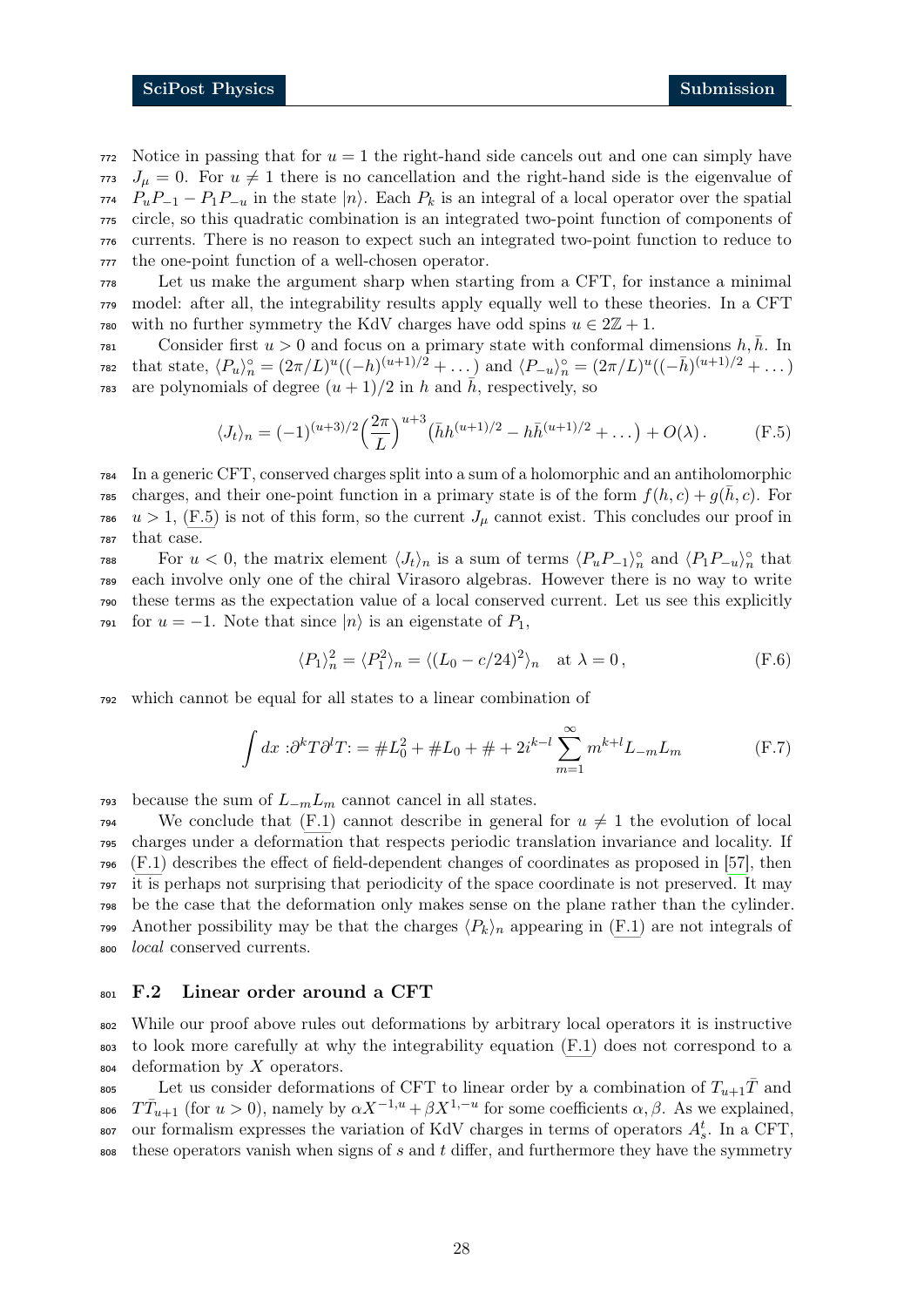so  $tA_s^t = sA_t^s$  derived in [\(B.3\)](#page-18-4). This allows us to write [\(3.1\)](#page-7-2) as

<span id="page-28-2"></span>
$$
\langle P_k \rangle_n = \langle P_k \rangle_n^{\circ} + \pi \lambda \Big( \frac{-2\pi \alpha k}{L} \langle P_u \rangle_n^{\circ} \langle P_k \rangle_n^{\circ} + \beta \langle P_1 \rangle_n^{\circ} \langle A_k^{-u} \rangle_n^{\circ} \Big) + O(\lambda^2) \quad \text{for } k < 0,
$$
  

$$
\langle P_k \rangle_n = \langle P_k \rangle_n^{\circ} + \pi \lambda \Big( -\frac{2\pi \beta k}{L} \langle P_{-u} \rangle_n^{\circ} \langle P_k \rangle_n^{\circ} + \alpha \langle P_{-1} \rangle_n^{\circ} \langle A_k^u \rangle_n^{\circ} \Big) + O(\lambda^2) \quad \text{for } k > 0,
$$
  
(F.8)

810 where the superscript  $\circ$  denotes CFT quantities. At this point we must remember that  $(3.1)$ <sup>811</sup> is only one choice of how to deform KdV charges in such a way as to keep them conserved:  $\alpha$  one can add to it other conserved charges of the CFT, as discussed in detail in Appendix [C.](#page-20-1)<sup>[20](#page-28-1)</sup> 813 In contrast, using that the k-th KdV charge scales as  $L^{-|k|}$  in the CFT, the integrability <sup>814</sup> result [\(F.1\)](#page-26-2) gives

$$
\langle P_k \rangle_n \stackrel{\text{(F.1)}}{=} \langle P_k \rangle_n^{\circ} - \frac{2\pi^2\lambda k}{L} \langle P_u \rangle_n^{\circ} \langle P_k \rangle_n^{\circ} + O(\lambda^2), \qquad \text{for } k < 0,
$$
  

$$
\langle P_k \rangle_n \stackrel{\text{(F.1)}}{=} \langle P_k \rangle_n^{\circ} + \frac{2\pi^2\lambda k}{L} \langle P_{-u} \rangle_n^{\circ} \langle P_k \rangle_n^{\circ} + O(\lambda^2), \qquad \text{for } k > 0.
$$
 (F.9)

815 In both of these lines we recognize one of the terms in  $(F.8)$  (with  $\alpha = 1 = -\beta$ ) but not sio the term  $\langle P_{-1}\rangle_n^{\circ}\langle A_k^u\rangle_n^{\circ}$  for  $k>0$  (and its complex conjugate for  $k<0$ ). As discussed in siz Section [4.2,](#page-11-0)  $\langle A_k^u \rangle_n^{\circ}$  cannot be determined from the integrals of motion  $\langle P_k \rangle_n^{\circ}$ . What is less sis immediate is whether the term  $\langle P_{-1}\rangle_n^{\circ}\langle A_k^u\rangle_n^{\circ}$  could be fully absorbed by the freedom to shift  $\partial_{\lambda} \langle P_k \rangle_n$  by a conserved charge,<sup>[21](#page-28-3)</sup> possibly combined with a change of  $\alpha, \beta$ .

820 This can be ruled out tediously in an ad-hoc manner by considering the case where  $|n\rangle$  $s_{21}$  is a primary state of conformal dimensions h, h and working out the leading powers of h  $\alpha$ <sup>22</sup> and  $\bar{h}$  in each expectation value. The question then boils down to whether there could be 823 some coefficient  $\gamma$  such that

<span id="page-28-4"></span>
$$
\langle P_{-1} \rangle_n^{\circ} \langle A_k^u \rangle_n^{\circ} + \gamma \langle P_{-u} \rangle_n^{\circ} \langle P_k \rangle_n^{\circ}
$$
  
=  $\#(\bar{h} + ...)(h^{(u+k)/2} + ...) + \# \gamma (\bar{h}^{(u+1)/2} + ...) (h^{(k+1)/2} + ...)$  (F.10)

<sup>824</sup> is  $\langle Q \rangle_n^{\circ}$  for some conserved charge Q (here # denote known coefficients). Since the leading 825 monomials cannot cancel for  $u > 1$ , by the same logic as around [\(F.5\)](#page-27-1), [\(F.10\)](#page-28-4) does not sso have the form  $f(h, c) + g(h, c)$  of the expectation value of a conserved charge.

<sup>827</sup> Thus, [\(F.1\)](#page-26-2) would need significant modifications involving  $\langle A_k^u \rangle_n$  to describe the  $T_{u+1}\bar{T}$ 828 or  $T\bar{T}_{u+1}$  deformations.

## <span id="page-28-0"></span><sup>829</sup> G Nonabelian symmetries

<sup>830</sup> In the main text we exclusively work with a chosen commuting subset of the conserved  $831$  charges. Here we discuss what changes for charges  $Q_a$  that do not commute. Most

<span id="page-28-1"></span><sup>&</sup>lt;sup>20</sup>In fact, dimensional analysis and spurion analysis together rule out such mixing for the  $\alpha X^{-1,u}+\beta X^{1,-u}$ deformation  $(u > 0)$ . Since  $X^{s,t}$   $(s, t > 0)$  vanish in a CFT, it is not possible to distinguish (at linear order around the CFT) the  $\alpha X^{-1,u} + \beta X^{1,-u}$  deformation from a sum of this deformation and of any  $X^{s,t}$  (s,  $t > 0$ ). While the couplings of  $X^{s,t}$  are invisible in the Hamiltonian at this order, they weaken dimensional and spurion analysis because of their varied dimensions and spins. These couplings allow a large class of mixing ambiguities. We thus move on with the proof without using dimensional and spurion analysis.

<span id="page-28-3"></span> $21$ In fact, this essentially happens in Section [4.](#page-10-0) To linear order around a CFT the deformation studied there is  $X^{-1,u}$ , corresponding to  $\alpha = 1$  and  $\beta = 0$  here, and we focus there on the zero-momentum sector. In that sector we can check  $\langle P_{-1}\rangle_n^{\circ}\langle A_k^u\rangle_n^{\circ} = \langle P_1\rangle_n^{\circ}\langle A_k^u\rangle_n^{\circ} = (L/2\pi)\langle \mathcal{X}_{1k}^{1u}\rangle_n^{\circ} + \langle P_k\rangle_n^{\circ}\langle P_u\rangle_n^{\circ}(2\pi/L)$ . The first term is a shift by the conserved charge of the holomorphic current  $\mathcal{X}_{1k}^{1u}$ . The second is expressed in terms of charges that we have control on. Away from the zero-momentum sector this switch to holomorphic quantities is not possible.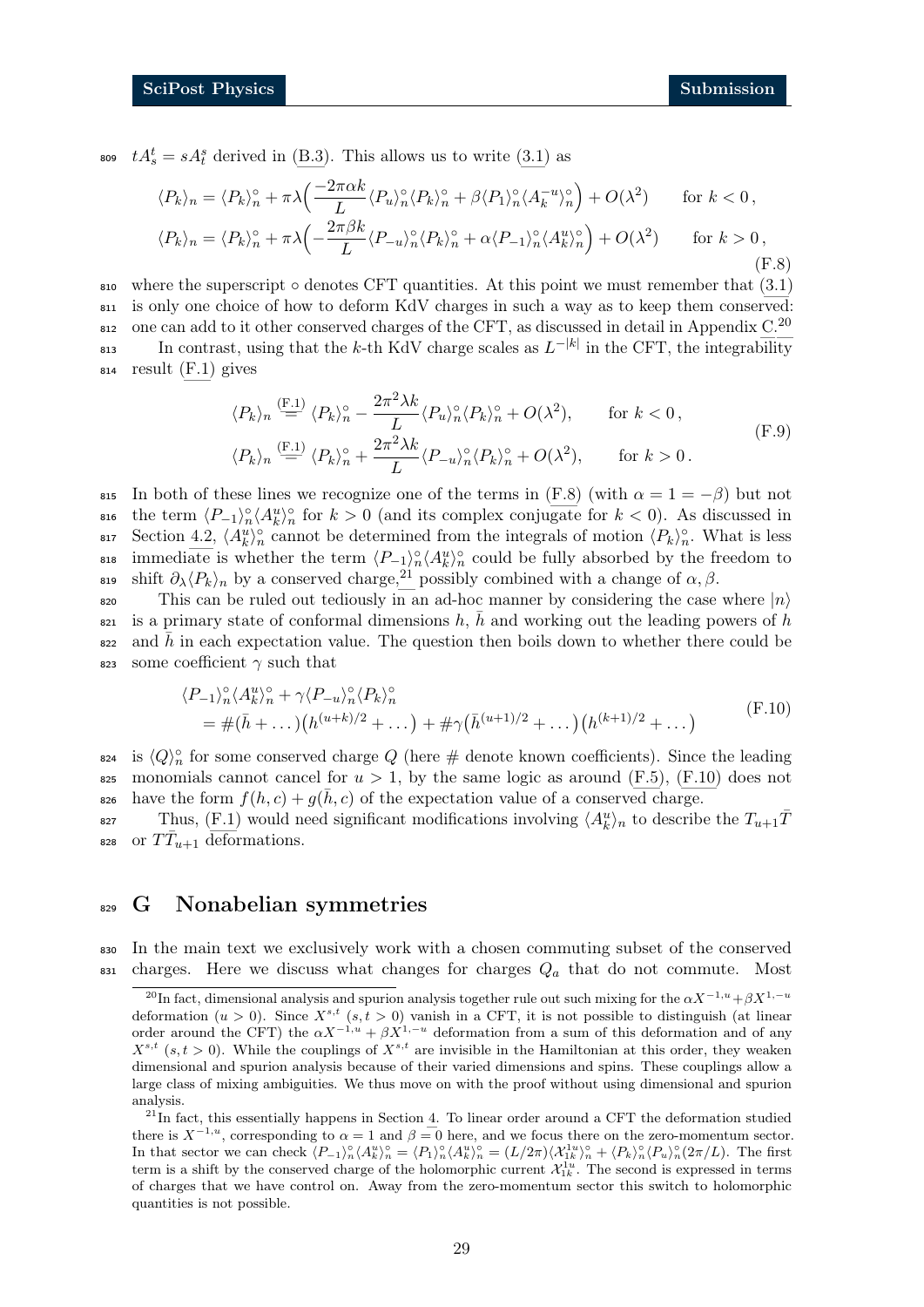<sup>832</sup> prominenly this includes non-abelian flavor symmetries. Another example is the full set of  $\frac{1}{833}$  monomials built from T and its derivative in a CFT: this forms a non-abelian extension of <sup>834</sup> the KdV charges.

835 We learn that it only makes sense to deform by bilinears combinations  $X_{ab}$  of currents 836 when the corresponding charges  $Q_a$  and  $Q_b$  commute. Along the deformation, one can 837 preserve the charges  $Q_c$  that commute with both of these, and the structure constants of 838 these charges are not deformed. For instance, the  $T\bar{T}$  deformation preserves the full charge <sup>839</sup> algebra (non-abelian flavor symmetries and perhaps more surprisingly the non-abelian KdV <sup>840</sup> charge algebra of a CFT) including its structure constants.

#### <span id="page-29-0"></span> $_{841}$  G.1 The operators A

<sup>842</sup> We denote structure constants as  $f_{ab}{}^c$ , so that  $[Q_a, Q_b] = f_{ab}{}^c Q_c$ . Because  $[Q_a, Q_b] - f_{ab}{}^c Q_c = 0$ , the integral of  $[Q_a, J_{b,z}dz - J_{b,\bar{z}}d\bar{z}] - f_{ab}{}^c (J_{c,z}dz - J_{c,\bar{z}}d\bar{z})$ <sup>844</sup> on any cycle vanishes, hence this one-form is exact. Namely,

<span id="page-29-1"></span>
$$
[Q_a, J_{b,z}(z,\bar{z})] - f_{ab}^c J_{c,z}(z,\bar{z}) = -i\partial A_{ab}(z,\bar{z}),
$$
  
\n
$$
[Q_a, J_{b,\bar{z}}(z,\bar{z})] - f_{ab}^c J_{c,\bar{z}}(z,\bar{z}) = i\bar{\partial} A_{ab}(z,\bar{z})
$$
\n(G.1)

845 where  $A_{ab}$  are some (local) operators defined up to shifts by multiples of the identity. We 846 also denote  $A_{ab} = A(Q_a, J_b)$  to emphasize that the operator depends on a choice of charge  $_{847}$  and a choice of current, which are two somewhat asymmetric inputs. The  $A_s^t$  operators 848 considered in the main text are special cases of  $A_{ab}$ . With this notation it is easy to check <sup>849</sup> that

$$
A(P_1, J) = J_z
$$
 and  $A(P_{-1}, J) = J_{\bar{z}}$  (G.2)

<span id="page-29-2"></span>850 up to the shift-by-identity freedom. Improving the currents affects  $A(Q_a, J_b)$  as follows:

$$
(J_{d,z}, J_{d,\bar{z}}) \to (J_{d,z} + \partial \mathcal{O}_d, J_{d,\bar{z}} - \bar{\partial} \mathcal{O}_d) \implies A(Q_a, J_b) \to A(Q_a, J_b) + i[Q_a, \mathcal{O}_b] - i f_{ab}^{\ c} \mathcal{O}_c. \tag{G.3}
$$

<sup>851</sup> In another appendix we showed a symmetry property  $(A.4)$   $[P<sub>[s</sub>, A<sup>u</sup><sub>t]</sub>] = 0$  for the case 852 of commuting charges. To show it the main point was to show the  $\partial$  and  $\overline{\partial}$  derivatives <sup>853</sup> vanished. Let us follow the same strategy when structure constants are non-zero. We work <sup>854</sup> out

$$
-2i\partial [Q_{[a}, A_{b]c}] = 2 [Q_{[a}, [Q_{b]}, J_{c,z}]] - 2 [Q_{[a}, f_{b]c}{}^d J_{d,z}]
$$
  
=  $f_{ab}{}^d [Q_d, J_{c,z}] - f_{bc}{}^d [Q_a, J_{d,z}] + f_{ac}{}^d [Q_b, J_{d,z}]$   
=  $-i\partial (f_{ab}{}^d A_{dc} - f_{bc}{}^d A_{ad} + f_{ac}{}^d A_{bd})$  (G.4)

 $\frac{1}{855}$  where the first equality is the definition [\(G.1\)](#page-29-1), the second equality uses the Jacobi identity ass and  $[Q_a, Q_b] = f_{ab}{}^d Q_d$ , and the last equality expresses each commutator  $[Q_a, J_{b,z}]$ <sup>857</sup>  $f_{ab}{}^c J_{c,z} - i \partial A_{ab}$  before using a cancellation  $f_{ab}{}^d f_{dc}{}^e - f_{bc}{}^d f_{ad}{}^e + f_{ac}{}^d f_{bd}{}^e = 0$  that is due 858 to the Jacobi identity  $[|Q_a, Q_b|, Q_c] - [Q_a, [Q_b, Q_c]] + [Q_b, [Q_a, Q_c]] = 0$ . Together with the ass analogous result for  $i\overline{\partial}$ , this means that

<span id="page-29-4"></span>
$$
[Q_a, A_{bc}] - [Q_b, A_{ac}] - (f_{ab}{}^d A_{dc} + f_{cb}{}^d A_{ad} + f_{ac}{}^d A_{bd})
$$
 (G.5)

<sup>860</sup> is a translationally-invariant but local operator, hence a multiple of the identity. This 861 reduces to the definition of  $A_{bc}$  upon specializing to  $Q_a \rightarrow P_{\pm 1}$  and using [\(G.2\)](#page-29-2): this <sup>862</sup> uses that structure constants  $f_{ab}{}^c$  vanish when  $Q_a = P_{\pm 1}$ , because any conserved charge <sup>863</sup> commutes by definition with these charges.<sup>[22](#page-29-3)</sup> Another interesting case is when  $Q^a$ ,  $Q^b$  and

<span id="page-29-3"></span> $^{22}$ To be more precise this assumes that currents do not depend explicitly on coordinates; otherwise the conservation equation  $\partial_t Q_a = 0$  and the trivial equation  $\partial_x Q_a = 0$  do not translate to  $[P_{\pm 1}, Q_a] = 0$ .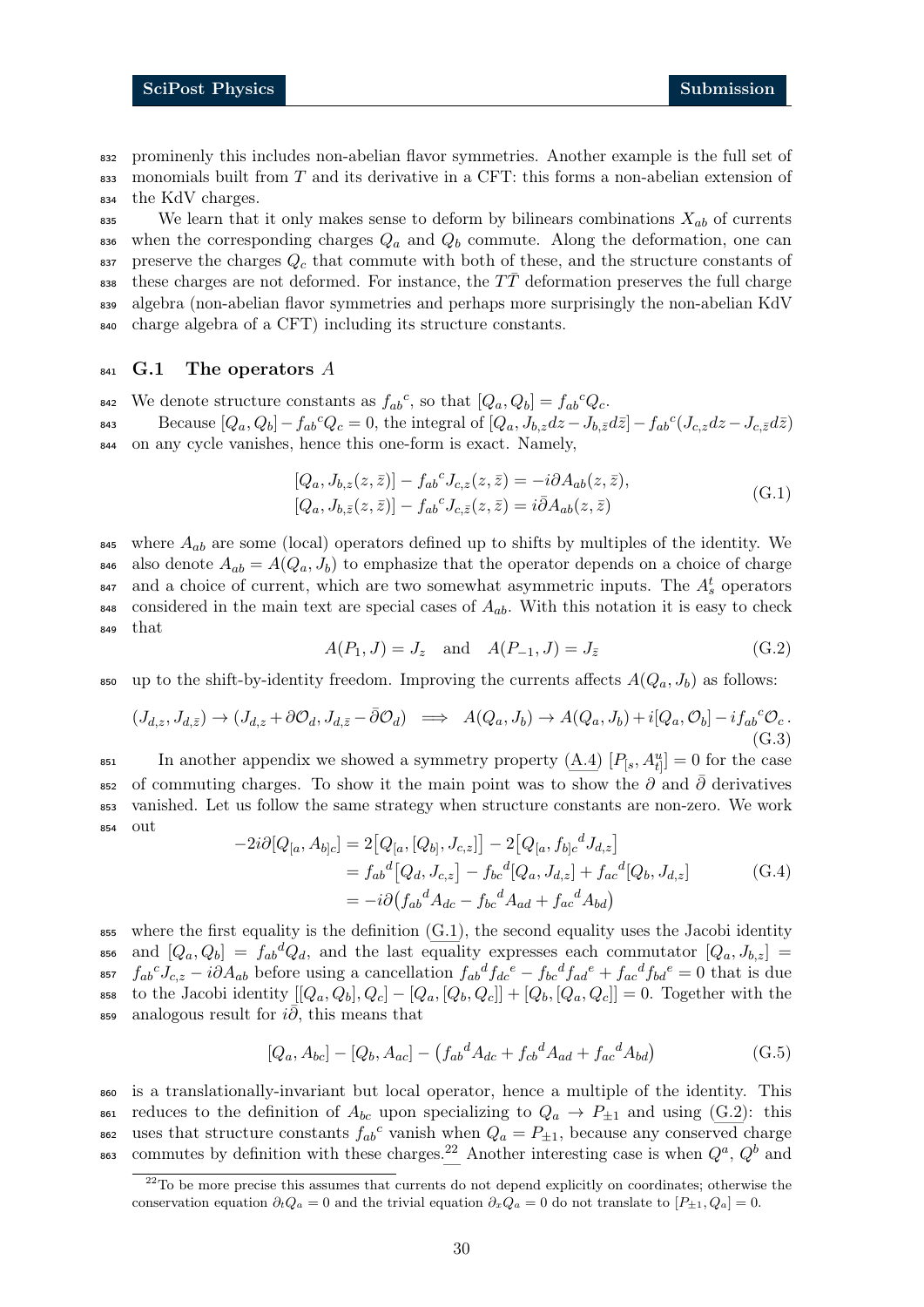$\delta^{64}$  Q<sup>c</sup> commute. Then all structure constants drop out, so the operator is traceless<sup>[23](#page-30-2)</sup> hence <sup>865</sup> vanishes. In other words,

> $[Q, A(Q', J'')] = [Q'$ ,  $A(Q, J'')$  when  $[Q, Q'] = [Q, Q''] = [Q', Q''] = 0$ . (G.6)

#### <span id="page-30-0"></span>866 G.2 The operators X and deformations

667 Consider a pair of conserved currents  $J_a$  and  $J_b$ . For the same reason as the usual  $TT-Θ\Theta$ <sup>868</sup> collision, we can define  $X_{ab} = (\epsilon^{\mu\nu} J_{a,\mu} J_{b,\nu})_{\text{reg}}$  by point-splitting, modulo total derivatives. <sup>869</sup> Indeed, conservation leads to

$$
\partial_z \big( J_{a,z}(z,\bar{z}) J_{b,\bar{w}}(w,\bar{w}) - J_{a,\bar{z}}(z,\bar{z}) J_{b,w}(w,\bar{w}) \big) \n= (\partial_z + \partial_w) \big( J_{a,z}(z,\bar{z}) J_{b,\bar{w}}(w,\bar{w}) \big) + (\bar{\partial_z} + \bar{\partial_w}) \big( J_{a,\bar{z}}(z,\bar{z}) J_{b,w}(w,\bar{w}) \big) ,
$$
\n(G.7)

<sup>870</sup> hence the collision  $\epsilon^{\mu\nu} J_{a,\mu}J_{b,\nu}$  is independent of the offset  $(z-w,\bar{z}-\bar{w})$ , modulo total 871 derivatives. Amusingly we did not need to assume that the charges  $Q_a$  and  $Q_b$  commute. 872 Now deform the action by  $X_{ab}$ . The key question is which symmetries  $Q_c$  can be 873 preserved. As we showed in  $(2.12)$ , the condition is that  $[Q_c, X_{ab}]$  needs to be a total <sup>874</sup> derivative. One can compute

$$
[Q_c, X_{ab}] = f_{ca}{}^d X_{db} + f_{cb}{}^d X_{ad} + i \partial (J_{a,\bar{z}} A_{cb} - A_{ca} J_{b,\bar{z}})_{\text{reg}} + i \bar{\partial} (J_{a,z} A_{cb} - A_{ca} J_{b,z})_{\text{reg}}. \tag{G.8}
$$

875 A word of warning: the bilinears  $J_{a,\mu}A_{cb} - A_{ca}J_{b,\mu}$  regulated by point splitting have <sup>876</sup> significantly more ambiguities than those we discuss in Appendix [A.2](#page-15-0) for the case of <sup>877</sup> commuting charges.

 In order for the deformation to make sense beyond linear order, the symmetries  $Q_a$  and  $Q_b$  that define the deformation must themselves be preserved by the deformation. Setting  $c = a$  and  $c = b$  we see that the above commutator is only a total derivative if  $[Q_a, Q_b]$  is 881 both proportional to  $Q_a$  and to  $Q_b$ , hence is simply zero.

882 We learn that it only makes sense to deform by bilinears  $X_{ab}$  of commuting currents.

<sup>883</sup> Then, apart from fine-tuned cases where  $f_{ca}{}^d X_{db} + f_{cb}{}^d X_{ad}$  somehow cancels, the charges 884 that are preserved by the  $X_{ab}$  deformation are the charges  $Q_c$  that commute with  $Q_a$  and  $Q_b$ . 885 An important special case is for the  $T\bar{T}$  deformation: charges can be preserved if and only 886 if they commute with  $P_{\pm 1}$ , namely the corresponding currents do not depend explicitly on <sup>887</sup> coordinates.

#### <span id="page-30-1"></span><sup>888</sup> G.3 Structure constants are preserved

889 Under a deformation by  $X_{ab}$  (with  $[Q_a, Q_b] = 0$ ), consider two charges  $Q_c$  and  $Q_d$  that 890 commute with  $Q_a$  and  $Q_b$ . In other words, these four charges commute pairwise except  $Q_c$  $891$  and  $Q_d$ , whose commutator we wish to study. Ignoring regulator terms (which work out in <sup>892</sup> the same way as explained in Appendix [A.2\)](#page-15-0) we have

$$
\delta[Q_c, Q_d] = [Q_c, \delta Q_d] + [\delta Q_c, Q_d]
$$
  
=  $\frac{i}{2} \int dx [Q_c, J_{a,t} A_{db} - A_{da} J_{b,t}] - (c \leftrightarrow d)$   
=  $\frac{i}{2} \int dx ([Q_c, J_{a,t}] A_{db} + J_{a,t} [Q_c, A_{db}] - [Q_c, A_{da}] J_{b,t} - A_{da} [Q_c, J_{b,t}] - (c \leftrightarrow d))$   
(G.9)

<span id="page-30-2"></span> $^{23}$ In this infinite-dimensional setting the trace is ill-defined. One can consider instead the expectation value in any common eigenstate of  $Q^a$  and  $Q^b$ .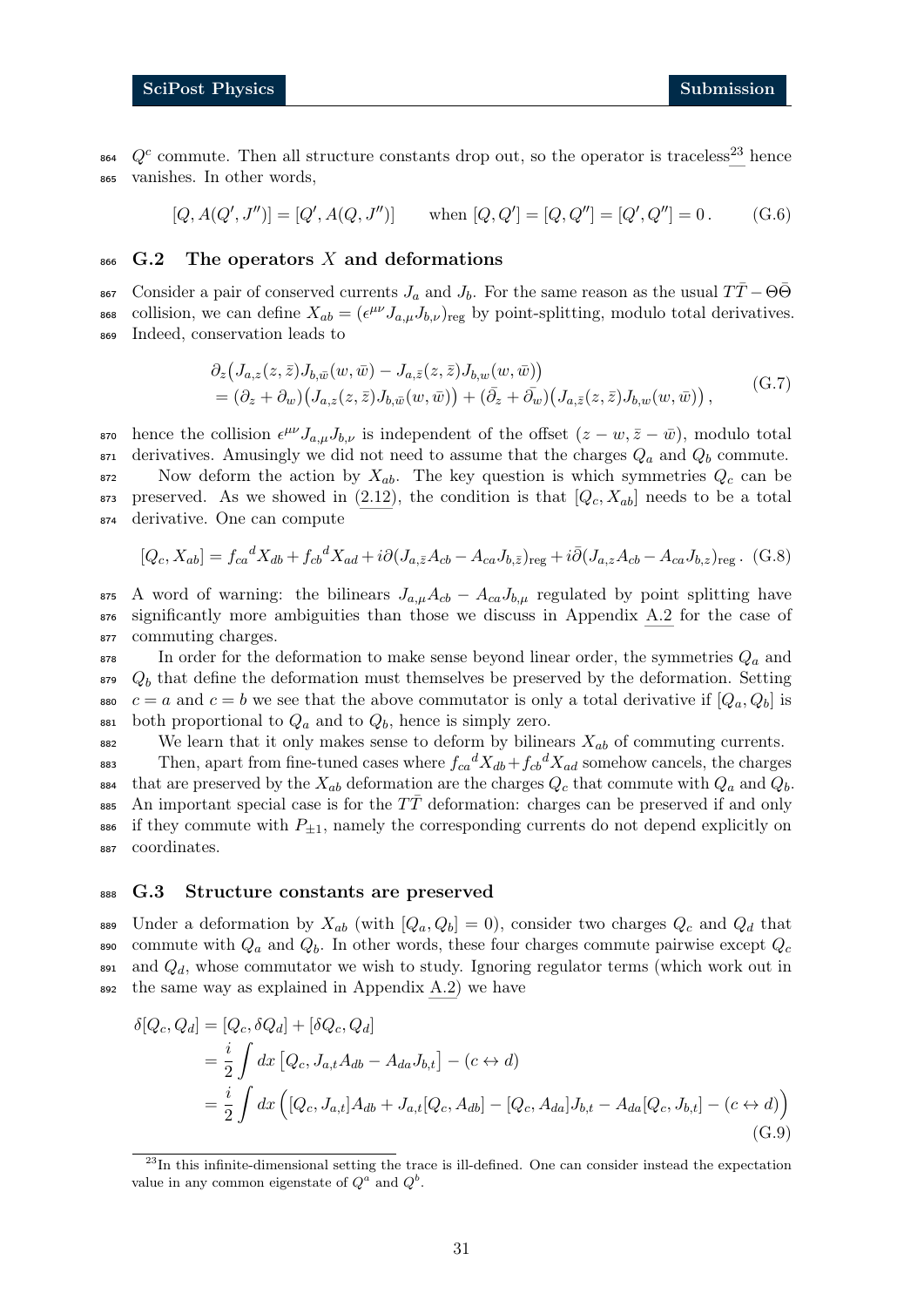893 where we simply expanded the commutators. Rewriting the commutators  $[Q, J'_t]$  = <sup>894</sup>  $\partial_x A(Q, J')$ , and using [\(G.5\)](#page-29-4) to rewrite  $[Q_c, A_{db}] - [Q_d, A_{cb}] = f_{cd}^e A_{eb}$  (other structure <sup>895</sup> constants vanish), we get

<span id="page-31-0"></span>
$$
\delta[Q_c, Q_d] = \frac{i}{2} \int dx \left( \partial_x A_{ca} A_{db} - \partial_x A_{da} A_{cb} + J_{a,t} f_{cd}^e A_{eb} - f_{cd}^e A_{ea} J_{b,t} - A_{da} \partial_x A_{cb} + A_{ca} \partial_x A_{db} \right).
$$
\n(G.10)

896 The first two and last two terms combine into x derivatives, while the middle two terms <sup>897</sup> are simply  $f_{cd}e^{i\delta}Q_e$ . Altogether,  $\delta([Q_c, Q_d] - f_{cd}e^{i\delta}Q_e) = 0$ , namely structure constants do 898 not change. This is in harmony with the conjecture in [\[4\]](#page-31-3) that the  $T\bar{T}$  deformation leaves  $\frac{1}{899}$  the KdV charges commuting, which we showed in  $(2.17)$  in a less abstract language.

 In Appendix [C](#page-20-1) we analyze ambiguities that affect the definition of currents, charges and  $A_{ab}$  appearing throughout the paper. In this appendix we worked with the specific fixing of ambiguities and saw that the symmetry algebra remains undeformed. If we were to reintroduce ambiguities, the nonabelian structure would get deformed. Hence, if a nonabelian algebra is preserved, requiring it to remain undeformed is an efficient principle to fix the ambiguities.

#### <sup>906</sup> References

- <span id="page-31-1"></span>907 [1] A. B. Zamolodchikov, Expectation value of composite field  $T$  anti- $T$  in 908 two-dimensional quantum field theory, [hep-th/0401146](https://arxiv.org/abs/hep-th/0401146).
- <span id="page-31-10"></span><sup>909</sup> [2] J. Cardy, Quantum Quenches to a Critical Point in One Dimension: some further 910 results, J. Stat. Mech. 1602 [\(2016\) 023103](https://doi.org/10.1088/1742-5468/2016/02/023103) [[1507.07266](https://arxiv.org/abs/1507.07266)].
- <span id="page-31-2"></span>911 [3] G. Turiaci and H. Verlinde, Towards a 2d QFT Analog of the SYK Model, [JHEP](https://doi.org/10.1007/JHEP10(2017)167)  $10$  $912$  [\(2017\) 167](https://doi.org/10.1007/JHEP10(2017)167) [[1701.00528](https://arxiv.org/abs/1701.00528)].
- <span id="page-31-3"></span>913 [4] F. A. Smirnov and A. B. Zamolodchikov, On space of integrable quantum field theories, 914 [Nucl. Phys.](https://doi.org/10.1016/j.nuclphysb.2016.12.014) **B915** (2017) 363 [[1608.05499](https://arxiv.org/abs/1608.05499)].
- <span id="page-31-9"></span>915 [5] A. Cavaglià, S. Negro, I. M. Szécsényi and R. Tateo,  $T\overline{T}$ -deformed 2D Quantum Field 916 Theories, JHEP  $10$  [\(2016\) 112](https://doi.org/10.1007/JHEP10(2016)112) [[1608.05534](https://arxiv.org/abs/1608.05534)].
- <span id="page-31-4"></span><sup>917</sup> [6] M. Lashkevich and Y. Pugai, The complex sinh-Gordon model: form factors of <sup>918</sup> descendant operators and current-current perturbations, JHEP 01 [\(2019\) 071](https://doi.org/10.1007/JHEP01(2019)071) 919 [[1811.02631](https://arxiv.org/abs/1811.02631)].
- <span id="page-31-5"></span><sup>920</sup> [7] S. Dubovsky, R. Flauger and V. Gorbenko, Solving the Simplest Theory of Quantum 921 Gravity, JHEP  $\bf{09}$  [\(2012\) 133](https://doi.org/10.1007/JHEP09(2012)133) [[1205.6805](https://arxiv.org/abs/1205.6805)].
- <sup>922</sup> [8] S. Dubovsky, V. Gorbenko and M. Mirbabayi, Natural Tuning: Towards A Proof of 923 Concept, JHEP 09 [\(2013\) 045](https://doi.org/10.1007/JHEP09(2013)045) [[1305.6939](https://arxiv.org/abs/1305.6939)].
- <span id="page-31-6"></span><sup>924</sup> [9] P. Cooper, S. Dubovsky and A. Mohsen, Ultraviolet complete Lorentz-invariant theory <sup>925</sup> with superluminal signal propagation, Phys. Rev. D89 [\(2014\) 084044](https://doi.org/10.1103/PhysRevD.89.084044) [[1312.2021](https://arxiv.org/abs/1312.2021)].
- <span id="page-31-7"></span>926 [10] S. Dubovsky, V. Gorbenko and M. Mirbabayi, Asymptotic fragility, near  $AdS_2$ 927 holography and  $T\overline{T}$ , JHEP 09 [\(2017\) 136](https://doi.org/10.1007/JHEP09(2017)136) [[1706.06604](https://arxiv.org/abs/1706.06604)].
- <span id="page-31-8"></span>928 [11] S. Dubovsky, V. Gorbenko and G. Hernández-Chifflet,  $T\overline{T}$  partition function from <sup>929</sup> topological gravity, JHEP 09 [\(2018\) 158](https://doi.org/10.1007/JHEP09(2018)158) [[1805.07386](https://arxiv.org/abs/1805.07386)].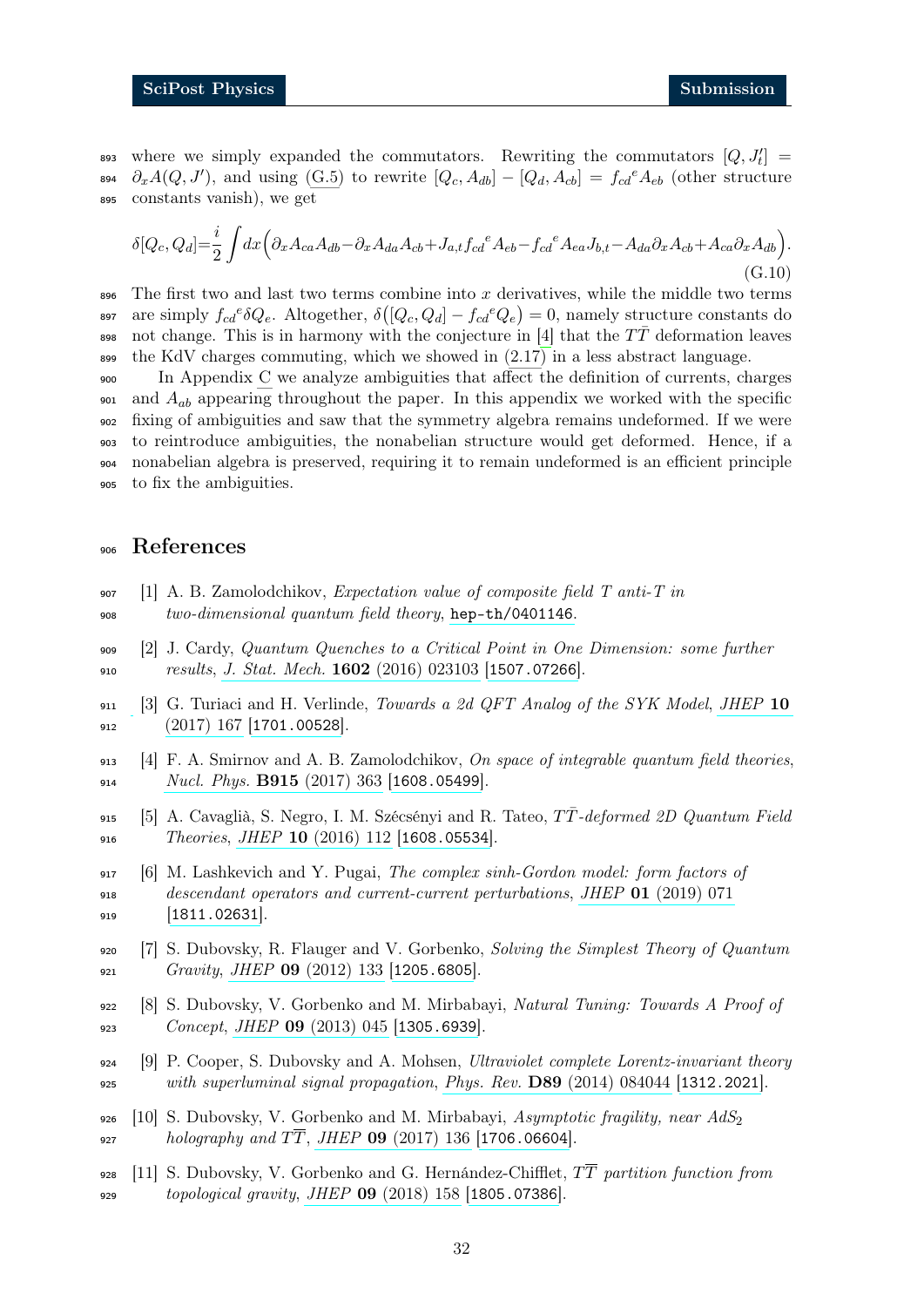- <span id="page-32-0"></span>930 [12] C. Chen, P. Conkey, S. Dubovsky and G. Hernández-Chifflet, Undressing Confining 931  $Flux Tubes with TT, Phys. Rev. D98 (2018) 114024 [1808.01339].$  $Flux Tubes with TT, Phys. Rev. D98 (2018) 114024 [1808.01339].$  $Flux Tubes with TT, Phys. Rev. D98 (2018) 114024 [1808.01339].$  $Flux Tubes with TT, Phys. Rev. D98 (2018) 114024 [1808.01339].$  $Flux Tubes with TT, Phys. Rev. D98 (2018) 114024 [1808.01339].$
- <span id="page-32-1"></span><sup>932</sup> [13] T. Ishii, S. Okumura, J.-I. Sakamoto and K. Yoshida, Gravitational perturbations as 933  $TT$ -deformations in 2D dilaton gravity systems, [1906.03865](https://arxiv.org/abs/1906.03865).
- <span id="page-32-2"></span>934 [14] L. McGough, M. Mezei and H. Verlinde, Moving the CFT into the bulk with  $T\overline{T}$ , 935 JHEP 04 [\(2018\) 010](https://doi.org/10.1007/JHEP04(2018)010) [[1611.03470](https://arxiv.org/abs/1611.03470)].
- 936 [15] V. Shyam, Background independent holographic dual to  $T\bar{T}$  deformed CFT with large <sup>937</sup> central charge in 2 dimensions, JHEP 10 [\(2017\) 108](https://doi.org/10.1007/JHEP10(2017)108) [[1707.08118](https://arxiv.org/abs/1707.08118)].
- <span id="page-32-5"></span>938 [\[](https://doi.org/10.1007/JHEP07(2018)027)16] P. Kraus, J. Liu and D. Marolf, Cutoff AdS<sub>3</sub> versus the  $T\overline{T}$  deformation, [JHEP](https://doi.org/10.1007/JHEP07(2018)027) 07 939 [\(2018\) 027](https://doi.org/10.1007/JHEP07(2018)027) [[1801.02714](https://arxiv.org/abs/1801.02714)].
- 940 [17] W. Cottrell and A. Hashimoto, *Comments on*  $T\overline{T}$  double trace deformations and <sup>941</sup> boundary conditions, [Phys. Lett.](https://doi.org/10.1016/j.physletb.2018.09.068) B789 (2019) 251 [[1801.09708](https://arxiv.org/abs/1801.09708)].
- 942 [18] M. Taylor, TT deformations in general dimensions, [1805.10287](https://arxiv.org/abs/1805.10287).
- <span id="page-32-6"></span>943 [19] T. Hartman, J. Kruthoff, E. Shaghoulian and A. Tajdini, *Holography at finite cutoff* 944 with a  $T^2$  deformation, JHEP 03 [\(2019\) 004](https://doi.org/10.1007/JHEP03(2019)004) [[1807.11401](https://arxiv.org/abs/1807.11401)].
- 945 [\[](https://doi.org/10.1007/JHEP12(2018)086)20] V. Shyam, Finite Cutoff  $AdS_5$  Holography and the Generalized Gradient Flow, [JHEP](https://doi.org/10.1007/JHEP12(2018)086) 946 12 [\(2018\) 086](https://doi.org/10.1007/JHEP12(2018)086) [[1808.07760](https://arxiv.org/abs/1808.07760)].
- 947 [21] P. Wang, H. Wu and H. Yang, The dual geometries of  $T\overline{T}$  deformed CFT<sub>2</sub> and highly 948 *excited states of*  $CFT_2$ , [1811.07758](https://arxiv.org/abs/1811.07758).
- <span id="page-32-8"></span>949 [22] V. Gorbenko, E. Silverstein and G. Torroba,  $dS/dS$  and  $T\overline{T}$ , [1811.07965](https://arxiv.org/abs/1811.07965).
- <span id="page-32-3"></span>950 [23] M. Guica and R. Monten,  $T\overline{T}$  and the mirage of a bulk cutoff, [1906.11251](https://arxiv.org/abs/1906.11251).
- <span id="page-32-4"></span>951 [24] A. Giveon, N. Itzhaki and D. Kutasov,  $T\overline{T}$  and LST, JHEP 07 [\(2017\) 122](https://doi.org/10.1007/JHEP07(2017)122)  $952$  [[1701.05576](https://arxiv.org/abs/1701.05576)].
- <sup>953</sup> [25] A. Giveon, N. Itzhaki and D. Kutasov, A solvable irrelevant deformation of 954  $AdS_3/CFT_2$ , JHEP 12 [\(2017\) 155](https://doi.org/10.1007/JHEP12(2017)155) [[1707.05800](https://arxiv.org/abs/1707.05800)].
- <sup>955</sup> [\[](https://doi.org/10.1016/j.nuclphysb.2018.05.005)26] M. Asrat, A. Giveon, N. Itzhaki and D. Kutasov, Holography Beyond AdS, [Nucl. Phys.](https://doi.org/10.1016/j.nuclphysb.2018.05.005) 956 **B932** [\(2018\) 241](https://doi.org/10.1016/j.nuclphysb.2018.05.005) [[1711.02690](https://arxiv.org/abs/1711.02690)].
- <span id="page-32-7"></span>957 [\[](https://doi.org/10.1007/JHEP02(2018)114)27] G. Giribet,  $T\bar{T}$ -deformations, AdS/CFT and correlation functions, JHEP 02 [\(2018\)](https://doi.org/10.1007/JHEP02(2018)114) <sup>958</sup> [114](https://doi.org/10.1007/JHEP02(2018)114) [[1711.02716](https://arxiv.org/abs/1711.02716)].
- <span id="page-32-9"></span>959 [28] S. Chakraborty, A. Giveon and D. Kutasov,  $J\overline{T}$  deformed CFT<sub>2</sub> and string theory, 960 JHEP 10 [\(2018\) 057](https://doi.org/10.1007/JHEP10(2018)057) [[1806.09667](https://arxiv.org/abs/1806.09667)].
- $_{961}$  [\[](https://doi.org/10.1007/JHEP10(2018)165)29] L. Apolo and W. Song, *Strings on warped AdS<sub>3</sub> via* TJ *deformations*, *JHEP* 10 [\(2018\)](https://doi.org/10.1007/JHEP10(2018)165) 962 [165](https://doi.org/10.1007/JHEP10(2018)165) [[1806.10127](https://arxiv.org/abs/1806.10127)].
- 963 [30] J. P. Babaro, V. F. Foit, G. Giribet and M. Leoni,  $T\overline{T}$  type deformation in the <sup>964</sup> presence of a boundary, JHEP 08 [\(2018\) 096](https://doi.org/10.1007/JHEP08(2018)096) [[1806.10713](https://arxiv.org/abs/1806.10713)].
- 965 [\[](https://doi.org/10.1016/j.nuclphysb.2018.12.003)31] S. Chakraborty, Wilson loop in a  $T\bar{T}$  like deformed CFT<sub>2</sub>, [Nucl. Phys.](https://doi.org/10.1016/j.nuclphysb.2018.12.003) **B938** (2019) <sup>966</sup> [605](https://doi.org/10.1016/j.nuclphysb.2018.12.003) [[1809.01915](https://arxiv.org/abs/1809.01915)].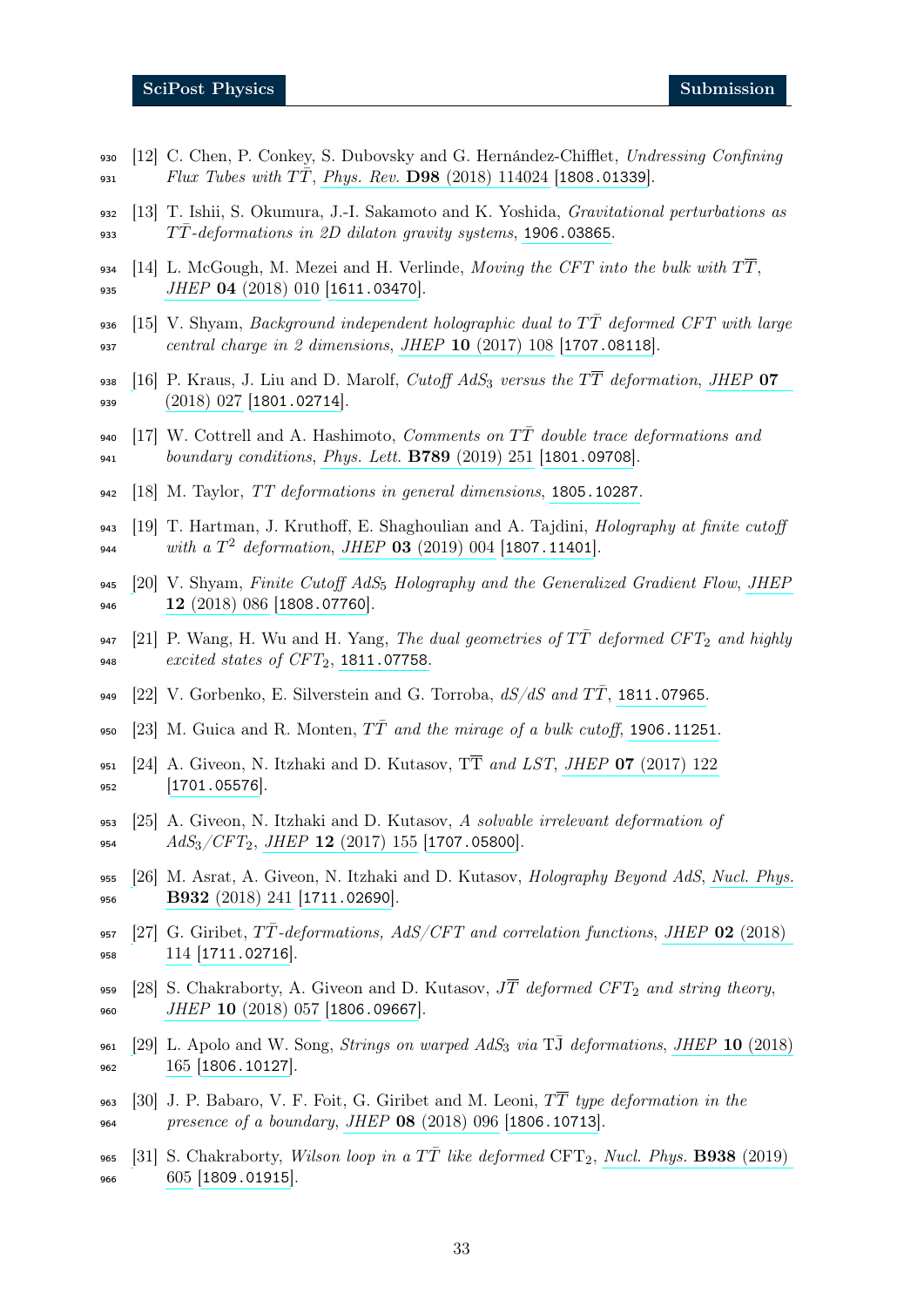- <sup>967</sup> [32] T. Araujo, E. Ó Colgáin, Y. Sakatani, M. M. Sheikh-Jabbari and H. Yavartanoo, 968 Holographic integration of  $T\overline{T} \mathcal{L} J\overline{T}$  via  $O(d, d)$ , [1811.03050](https://arxiv.org/abs/1811.03050).
- 969 [33] A. Giveon, Comments on  $T\overline{T}$ ,  $J\overline{T}$  and String Theory, [1903.06883](https://arxiv.org/abs/1903.06883).
- <span id="page-33-0"></span>970 [34] S. Chakraborty, A. Giveon and D. Kutasov,  $T\overline{T}$ ,  $J\overline{T}$ ,  $T\overline{J}$  and String Theory, <sup>971</sup> [1905.00051](https://arxiv.org/abs/1905.00051).
- <span id="page-33-1"></span>972 [\[](https://doi.org/10.1007/JHEP10(2018)186)35] J. Cardy, The  $T\overline{T}$  deformation of quantum field theory as random geometry, [JHEP](https://doi.org/10.1007/JHEP10(2018)186) 10 <sup>973</sup> [\(2018\) 186](https://doi.org/10.1007/JHEP10(2018)186) [[1801.06895](https://arxiv.org/abs/1801.06895)].
- <span id="page-33-2"></span>974 [36] S. Datta and Y. Jiang,  $T\overline{T}$  deformed partition functions, JHEP 08 [\(2018\) 106](https://doi.org/10.1007/JHEP08(2018)106)  $975$  [[1806.07426](https://arxiv.org/abs/1806.07426)].
- <sup>976</sup> [37] O. Aharony, S. Datta, A. Giveon, Y. Jiang and D. Kutasov, Modular invariance and 977 uniqueness of  $T\bar{T}$  deformed CFT, JHEP 01 [\(2019\) 086](https://doi.org/10.1007/JHEP01(2019)086) [[1808.02492](https://arxiv.org/abs/1808.02492)].
- <span id="page-33-3"></span><sup>978</sup> [38] O. Aharony, S. Datta, A. Giveon, Y. Jiang and D. Kutasov, Modular covariance and 979 uniqueness of JT deformed CFTs, JHEP  $01$  [\(2019\) 085](https://doi.org/10.1007/JHEP01(2019)085) [[1808.08978](https://arxiv.org/abs/1808.08978)].
- <span id="page-33-4"></span>980 [\[](https://doi.org/10.1103/PhysRevLett.121.131602)39] W. Donnelly and V. Shyam, *Entanglement entropy and*  $T\overline{T}$  *deformation, [Phys. Rev.](https://doi.org/10.1103/PhysRevLett.121.131602)* 981 Lett.  $121 (2018) 131602 [1806.07444]$  $121 (2018) 131602 [1806.07444]$  $121 (2018) 131602 [1806.07444]$  $121 (2018) 131602 [1806.07444]$  $121 (2018) 131602 [1806.07444]$ .
- <span id="page-33-5"></span>982  $[40]$  P. Caputa, S. Datta and V. Shyam, *Sphere partition functions and cut-off AdS*, <sup>983</sup> [1902.10893](https://arxiv.org/abs/1902.10893).
- <span id="page-33-6"></span>984 [41] L. Santilli and M. Tierz, Large N phase transition in  $T\overline{T}$  -deformed 2d Yang-Mills 985 theory on the sphere, JHEP 01 [\(2019\) 054](https://doi.org/10.1007/JHEP01(2019)054) [[1810.05404](https://arxiv.org/abs/1810.05404)].
- <span id="page-33-7"></span>986 [42] Y. Jiang, Expectation value of  $T\overline{T}$  operator in curved spacetimes, [1903.07561](https://arxiv.org/abs/1903.07561).
- <span id="page-33-8"></span><sup>987</sup> [43] S. Chakraborty, A. Giveon, N. Itzhaki and D. Kutasov, Entanglement beyond AdS, 988 *[Nucl. Phys.](https://doi.org/10.1016/j.nuclphysb.2018.08.011)* **B935** (2018) 290 [[1805.06286](https://arxiv.org/abs/1805.06286)].
- 989 [\[](https://doi.org/10.1103/PhysRevD.98.086025)44] B. Chen, L. Chen and P.-X. Hao, *Entanglement entropy in*  $T\overline{T}$ -deformed CFT, [Phys.](https://doi.org/10.1103/PhysRevD.98.086025) 990  $Rev.$   $D98$  [\(2018\) 086025](https://doi.org/10.1103/PhysRevD.98.086025) [[1807.08293](https://arxiv.org/abs/1807.08293)].
- <sup>991</sup> [\[](https://doi.org/10.1142/S0217751X18502263)45] C. Park, Holographic Entanglement Entropy in Cutoff AdS, [Int. J. Mod. Phys.](https://doi.org/10.1142/S0217751X18502263) A33 992 [\(2019\) 1850226](https://doi.org/10.1142/S0217751X18502263) [[1812.00545](https://arxiv.org/abs/1812.00545)].
- 993 [\[](https://doi.org/10.1103/PhysRevD.99.106008)46] Y. Sun and J.-R. Sun, Note on the Rényi entropy of 2D perturbed fermions, [Phys. Rev.](https://doi.org/10.1103/PhysRevD.99.106008) 994 **D99** [\(2019\) 106008](https://doi.org/10.1103/PhysRevD.99.106008) [[1901.08796](https://arxiv.org/abs/1901.08796)].
- 995 [47] A. Banerjee, A. Bhattacharyya and S. Chakraborty, *Entanglement Entropy for TT* <sup>996</sup> deformed CFT in general dimensions, [1904.00716](https://arxiv.org/abs/1904.00716).
- 997  $[48]$  T. Ota, Comments on holographic entanglements in cutoff AdS, [1904.06930](https://arxiv.org/abs/1904.06930).
- <span id="page-33-9"></span>998  $[49]$  H.-S. Jeong, K.-Y. Kim and M. Nishida, *Entanglement and Rényi Entropy of Multiple* 999 Intervals in  $TT$ -Deformed CFT and Holography, [1906.03894](https://arxiv.org/abs/1906.03894).
- <span id="page-33-10"></span><sup>1000</sup> [50] M. Guica, An integrable Lorentz-breaking deformation of two-dimensional CFTs, 1001 [SciPost Phys.](https://doi.org/10.21468/SciPostPhys.5.5.048) 5 (2018) 048 [[1710.08415](https://arxiv.org/abs/1710.08415)].
- $_{1002}$  [51] A. Bzowski and M. Guica, The holographic interpretation of JT-deformed CFTs, 1003 JHEP 01 [\(2019\) 198](https://doi.org/10.1007/JHEP01(2019)198) [[1803.09753](https://arxiv.org/abs/1803.09753)].
- <span id="page-33-11"></span> $1004$  [52] J. Cardy,  $T\overline{T}$  deformations of non-Lorentz invariant field theories, [1809.07849](https://arxiv.org/abs/1809.07849).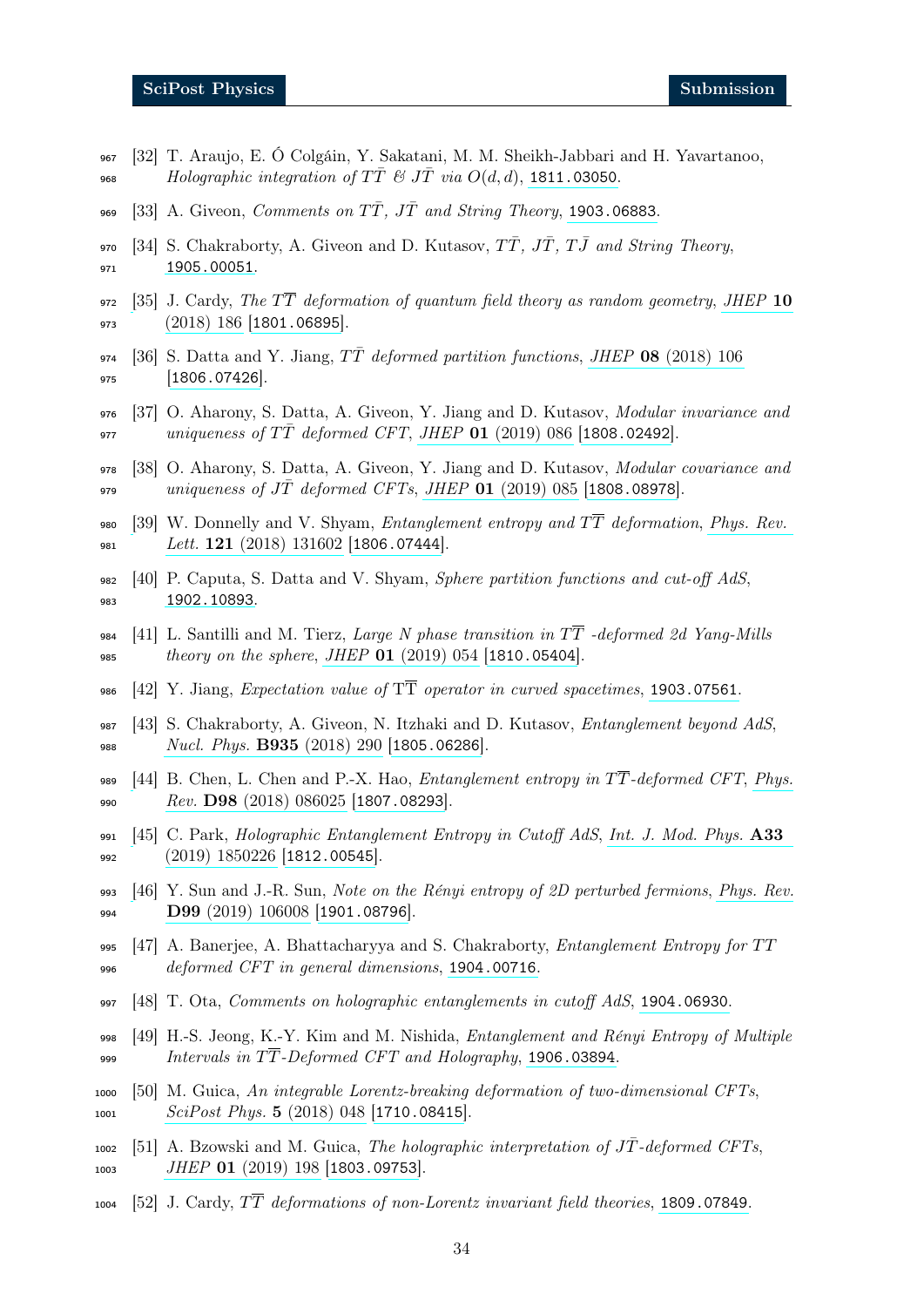- 1005 [53] Y. Nakayama, Very Special  $T\bar{J}$  deformed CFT, [1811.02173](https://arxiv.org/abs/1811.02173).
- <span id="page-34-5"></span> $1006$  [54] M. Guica, On correlation functions in JT-deformed CFTs, [1902.01434](https://arxiv.org/abs/1902.01434).
- <sup>1007</sup> [55] G. Georgiou and K. Sfetsos, Integrable Lorentz-breaking deformations and RG flows, <sup>1008</sup> [1902.05407](https://arxiv.org/abs/1902.05407).
- <span id="page-34-1"></span>1009 [56] B. Le Floch and M. Mezei, Solving a family of  $T\overline{T}$ -like theories, [1903.07606](https://arxiv.org/abs/1903.07606).
- <span id="page-34-2"></span>1010 [57] R. Conti, S. Negro and R. Tateo, Conserved currents and  $T\overline{T}_s$  irrelevant deformations <sup>1011</sup> of 2D integrable field theories, [1904.09141](https://arxiv.org/abs/1904.09141).
- $1012$  [58] Y. Nakayama, Holographic Dual of Conformal Field Theories with Very Special TJ $\overline{J}$ 1013 Deformations, [1905.05353](https://arxiv.org/abs/1905.05353).
- <span id="page-34-0"></span><sup>1014</sup> [59] R. C. Rashkov, On some (integrable) structures in low-dimensional holography, <sup>1015</sup> [1905.07190](https://arxiv.org/abs/1905.07190).
- <span id="page-34-3"></span>1016 [\[](https://doi.org/10.1007/JHEP06(2018)149)60] G. Bonelli, N. Doroud and M. Zhu,  $T\bar{T}$ -deformations in closed form, JHEP 06 [\(2018\)](https://doi.org/10.1007/JHEP06(2018)149) 1017 [149](https://doi.org/10.1007/JHEP06(2018)149) [[1804.10967](https://arxiv.org/abs/1804.10967)].
- <sup>1018</sup> [61] R. Conti, L. Iannella, S. Negro and R. Tateo, Generalised Born-Infeld models, Lax 1019 operators and the  $T\overline{T}$  perturbation, JHEP 11 [\(2018\) 007](https://doi.org/10.1007/JHEP11(2018)007) [[1806.11515](https://arxiv.org/abs/1806.11515)].
- $1020$  [62] R. Conti, S. Negro and R. Tateo, The TT perturbation and its geometric 1021 *interpretation, JHEP* 02 [\(2019\) 085](https://doi.org/10.1007/JHEP02(2019)085) [[1809.09593](https://arxiv.org/abs/1809.09593)].
- <span id="page-34-4"></span> $_{1022}$  [63] E. A. Coleman, J. Aguilera-Damia, D. Z. Freedman and R. M. Soni,  $T\bar{T}$ -Deformed <sup>1023</sup> Actions and (1,1) Supersymmetry, [1906.05439](https://arxiv.org/abs/1906.05439).
- <span id="page-34-6"></span>1024 [\[](https://doi.org/10.1007/JHEP05(2018)166)64] O. Aharony and T. Vaknin, The  $TT^*$  deformation at large central charge, [JHEP](https://doi.org/10.1007/JHEP05(2018)166) 05 1025 [\(2018\) 166](https://doi.org/10.1007/JHEP05(2018)166) [[1803.00100](https://arxiv.org/abs/1803.00100)].
- <span id="page-34-7"></span> $\left[65\right]$  M. Baggio, A. Sfondrini, G. Tartaglino-Mazzucchelli and H. Walsh,  $\Omega n T\overline{T}$ <sup>1027</sup> deformations and supersymmetry, [1811.00533](https://arxiv.org/abs/1811.00533).
- 1028 [66] C.-K. Chang, C. Ferko and S. Sethi, Supersymmetry and  $T\overline{T}$  Deformations, <sup>1029</sup> [1811.01895](https://arxiv.org/abs/1811.01895).
- 1030 [67] H. Jiang, A. Sfondrini and G. Tartaglino-Mazzucchelli,  $T\overline{T}$  deformations with 1031  $\mathcal{N} = (0, 2)$  supersymmetry, [1904.04760](https://arxiv.org/abs/1904.04760).
- <span id="page-34-8"></span>1032 [68] C.-K. Chang, C. Ferko, S. Sethi, A. Sfondrini and G. Tartaglino-Mazzucchelli,  $T\overline{T}$ <sup>1033</sup> Flows and (2,2) Supersymmetry, [1906.00467](https://arxiv.org/abs/1906.00467).
- <span id="page-34-9"></span><sup>1034</sup> [69] M. Baggio and A. Sfondrini, Strings on NS-NS Backgrounds as Integrable 1035 Deformations, Phys. Rev. **D98** [\(2018\) 021902](https://doi.org/10.1103/PhysRevD.98.021902) [[1804.01998](https://arxiv.org/abs/1804.01998)].
- <sup>1036</sup> [70] A. Dei and A. Sfondrini, Integrable spin chain for stringy Wess-Zumino-Witten 1037 *models, JHEP* **07** [\(2018\) 109](https://doi.org/10.1007/JHEP07(2018)109) [[1806.00422](https://arxiv.org/abs/1806.00422)].
- <sup>1038</sup> [71] A. Dei and A. Sfondrini, Integrable S matrix, mirror TBA and spectrum for the  $_{1039}$  stringy  $AdS_3\times S^3\times S^3\times S^1$  WZW model, JHEP 02 [\(2019\) 072](https://doi.org/10.1007/JHEP02(2019)072) [[1812.08195](https://arxiv.org/abs/1812.08195)].
- <span id="page-34-10"></span><sup>1040</sup> [72] S. Frolov, TTbar deformation and the light-cone gauge, [1905.07946](https://arxiv.org/abs/1905.07946).
- <span id="page-34-11"></span><sup>1041</sup> [73] Y. Jiang, Lectures on solvable irrelevant deformations of 2d quantum field theory, <sup>1042</sup> [1904.13376](https://arxiv.org/abs/1904.13376).